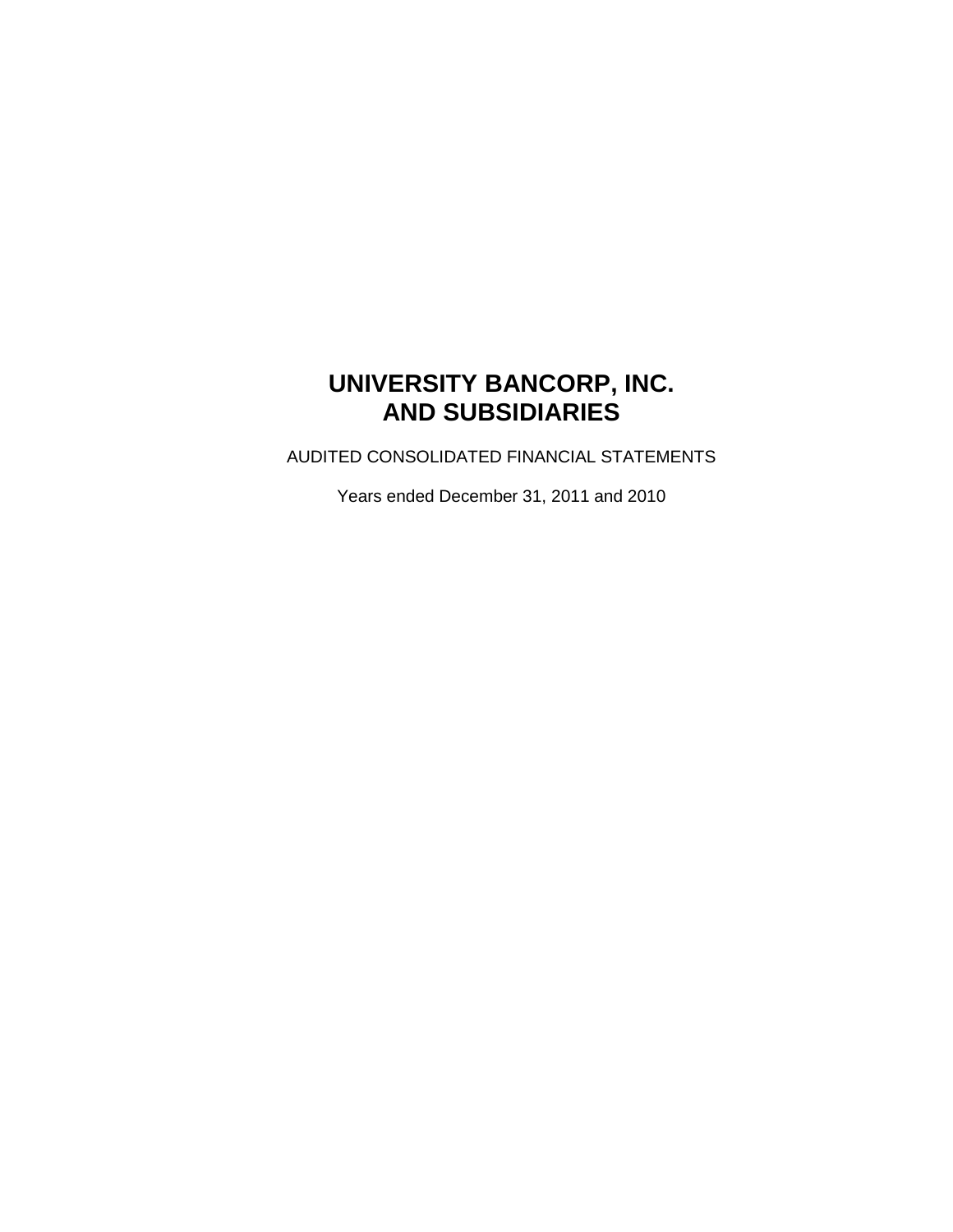# **UNIVERSITY BANCORP, INC. AND SUBSIDIARIES**

# **TABLE OF CONTENTS**

|                                              | Page |
|----------------------------------------------|------|
| <b>Independent Auditor's Report</b>          |      |
| <b>Financial Statements</b>                  |      |
| <b>Consolidated Balance Sheets</b>           | 2    |
| <b>Consolidated Statements of Operations</b> | 3    |
| <b>Consolidated Statements of Equity</b>     | 4    |
| <b>Consolidated Statements of Cash Flows</b> | 5    |
| Notes to Consolidated Financial Statements   | 6    |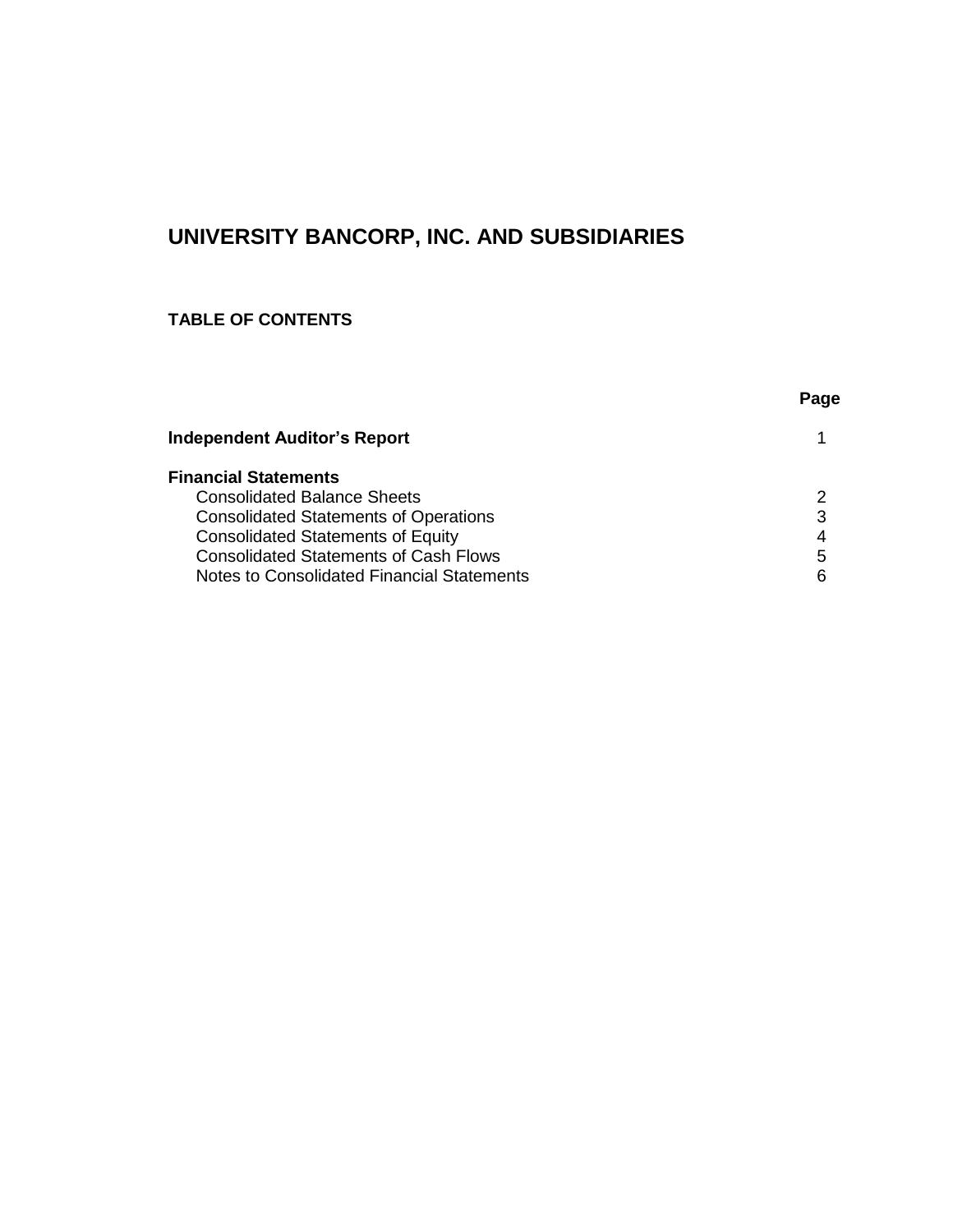

### **INDEPENDENT AUDITOR'S REPORT**

Board of Directors and Stockholders University Bancorp, Inc. and Subsidiaries

We have audited the accompanying consolidated balance sheets of University Bancorp, Inc. and Subsidiaries (the "Company") as of December 31, 2011 and 2010, and the related consolidated statements of operations, equity, and cash flows for the years then ended. These consolidated financial statements are the responsibility of the Company's management. Our responsibility is to express an opinion on these consolidated financial statements based on our audits.

We conducted our audits in accordance with auditing standards generally accepted in the United States of America. Those standards require that we plan and perform the audit to obtain reasonable assurance about whether the consolidated financial statements are free of material misstatement. An audit includes examining on a test basis, evidence supporting the amounts and disclosures in the consolidated financial statements. An audit also includes assessing the accounting principles used and significant estimates made by management, as well as evaluating the overall financial statement presentation. We believe that our audits provide a reasonable basis for our opinion.

In our opinion, the consolidated financial statements referred to above present fairly, in all material respects, the financial position of University Bancorp, Inc. and Subsidiaries as of December 31, 2011 and 2010, and the results of its operations and its cash flows for the years then ended in conformity with accounting principles generally accepted in the United States of America.

UHY LLP

Farmington Hills, Michigan March 31, 2012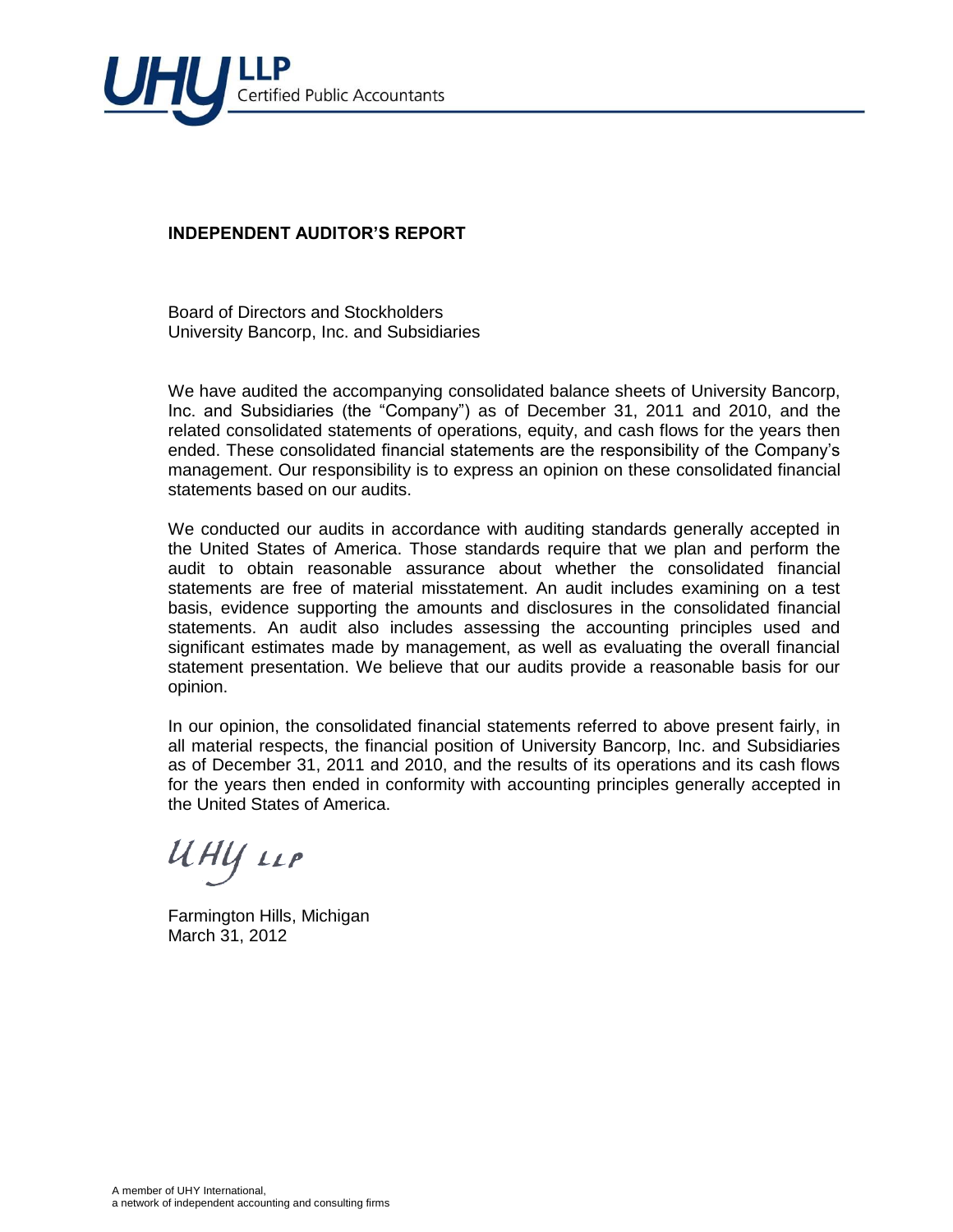# **UNIVERSITY BANCORP, INC. AND SUBSIDIARIES CONSOLIDATED BALANCE SHEETS**

|                                                   | December 31, |             |    |               |  |
|---------------------------------------------------|--------------|-------------|----|---------------|--|
|                                                   |              | 2011        |    | 2010          |  |
| <b>ASSETS</b>                                     |              |             |    |               |  |
| Cash and due from banks                           | \$           | 9,052,660   | \$ | 13,595,247    |  |
| Certificates of deposit                           |              | 6,250,000   |    | 6,250,000     |  |
| Trading securities, at fair value                 |              | 785,211     |    | 964,893       |  |
| Investment securities available-for-sale, at fair |              |             |    |               |  |
| value                                             |              | 2,581,261   |    | 2,934,369     |  |
| Federal Home Loan Bank Stock, at cost             |              | 1,072,300   |    | 1,197,400     |  |
| Loans and financings held for sale, at lower of   |              |             |    |               |  |
| cost or market                                    |              | 2,617,180   |    | 3,645,675     |  |
| Loans and financings held for sale, at fair value |              | 29,858,888  |    | 18,811,794    |  |
| Loans and financings, net                         |              | 56,658,794  |    | 57,603,267    |  |
| Premises and equipment, net                       |              | 3,741,965   |    | 2,979,735     |  |
| Mortgage servicing rights, at fair value          |              | 2,452,156   |    | 2,929,514     |  |
| Other real estate owned, net                      |              | 1,114,455   |    | 1,425,821     |  |
| Accounts receivable                               |              | 907,871     |    | 966,055       |  |
| Accrued interest and financing income receivable  |              | 271,918     |    | 195,277       |  |
| Prepaid expenses                                  |              | 806,280     |    | 996,889       |  |
| Derivatives, at fair value                        |              | 671,312     |    | 107,012       |  |
| Goodwill                                          |              | 103,914     |    | 103,914       |  |
| Other assets                                      |              | 1,473,230   |    | 2,558,699     |  |
| <b>Total assets</b>                               |              | 120,419,395 |    | \$117,265,561 |  |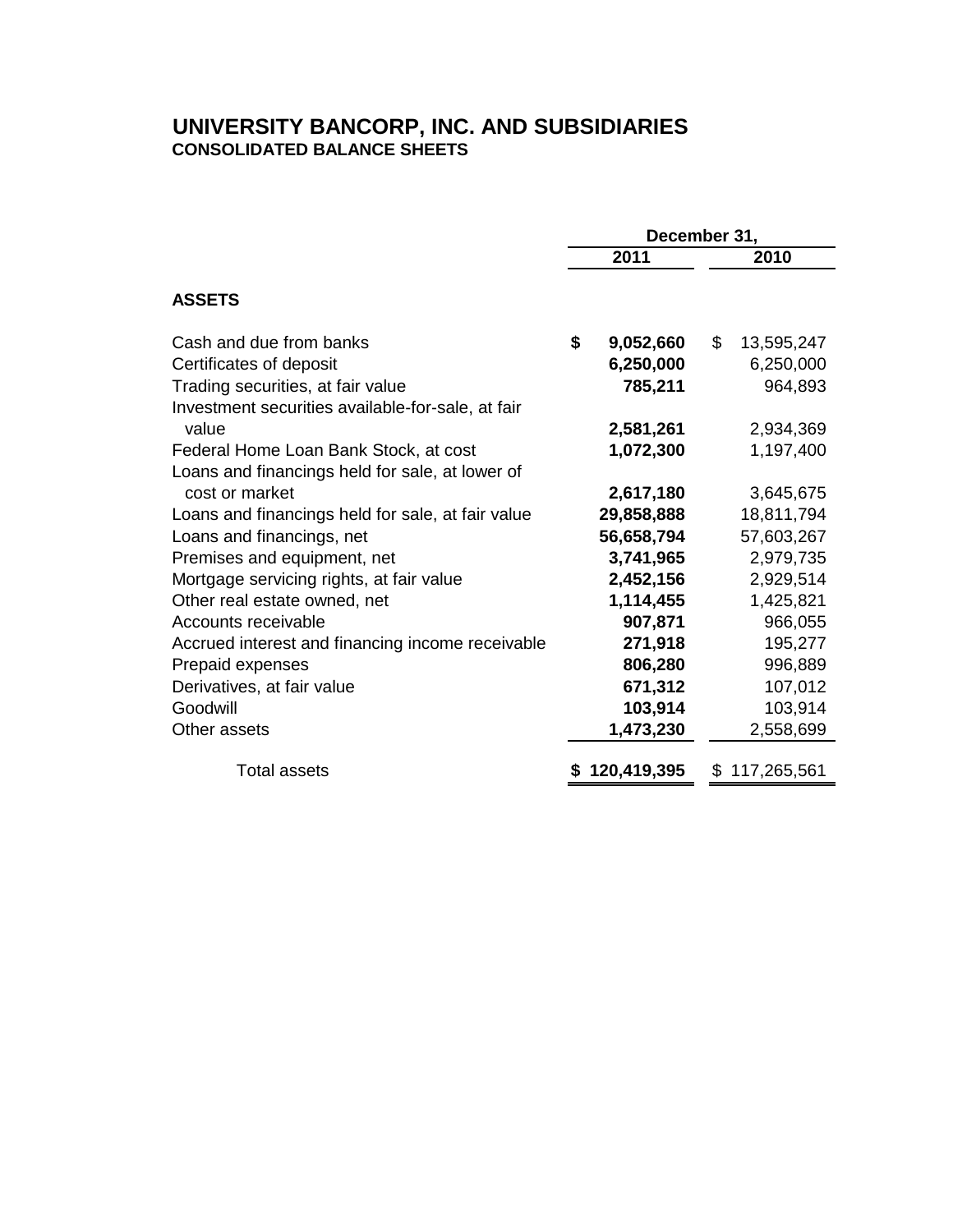|                                                                                                                                                                                                                                                                                                                                                    | December 31,                                         |                                                |  |  |
|----------------------------------------------------------------------------------------------------------------------------------------------------------------------------------------------------------------------------------------------------------------------------------------------------------------------------------------------------|------------------------------------------------------|------------------------------------------------|--|--|
|                                                                                                                                                                                                                                                                                                                                                    | 2011                                                 | 2010                                           |  |  |
| <b>LIABILITIES AND EQUITY</b>                                                                                                                                                                                                                                                                                                                      |                                                      |                                                |  |  |
| <b>LIABILITIES</b><br>Deposits:<br>Demand - non-interest bearing<br>Demand - interest bearing and profit sharing                                                                                                                                                                                                                                   | \$<br>56,210,446<br>31,405,953                       | \$<br>59,310,523<br>26,691,972                 |  |  |
| Savings<br>Time                                                                                                                                                                                                                                                                                                                                    | 314,160<br>13,595,082                                | 275,307<br>13,335,788                          |  |  |
| <b>Total deposits</b>                                                                                                                                                                                                                                                                                                                              | 101,525,641                                          | 99,613,590                                     |  |  |
| Derivatives, at fair value<br>Accounts payable<br>Accrued interest and profit sharing payable<br><b>Other liabilities</b><br>Preferred stock subject to mandatory redemption                                                                                                                                                                       | 110,331<br>656,883<br>37,010<br>7,746,206<br>960,050 | 412,817<br>44,274<br>5,986,100<br>880,140      |  |  |
| <b>Total liabilities</b>                                                                                                                                                                                                                                                                                                                           | 111,036,121                                          | 106,936,921                                    |  |  |
| <b>EQUITY</b><br>University Bancorp, Inc. stockholders' equity:<br>Common stock, \$.01 par value per share;<br>5,000,000 shares authorized; 4,757,782<br>and 4,391,062 shares issued as of<br>December 31, 2011 and 2010, respectively<br>Additional paid-in capital<br>Treasury stock, at cost, 115,184 shares held<br><b>Accumulated deficit</b> | 47,578<br>6,524,099<br>(340, 530)<br>(432, 016)      | 43,911<br>6,204,201<br>(340, 530)<br>(51, 632) |  |  |
| Accumulated other comprehensive income                                                                                                                                                                                                                                                                                                             | 88,027                                               | 67,759                                         |  |  |
| Equity attributable to stockholders of University<br>Bancorp, Inc.                                                                                                                                                                                                                                                                                 | 5,887,158                                            | 5,923,709                                      |  |  |
| Noncontrolling interest                                                                                                                                                                                                                                                                                                                            | 3,496,116                                            | 4,404,931                                      |  |  |
| <b>Total equity</b>                                                                                                                                                                                                                                                                                                                                | 9,383,274                                            | 10,328,640                                     |  |  |
| Total liabilities and equity                                                                                                                                                                                                                                                                                                                       | 120,419,395<br>\$                                    | \$117,265,561                                  |  |  |

# See notes to consolidated financial statements.<br> **See notes to consolidated financial statements.**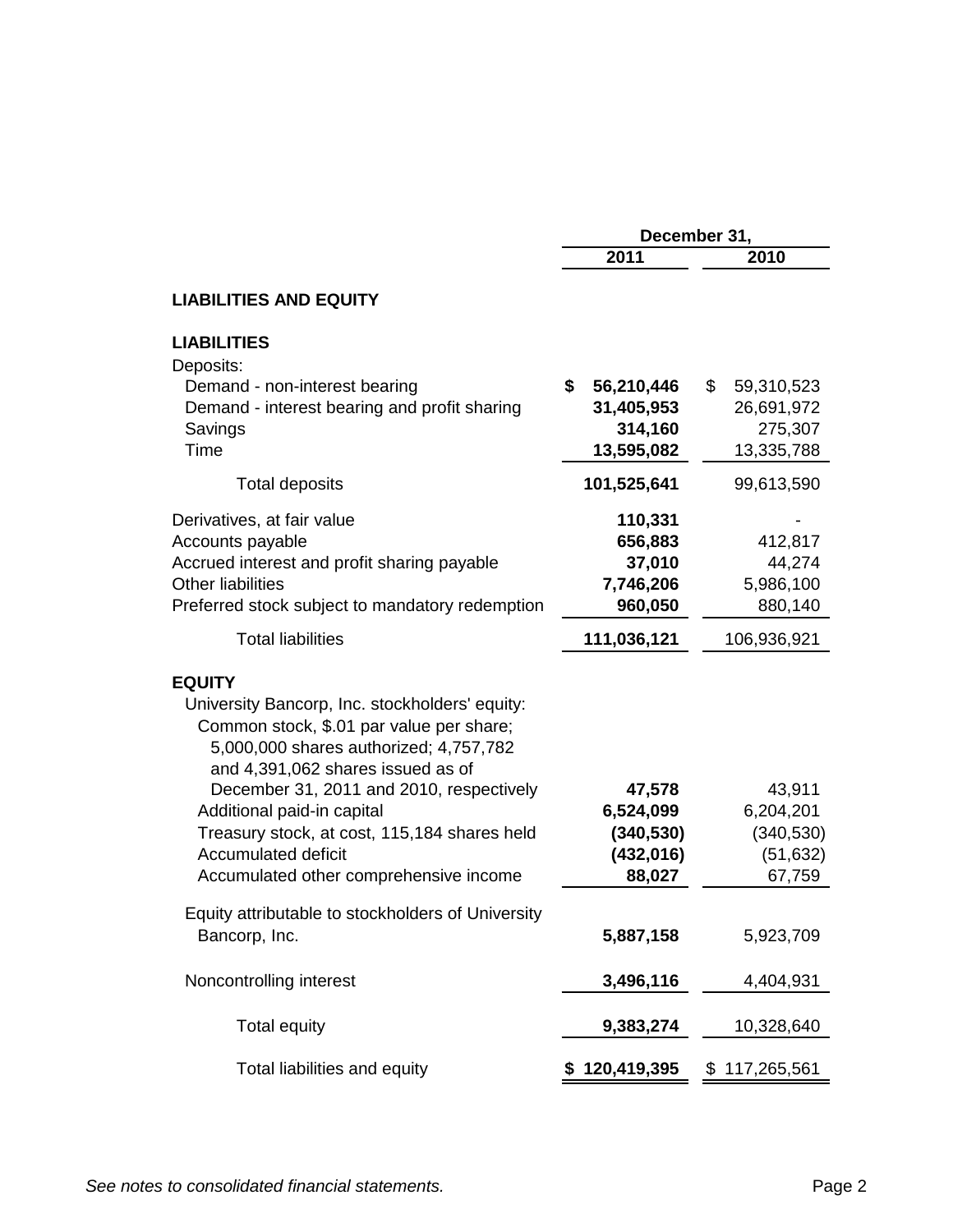# **UNIVERSITY BANCORP, INC. AND SUBSIDIARIES CONSOLIDATED STATEMENTS OF OPERATIONS**

| <b>Years ended December 31,</b> |                                                                                                                         |  |  |
|---------------------------------|-------------------------------------------------------------------------------------------------------------------------|--|--|
| 2011                            | 2010                                                                                                                    |  |  |
|                                 |                                                                                                                         |  |  |
|                                 | \$<br>4,464,094                                                                                                         |  |  |
| 76,428                          | 10,703                                                                                                                  |  |  |
|                                 | 14,928                                                                                                                  |  |  |
|                                 | 182,506                                                                                                                 |  |  |
| 4,457,529                       | 4,672,231                                                                                                               |  |  |
|                                 |                                                                                                                         |  |  |
|                                 |                                                                                                                         |  |  |
|                                 | 418,812<br>651                                                                                                          |  |  |
|                                 | 327,422                                                                                                                 |  |  |
|                                 |                                                                                                                         |  |  |
|                                 |                                                                                                                         |  |  |
| 517,926                         | 746,885                                                                                                                 |  |  |
| 3,939,603                       | 3,925,346                                                                                                               |  |  |
| 341,088                         | 891,094                                                                                                                 |  |  |
|                                 |                                                                                                                         |  |  |
| 3,598,515                       | 3,034,252                                                                                                               |  |  |
|                                 |                                                                                                                         |  |  |
| 5,607,224                       | 4,775,784                                                                                                               |  |  |
| 4,086,411                       | 4,998,388                                                                                                               |  |  |
| 6,749,530                       | 5,571,048                                                                                                               |  |  |
| 189,209                         | 191,215                                                                                                                 |  |  |
| 7,953                           | 13,987                                                                                                                  |  |  |
| 1,675                           | (8,338)                                                                                                                 |  |  |
| (1, 381, 808)                   | (145, 152)                                                                                                              |  |  |
|                                 |                                                                                                                         |  |  |
| 1,472,559                       | 126,464                                                                                                                 |  |  |
| 90,014                          | 242,097                                                                                                                 |  |  |
| 16,822,767                      | 15,765,493                                                                                                              |  |  |
|                                 | Interest and fees on loans and financing income \$<br>4,158,471<br>29,447<br>193,183<br>284,914<br>461<br>232,538<br>13 |  |  |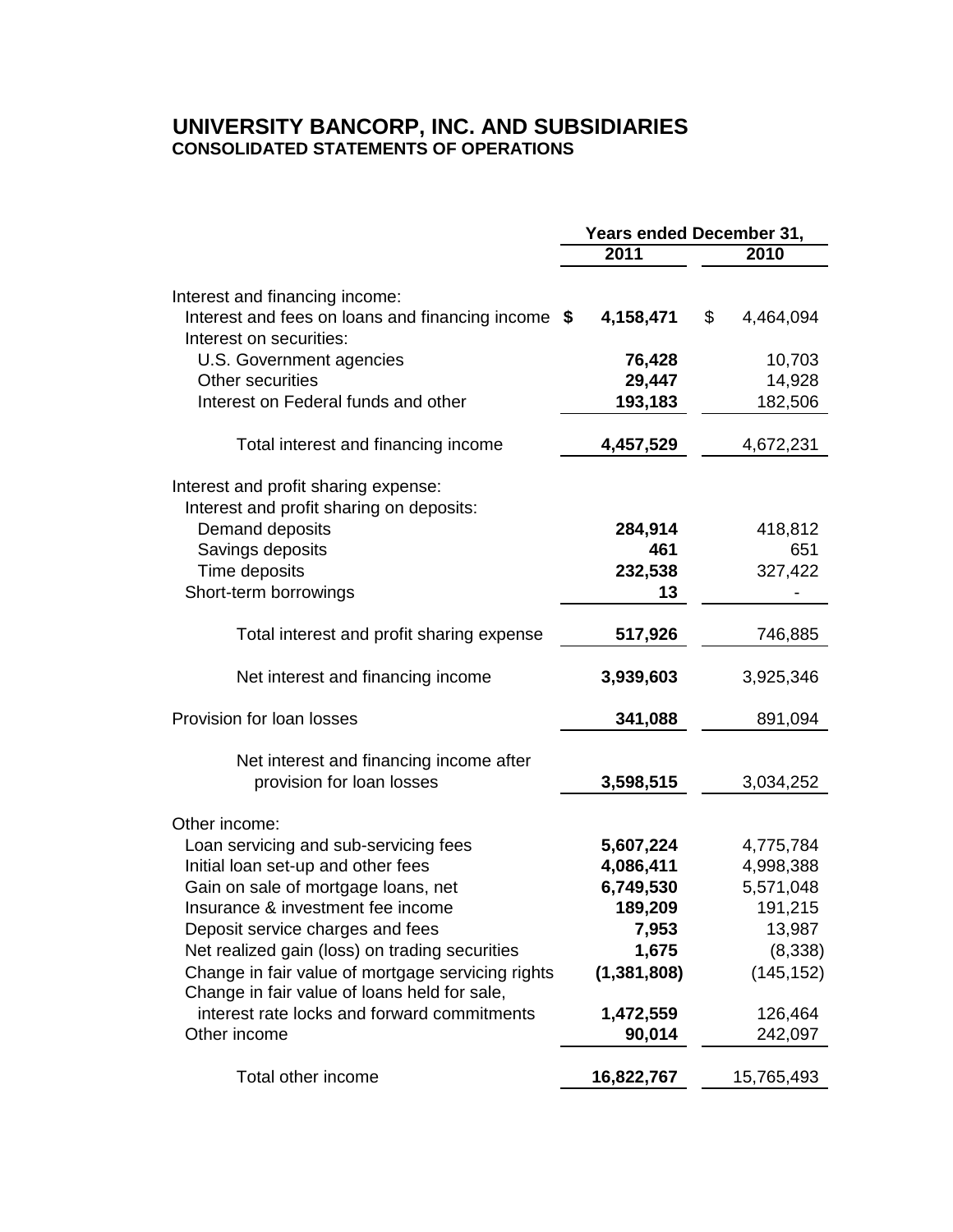|                                                                             | <b>Years ended December 31,</b> |                  |    |                    |  |
|-----------------------------------------------------------------------------|---------------------------------|------------------|----|--------------------|--|
|                                                                             |                                 | 2011             |    | 2010               |  |
| Other expenses:                                                             |                                 |                  |    |                    |  |
| Salaries and benefits                                                       | \$                              | 13,955,797       | \$ | 10,803,594         |  |
| Occupancy                                                                   |                                 | 977,869          |    | 762,114            |  |
| Data processing and equipment expense                                       |                                 | 1,169,027        |    | 937,908            |  |
| Legal and audit                                                             |                                 | 659,090          |    | 907,726            |  |
| <b>Consulting fees</b>                                                      |                                 | 711,600          |    | 408,175            |  |
| Mortgage banking                                                            |                                 | 1,166,962        |    | 1,955,364          |  |
| Advertising                                                                 |                                 | 251,785          |    | 142,272            |  |
| Membership and training                                                     |                                 | 302,925          |    | 242,608            |  |
| <b>Travel and entertainment</b>                                             |                                 | 342,810          |    | 309,941            |  |
| Supplies and postage                                                        |                                 | 612,506          |    | 527,031            |  |
| Insurance                                                                   |                                 | 268,131          |    | 243,185            |  |
| Other operating expenses                                                    |                                 | 1,116,754        |    | 1,252,318          |  |
| Total other expenses                                                        |                                 | 21,535,256       |    | 18,492,236         |  |
| Income (loss) before income taxes                                           |                                 | (1, 113, 974)    |    | 307,509            |  |
| Income tax expense (benefit)                                                |                                 | (181, 900)       |    | 138,150            |  |
| Net income (loss)                                                           |                                 | (932,074)        |    | 169,359            |  |
| Net income (loss) attributable to the<br>noncontrolling interests           |                                 | (634, 280)       |    | 410,564            |  |
| Net loss attributable to common stockholders<br>of University Bancorp, Inc. |                                 | <u>(297,794)</u> | \$ | (2 <u>41,205</u> ) |  |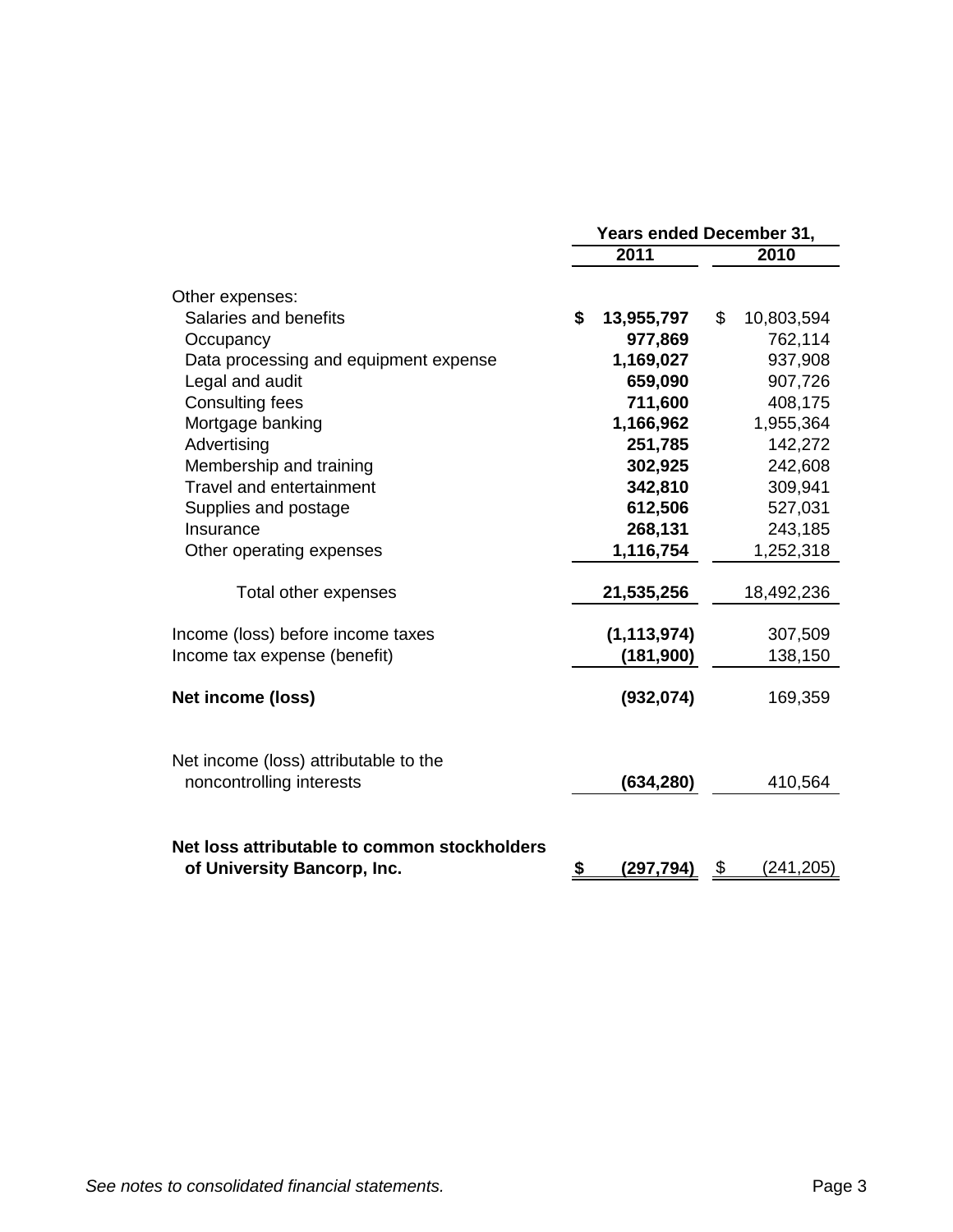# **UNIVERSITY BANCORP, INC. AND SUBSIDIARIES CONSOLIDATED STATEMENTS OF EQUITY**

|                                                                                                                                                                                           |                            | <b>Common Stock</b><br>\$.01 Par value |                     |                                                |  |
|-------------------------------------------------------------------------------------------------------------------------------------------------------------------------------------------|----------------------------|----------------------------------------|---------------------|------------------------------------------------|--|
|                                                                                                                                                                                           | <b>Number</b><br>of Shares |                                        | Par<br><b>Value</b> | <b>Additional</b><br>Paid-in<br><b>Capital</b> |  |
| <b>Balance at January 1, 2010</b>                                                                                                                                                         | 4,391,062                  | \$                                     | 43,911              | \$6,204,201                                    |  |
| Comprehensive income (loss):<br>Net income (loss)<br>Other comprehensive income<br>Change in net unrealized gain<br>on securities available-for-sale<br>Total comprehensive income (loss) |                            |                                        |                     |                                                |  |
| Distributions to noncontrolling interest<br>Preferred stock dividend                                                                                                                      |                            |                                        |                     |                                                |  |
| <b>Balance at December 31, 2010</b>                                                                                                                                                       | 4,391,062                  |                                        | 43,911              | 6,204,201                                      |  |
| Comprehensive income (loss):<br><b>Net loss</b><br>Other comprehensive income<br>Change in unrealized gain<br>on securities available-for-sale                                            |                            |                                        |                     |                                                |  |
| Total comprehensive income (loss)                                                                                                                                                         |                            |                                        |                     |                                                |  |
| Contributions by noncontrolling interest<br>Issuance of common stock to acquire<br>noncontrolling interest<br>Preferred stock dividend                                                    | 366,720                    |                                        | 3,667               | 319,898                                        |  |
| <b>Balance at December 31, 2011</b>                                                                                                                                                       | 4,757,782                  | \$                                     | 47,578              | \$6,524,099                                    |  |

**University Bancorp, Inc. Stockholders'**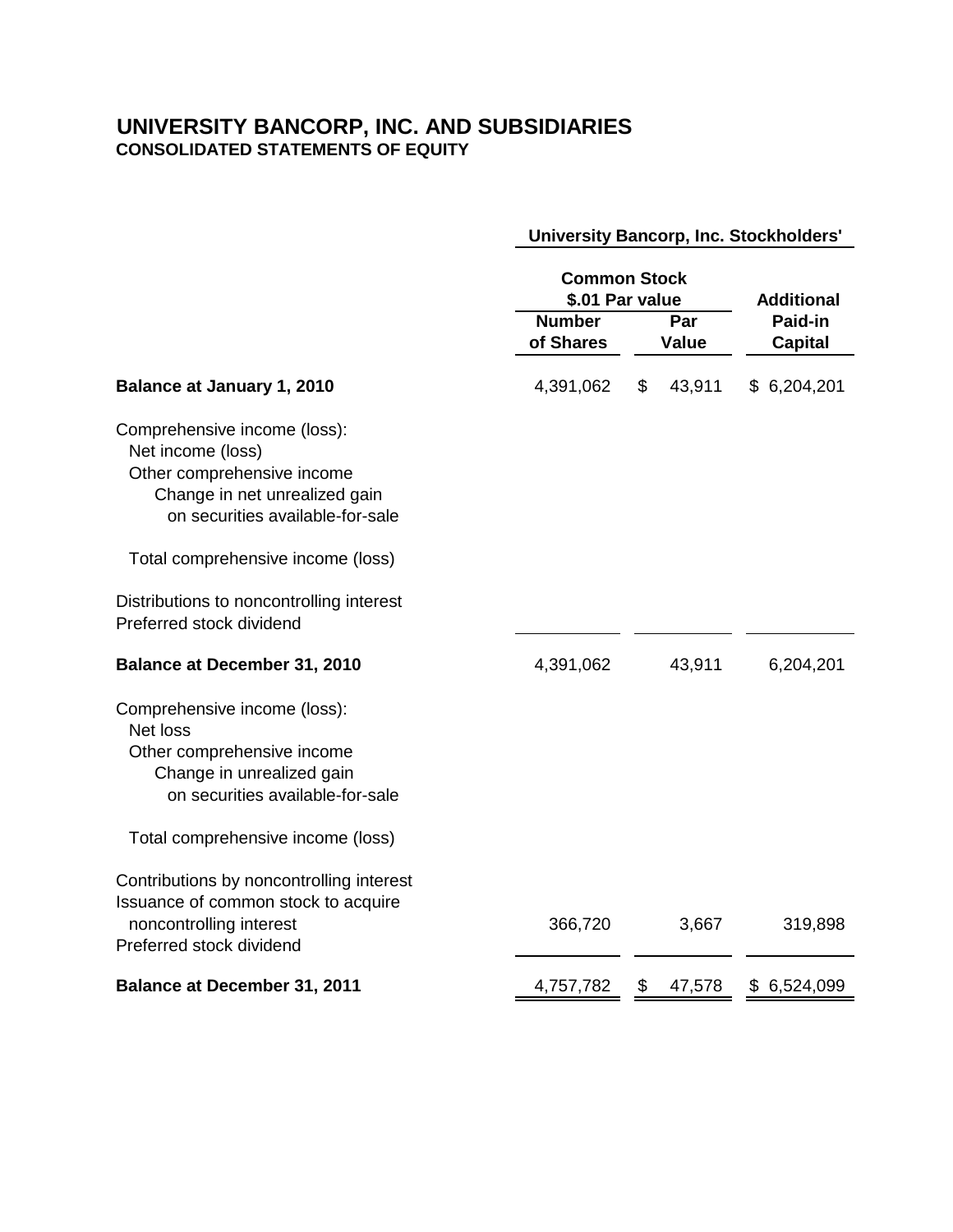|                                                     |                  | <b>University Bancorp, Inc. Stockholders'</b>                  |                                                                    |                                        |                     |
|-----------------------------------------------------|------------------|----------------------------------------------------------------|--------------------------------------------------------------------|----------------------------------------|---------------------|
| <b>Treasury Stock</b><br><b>Number</b><br>of Shares | <b>Cost</b>      | <b>Retained</b><br><b>Earnings</b><br>(Accumulated<br>Deficit) | <b>Accumulated</b><br><b>Other</b><br>Compre-<br>hensive<br>Income | Non-<br>controlling<br><b>Interest</b> | <b>Total</b>        |
|                                                     |                  |                                                                |                                                                    |                                        |                     |
| (115, 184)                                          | \$<br>(340, 530) | \$<br>266,943                                                  | \$<br>2,872                                                        | \$<br>4,767,809                        | \$10,945,206        |
|                                                     |                  | (241, 205)                                                     |                                                                    | 410,564                                | 169,359             |
|                                                     |                  |                                                                | 64,887                                                             |                                        | 64,887              |
|                                                     |                  | (241, 205)                                                     | 64,887                                                             | 410,564                                | 234,246             |
|                                                     |                  |                                                                |                                                                    | (773, 442)                             | (773, 442)          |
|                                                     |                  | (77, 370)                                                      |                                                                    |                                        | (77, 370)           |
| (115, 184)                                          | (340, 530)       | (51, 632)                                                      | 67,759                                                             | 4,404,931                              | 10,328,640          |
|                                                     |                  | (297, 794)                                                     |                                                                    | (634, 280)                             | (932, 074)          |
|                                                     |                  |                                                                | 20,268                                                             |                                        | 20,268              |
|                                                     |                  | (297, 794)                                                     | 20,268                                                             | (634, 280)                             | (911, 806)          |
|                                                     |                  | (82, 590)                                                      |                                                                    | 49,030<br>(323, 565)                   | 49,030<br>(82, 590) |
| (115,184)                                           | \$<br>(340, 530) | \$<br>(432, 016)                                               | \$<br>88,027                                                       | \$3,496,116                            | \$<br>9,383,274     |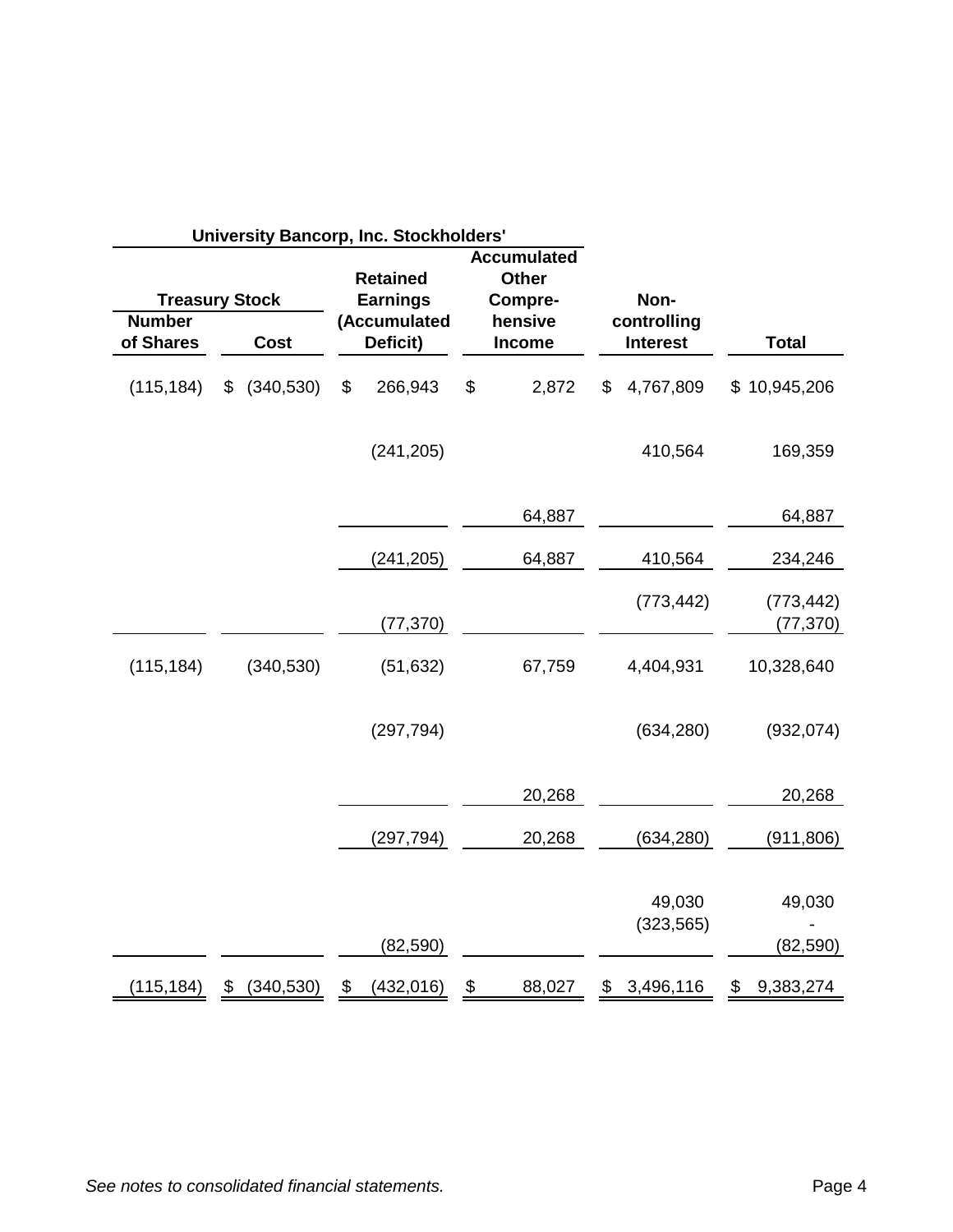### **UNIVERSITY BANCORP, INC. AND SUBSIDIARIES CONSOLIDATED STATEMENTS OF CASH FLOWS**

|                                                      | Years ended December 31, |                 |    |                 |
|------------------------------------------------------|--------------------------|-----------------|----|-----------------|
|                                                      |                          | 2011            |    | 2010            |
| <b>OPERATING ACTIVITIES</b>                          |                          |                 |    |                 |
| Net income (loss)                                    | \$                       | (932, 074)      | \$ | 169,359         |
| Adjustments to reconcile net income (loss) to net    |                          |                 |    |                 |
| cash flows from operating activities:                |                          |                 |    |                 |
| Depreciation and amortization                        |                          | 495,995         |    | 471,765         |
| Change in fair value of mortgage servicing rights    |                          | 1,381,808       |    | 145,152         |
| Change in fair value of loans held for sale,         |                          |                 |    |                 |
| interest rate locks and forward commitments          |                          | (1,472,559)     |    | (126, 464)      |
| Deferred income tax expense (benefit)                |                          | (181,900)       |    | 138,150         |
| Provision for loan losses                            |                          | 341,088         |    | 891,094         |
| Net gain on sale of mortgages                        |                          | (6,749,530)     |    | (5,571,048)     |
| Net realized (gain) loss on trading securities       |                          | (1,675)         |    | 8,338           |
| Proceeds from maturities of trading securities       |                          | 181,358         |    | 539,818         |
| Net loss on sale of mortgage servicing rights        |                          |                 |    | 25,516          |
| Net loss on sale of other real estate owned          |                          | 6,956           |    | 4,949           |
| Net amortization (accretion) on investment           |                          |                 |    |                 |
| securities                                           |                          | 3,388           |    | (9,658)         |
| Write down of other real estate owned                |                          | 47,545          |    | 29,132          |
| Originations of mortgage loans and financings        |                          | (313, 815, 218) |    | (381, 380, 905) |
| Proceeds from mortgage loan and financing            |                          |                 |    |                 |
| sales                                                |                          | 310,898,599     |    | 387,085,094     |
| Net change in:                                       |                          |                 |    |                 |
| Various other assets                                 |                          | 1,439,521       |    | (1,526,001)     |
| Various other liabilities                            |                          | 1,994,228       |    | 1,825,590       |
|                                                      |                          |                 |    |                 |
| Net cash provided by (used in) operating             |                          |                 |    |                 |
| activities                                           |                          | (6, 362, 470)   |    | 2,719,881       |
| <b>INVESTING ACTIVITIES</b>                          |                          |                 |    |                 |
| Proceeds from maturities of securities               |                          |                 |    |                 |
| available-for-sale                                   |                          | 369,987         |    | 31,114          |
| Net proceeds from sale of Federal Home Loan Bank     |                          |                 |    |                 |
| stock                                                |                          | 125,100         |    | 127,600         |
| Proceeds from sale of other real estate owned        |                          | 442,460         |    | 433,375         |
| Payments for improvements of other real estate owned |                          |                 |    | (8,594)         |
| Loans granted and repayments, net                    |                          | 417,790         |    | (1,344,296)     |
| Purchase of mortgage servicing rights                |                          | (238, 310)      |    | (734, 892)      |
| Purchases of premises and equipment                  |                          | (1, 108, 225)   |    | (640, 470)      |
| Acquisition of business                              |                          | (150,000)       |    |                 |
| Proceeds from sale of mortgage servicing rights      |                          |                 |    | 99,953          |
| Purchase of certificates of deposit                  |                          |                 |    | (6, 250, 000)   |
| Purchase of securities available-for-sale            |                          |                 |    | (2, 333, 844)   |
| Net cash used in investing activities                |                          | (141, 198)      |    | (10,620,054)    |
|                                                      |                          |                 |    |                 |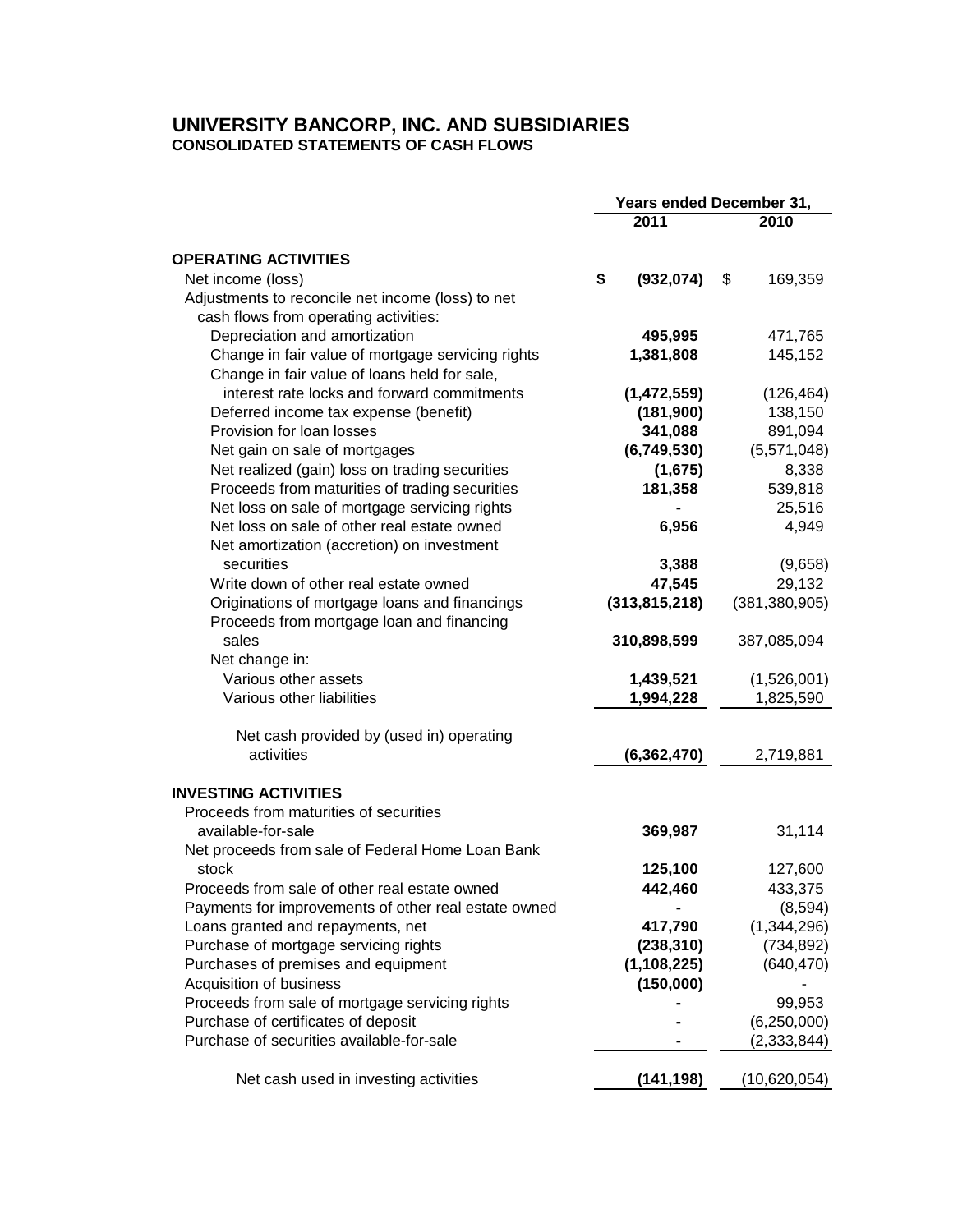|                                                                                                                                                 | Years ended December 31, |                  |          |                  |  |  |
|-------------------------------------------------------------------------------------------------------------------------------------------------|--------------------------|------------------|----------|------------------|--|--|
|                                                                                                                                                 |                          | 2011             |          | 2010             |  |  |
| <b>FINANCING ACTIVITIES</b><br>Net change in deposits                                                                                           | \$                       | 1,912,051        |          | $$$ (18,420,969) |  |  |
| Contributions by noncontrolling interest<br>Distributions to noncontrolling interest                                                            |                          | 49,030           |          | (773, 442)       |  |  |
| Net cash provided by (used in) financing<br>activities                                                                                          |                          | 1,961,081        |          | (19, 194, 411)   |  |  |
| <b>NET CHANGE IN CASH</b>                                                                                                                       |                          | (4, 542, 587)    |          | (27,094,584)     |  |  |
| <b>Cash and Cash Equivalents, Beginning</b>                                                                                                     |                          | 13,595,247       |          | 40,689,831       |  |  |
| <b>Cash and Cash Equivalents, Ending</b>                                                                                                        |                          | 9,052,660        | \$       | 13,595,247       |  |  |
| SUPPLEMENTAL DISCLOSURE OF CASH<br><b>FLOW INFORMATION:</b><br>Cash paid during the year for:<br>Interest                                       |                          |                  |          |                  |  |  |
| Income taxes                                                                                                                                    | \$<br>\$                 | 525,190<br>3,770 | \$<br>\$ | 753,228          |  |  |
| SUPPLEMENTAL DISCLOSURE OF NON-CASH<br><b>TRANSACTIONS:</b>                                                                                     |                          |                  |          |                  |  |  |
| Mortgage loans converted to other real estate<br>owned and other assets                                                                         | \$                       | 185,595          | \$       | 1,205,280        |  |  |
| Dividends payable on preferred stock converted<br>to additional shares of preferred stock<br>Dividends declared that were recorded as dividends | \$                       | 79,910           | \$       | 74,020           |  |  |
| payable                                                                                                                                         | \$                       | 82,590           | \$       | 77,370           |  |  |
| Issuance of common stock to acquire<br>noncontrolling interest                                                                                  | \$                       | 323,565          | \$       |                  |  |  |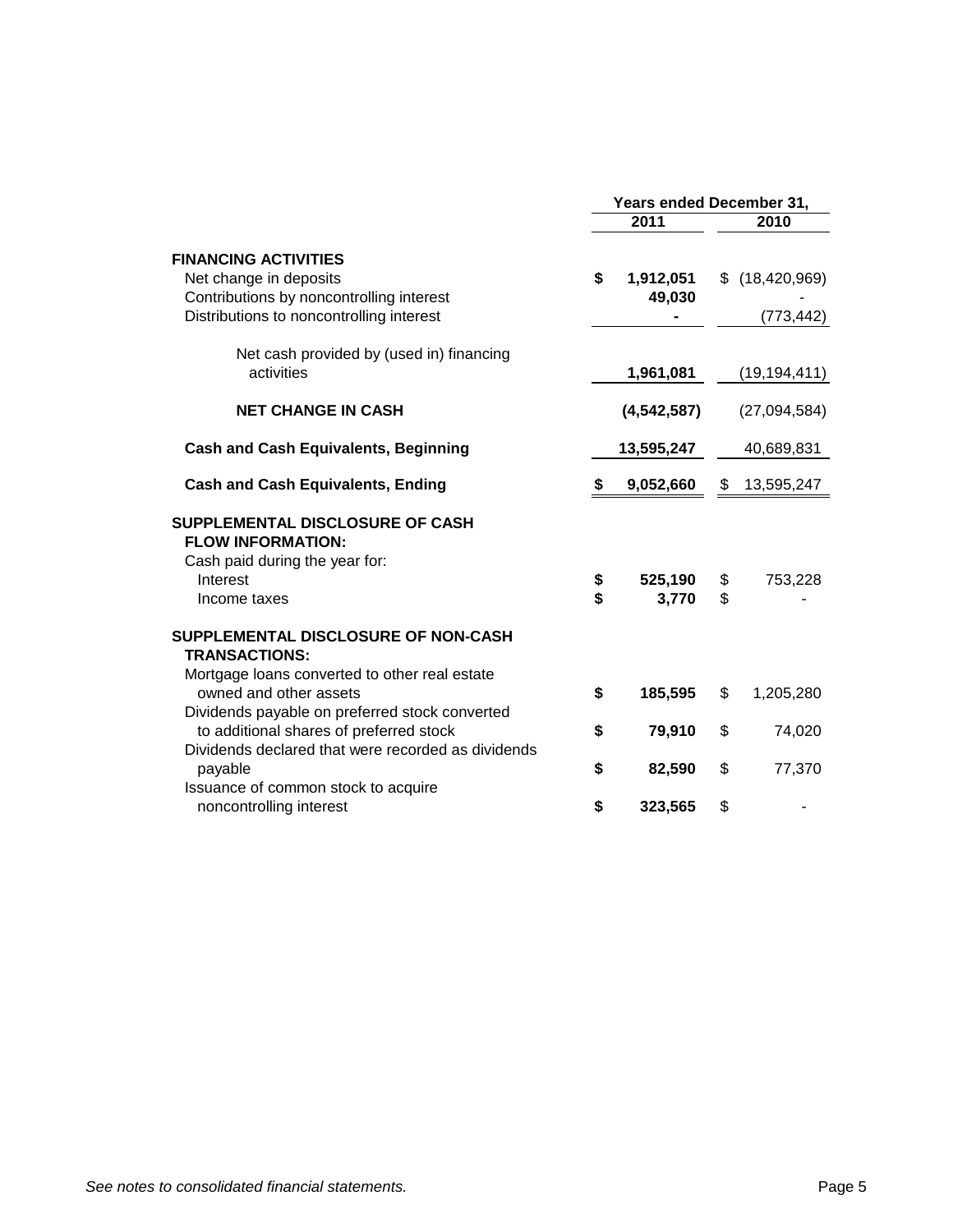### **NOTE 1 – SUMMARY OF SIGNIFICANT ACCOUNTING POLICIES**

#### **Principles of Consolidation and Nature of Operations**

The consolidated financial statements of University Bancorp, Inc. (the "Company") include the operations of its wholly owned subsidiary, University Bank, Inc. (the "Bank"), the Bank's wholly owned subsidiaries, University Insurance & Investment Services, Inc. ("Agency") and Hoover, LLC ("Hoover"), the Bank's two 80% owned subsidiaries, Midwest Loan Services, Inc. ("Midwest") and University Islamic Financial Corporation ("UIFC"), and the Bank's majority owned subsidiary University Lending Group, LLC ("ULG"). As of December 31, 2010, the Bank owned 50.01% of ULG, and as of December 31, 2011, the Bank owned 87.5% of ULG. These consolidated financial statements also include the operations of Hoover's wholly owned subsidiary, Tuomy, LLC. The accounts are maintained on an accrual basis in accordance with generally accepted accounting principles and predominant practices within the banking and mortgage banking industries. All significant intercompany balances and transactions have been eliminated in preparing the consolidated financial statements.

The Company is a bank holding company. University Bank, which is located in Michigan, is a full service community bank, which offers all customary banking services, including the acceptance of checking, savings and time deposits. The Bank also makes commercial, real estate, personal, home improvement, automotive and other installment, credit card and consumer loans, and provides fee based services such as annuity and mutual fund sales, stock brokerage and money management, life insurance, property casualty insurance and foreign currency exchange. The Bank's customer base is primarily located in the Ann Arbor, Michigan area.

University Bank's loan portfolio is concentrated in Ann Arbor and Washtenaw County, Michigan. While the loan portfolio is diversified, the customers' ability to honor their debts is partially dependent on the local economy. The Ann Arbor area is primarily dependent on the education, healthcare, services and manufacturing (automotive and other) industries. Most real estate loans are secured by residential or commercial real estate and business assets secure most business loans. Generally, installment loans are secured by various items of personal property.

The Agency is engaged in the sale of insurance products including life, health, property and casualty, and investment products including annuities, mutual funds, stock brokerage and money management. The Agency is located in the Bank's Ann Arbor main office.

Hoover owns the Bank's headquarters facility. Tuomy owns commercial land with a rental building.

Midwest is engaged in the business of servicing and sub-servicing residential mortgage loans. Midwest began operations in 1992 and was acquired by University Bank in December 1995. Midwest is based in Houghton, Michigan, and also originates mortgage loans for itself and other financial institutions, including the Bank (See Note 5).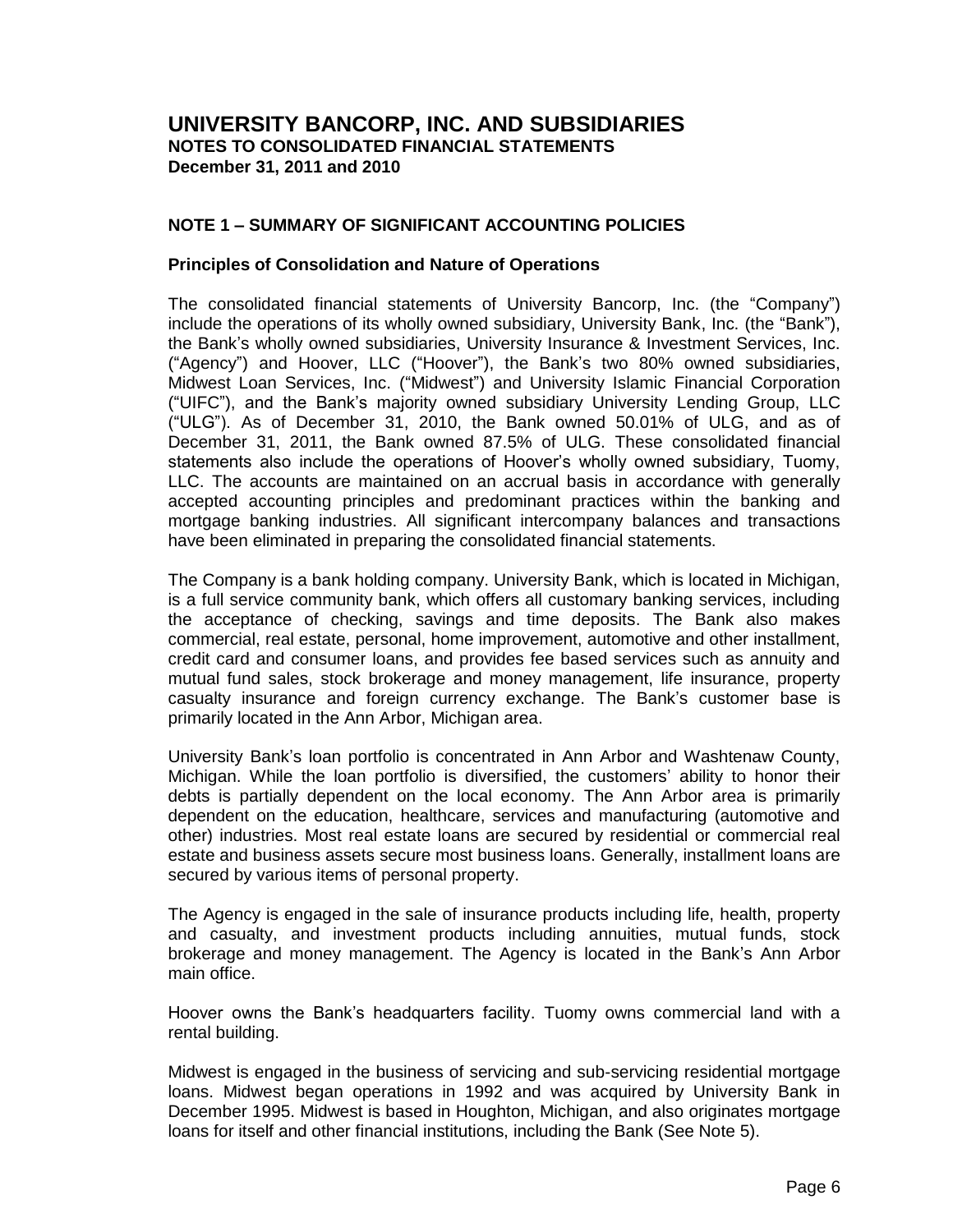### **NOTE 1 – SUMMARY OF SIGNIFICANT ACCOUNTING POLICIES** (Continued)

#### **Principles of Consolidation and Nature of Operations** (Continued)

ULG commenced operations in April 2008 and is headquartered in Farmington Hills, Michigan. During 2011, ULG began operating in twelve new retail branches. As a result, ULG now operates thirteen retail branches throughout Michigan, Indiana and Florida. ULG is engaged in the business of marketing, processing, closing and selling retail mortgage loans. ULG is also engaged in the business of servicing mortgage loans as servicing rights are retained on selective loans that are sold.

UIFC is engaged in Islamic Banking and was formed on December 30, 2005. Its current products, which comply with Islamic (Sharia'a) law, are FDIC-insured deposits and home financings (as agent for the Bank), mutual funds (as agent for a third-party fund distribution company) and home financings (as principal for its own account). The Sharia'a compliant products are offered to service the large number of Muslim customers in the general area of the Company.

There are two distinct home financing products offered, the Ijara and the Murabaha.

Under the Ijara method, a single-asset trust is established by or on behalf of the originator (Bank/UIFC), as settlor, naming a special purpose entity as the trustee. The trust is subject to the terms of the written indenture designed for this specific purpose which is used generically for all financings in the redeemable lease (Ijara) program. The funds necessary to acquire the real property are deposited into the trust by the originator, as settlor, and used to fund the purchase of the property. The trust then enters into a combination lease/contract-for-deed agreement with the lessee/purchaser. The settlor is the initial beneficiary of the trust, but the beneficial interest in the payment stream arising from the trust is assignable to third parties. The power to remove and appoint trustees is granted to the beneficiary and the beneficiary has the power to direct the trustee with respect to foreclosure of the property. These rights are assignable with the payment stream.

The terms of the lease and contract-for-deed agreements, in combination, result in a payment stream and cost of the real property that are functionally equivalent to secured real estate lending for both the lessee/purchaser and the Company. The lease payment under the lease agreement is similar to an interest payment under a conventional mortgage. The contract-for-deed payments resemble a principal payment under a conventional mortgage.

The redeemable lease arrangement is treated as financing rather than leasing in accordance with generally accepted accounting principles ("GAAP"). A lease that transfers substantially all of the benefits and risks incident to the ownership of property should be accounted for as the acquisition of an asset by the lessee and as a financing by the lessor.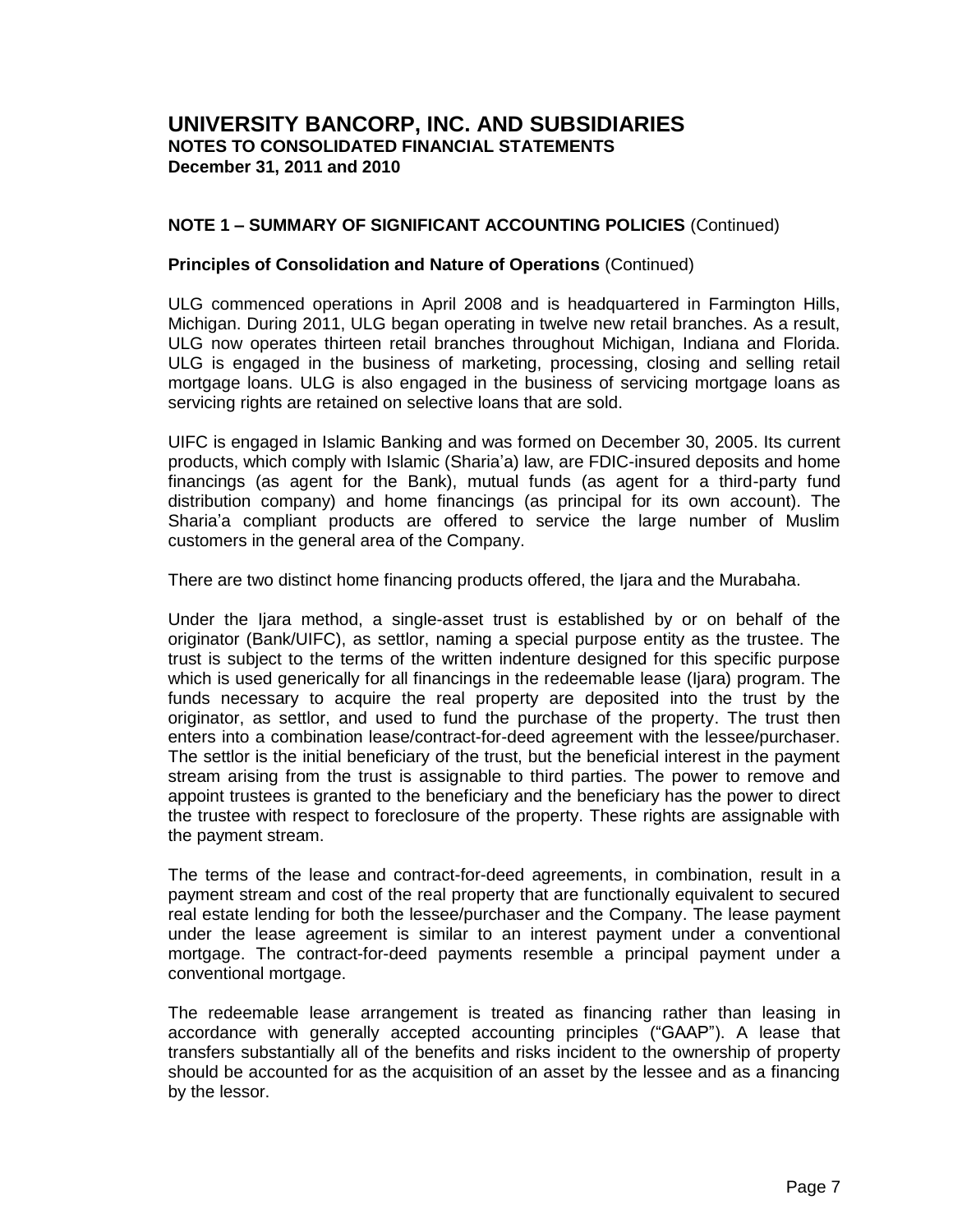### **NOTE 1 – SUMMARY OF SIGNIFICANT ACCOUNTING POLICIES** (Continued)

#### **Principles of Consolidation and Nature of Operations** (Continued)

Under lease accounting standards of the Accounting Standards Codification ("ASC"), a lease would generally be accounted for as a financing if:

- 1. The underlying property is transferred to the lessee at the end of the lease, or
- 2. The lease contains a bargain purchase that is reasonably assured of being exercised, and
- 3. It is reasonably certain that the lease payments will be collected, and
- 4. No uncertainties surround the amount of un-reimbursable costs yet to be incurred by the lessor under the lease.

Accordingly, the Company's accounting for this product is essentially the same as a conventional mortgage product. To reflect the legal substance of the Ijara transactions, the Company uses the balance sheet account title "Loans and financings" instead of a typical title of "Loans". In the statement of operations, "Interest and fees on loans" is modified to state "Interest and fees on loans and financing income".

The second form of home financing is the Murabaha. This form of financing is similar to an installment sale contract. As agent for the Federal Home Loan Mortgage Corporation ("Freddie Mac"), the Bank buys a home selected by a customer and then resells it to the customer, at a selling price higher than the purchase price. The difference between the Bank's purchase price and the selling price is the profit that the ultimate holder (Freddie Mac) of the installment contract will accrete into income over the life of the contract. After the contract is executed by the Bank and the customer, Freddie Mac reimburses the Bank for its outlay of cash to purchase the home and pays the Bank a fee for originating the transaction. The customer pays Freddie Mac for the home that was purchased on an installment basis, per an agreed repayment schedule.

The Company records these contracts at fair value for the short period of time that they are held before settlement with Freddie Mac. The installment contracts are sold with servicing retained. Thus, the value of the installment contract and value of the servicing is determined to calculate the fair value and any gain or loss on the sale of the underlying installment contract. See Note 19 for additional discussion of the determination of fair value.

On the liability side of the balance sheet, the Bank offers FDIC–insured deposits that are compliant with Sharia'a. These deposits are specifically invested in Sharia'a compliant investments such as, but not limited to, the Ijara. Sharia'a compliant savings, money markets and certificates of deposit pay out earnings that are derived specifically from the revenues from the Sharia'a compliant investments net of certain expenses. In compliance with the FDIC definition of a deposit, balances in these accounts, like all deposit accounts, are FDIC insured. The sharing of earnings paid out to the depositors holding these accounts can fluctuate with the net earnings of the Ijara portfolio and or other Sharia'a compliant investments. The earnings paid to the depositors are accounted for as an expense.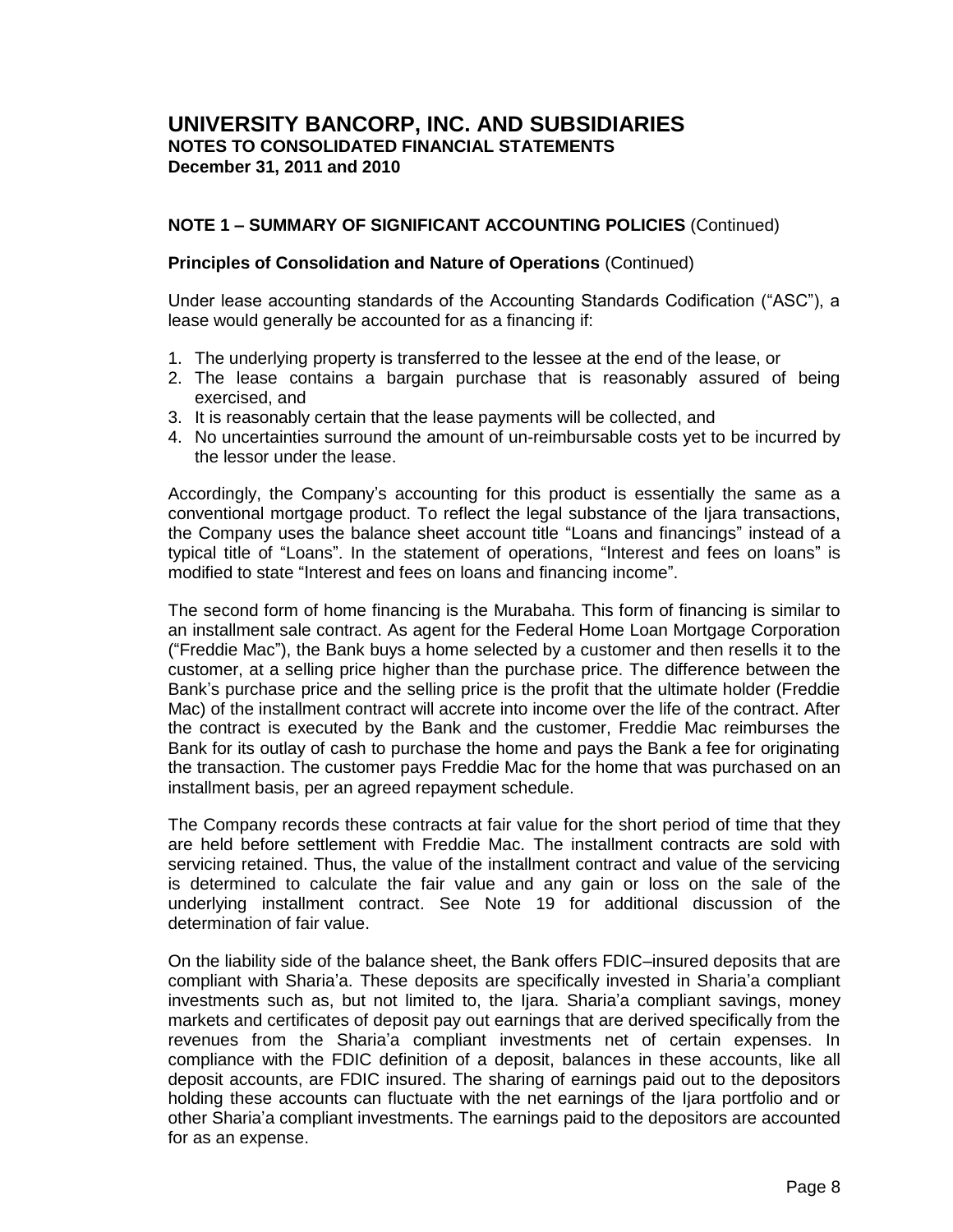### **NOTE 1 – SUMMARY OF SIGNIFICANT ACCOUNTING POLICIES** (Continued)

#### **Principles of Consolidation and Nature of Operations** (Continued)

This expense is analogous to interest expense paid on deposits in conventional finance. To reflect the legal substance of the Sharia'a compliant deposits, the Company uses the balance sheet account title "Demand deposits – interest bearing and profit sharing" instead of the typical title of "Demand deposits – interest bearing". In the statement of operations, "Interest on deposits" is modified to state "Interest and profit sharing on deposits".

#### **Use of Estimates**

The preparation of consolidated financial statements in conformity with GAAP requires management to make estimates and assumptions based upon available information. These estimates and assumptions affect the reported amounts of assets and liabilities and disclosures of contingent assets and liabilities at the dates of the consolidated financial statements and the reported amounts of revenues and expenses during the reporting periods. Actual results could differ from those estimates.

The significant estimates incorporated into these consolidated financial statements, which are more susceptible to change in the near term, include the value of mortgage servicing rights, the allowance for loan losses, the identification and valuation of impaired loans, the valuation of other real estate owned, impairment analysis of goodwill, the valuation of deferred tax assets, the fair value of certain loans held for sale and derivative instruments such as mortgage interest rate locks and forward commitments, and the fair value of other financial instruments.

### **Cash Flow Reporting**

For purposes of the consolidated statements of cash flows, cash and cash equivalents is defined to include the cash on hand, interest bearing deposits in other institutions, federal funds sold and other investments with an original maturity of three months or less. Net cash flows are reported for customer loan and deposit transactions and interest bearing deposits with other banks.

#### **Securities**

Securities are classified as trading securities or available-for-sale at the date of purchase. Securities available-for-sale are carried at fair value, with unrealized holding gains and losses reported in other comprehensive income or loss. Trading securities are carried at fair value with realized gains and losses recorded in earnings. Available-forsale securities are written down to fair value through a charge to earnings when a decline in fair value is not temporary. Interest income includes amortization of purchase premium or discount. Other securities such as Federal Home Loan Bank stock are carried at cost.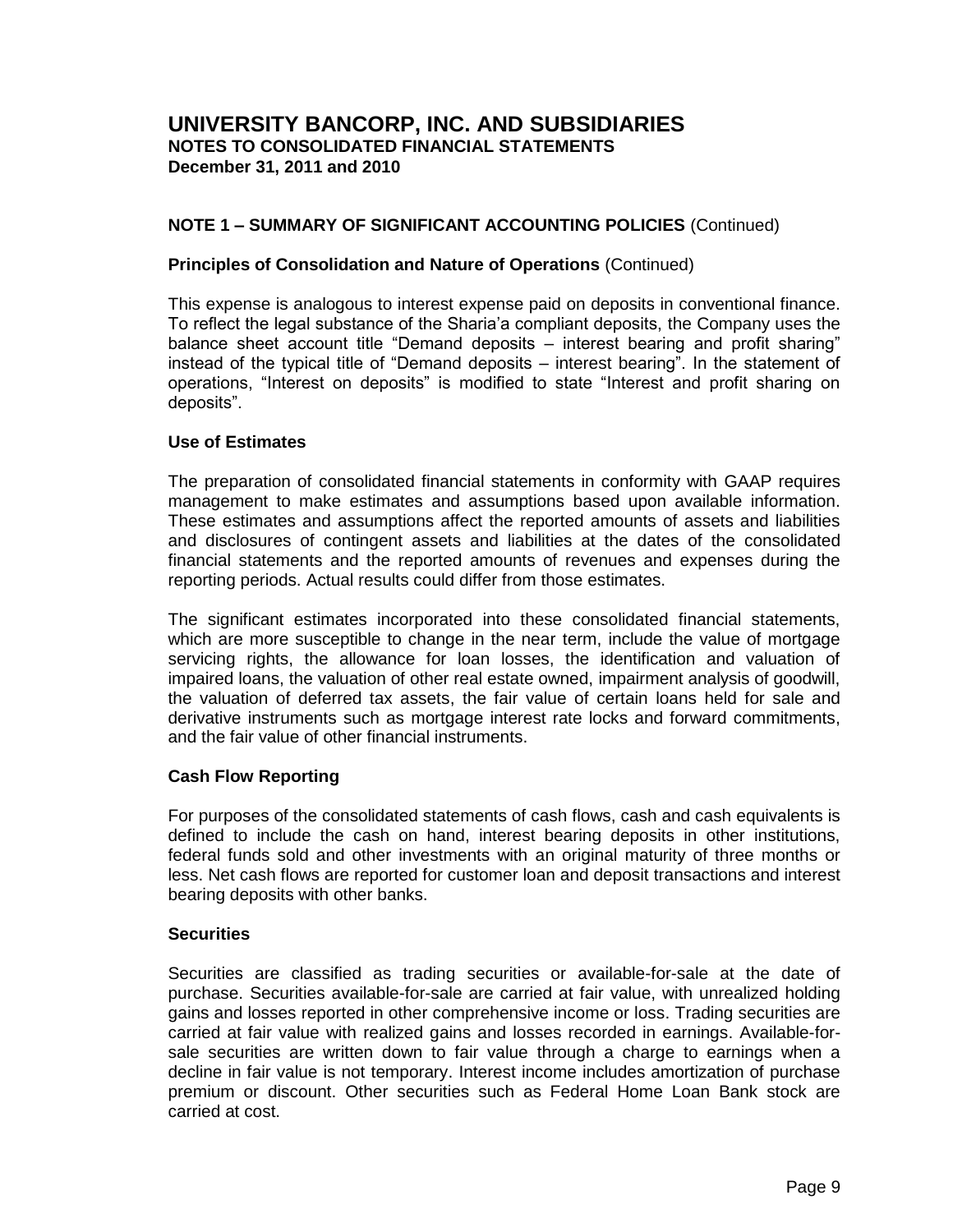### **NOTE 1 – SUMMARY OF SIGNIFICANT ACCOUNTING POLICIES** (Continued)

#### **Federal Home Loan Bank Stock**

As a member of the Federal Home Loan Bank ("the FHLB"), the Bank is required to invest in FHLB stock, which is carried at cost since there is no readily available market value. When redeemed, the Bank receives an amount equal to the par value of the stock. Dividends paid on FHLB stock are subject to economic events, regulatory actions and other factors.

### **Loans and Financings**

Loans are reported at the principal balance outstanding, net of unearned interest or profit sharing, deferred loan or financing fees and costs, and an allowance for loan losses. Interest income is reported on the interest method and includes amortization of net deferred loan fees and costs over the loan term. Profit sharing flows from lease income calculated monthly and includes amortization of net deferred financing fees and costs over the term of the financing. Interest or profit sharing income is not reported when full loan repayment is in doubt, typically when payments are past due over ninety days. Payments received on such loans are reported as principal reductions, unless all interest or profit sharing and principal payments in arrears are paid in full.

### **Allowance for Loan Losses**

The allowance for loan losses is a valuation allowance for probable credit losses, increased by the provision for loan losses and recoveries and decreased by charge-offs. Management estimates the balance required based on past loan loss experience, known and inherent risks in the portfolio, information about specific borrower situations and estimated collateral values, economic conditions, and other factors. Allocations of the allowance may be made for specific loans or financings, but the entire allowance is available for any loan or financing that, in management's judgment, should be chargedoff.

Loan or financing impairment is reported when full payment under the loan terms is not expected. Impairment is evaluated in total for smaller-balance loans of similar nature such as residential mortgage, consumer, and credit card loans, and on an individual loan or financing basis for other loans or financings. If a loan or financing is impaired, a portion of the allowance is allocated so that the loan or financing is reported, net, at the present value of estimated future cash flows using the loan's or financing's existing rate or at the fair value of collateral if repayment is expected solely from the collateral. Loans or financings are evaluated for impairment when payments are delayed, typically ninety days or more, or when it is probable that all principal and interest or profit sharing amounts will not be collected according to the original terms of the loan or financing.

### **Premises and Equipment, Net**

Premises and equipment are stated at cost less accumulated depreciation. Depreciation is computed primarily on the straight-line method over the assets estimated useful lives.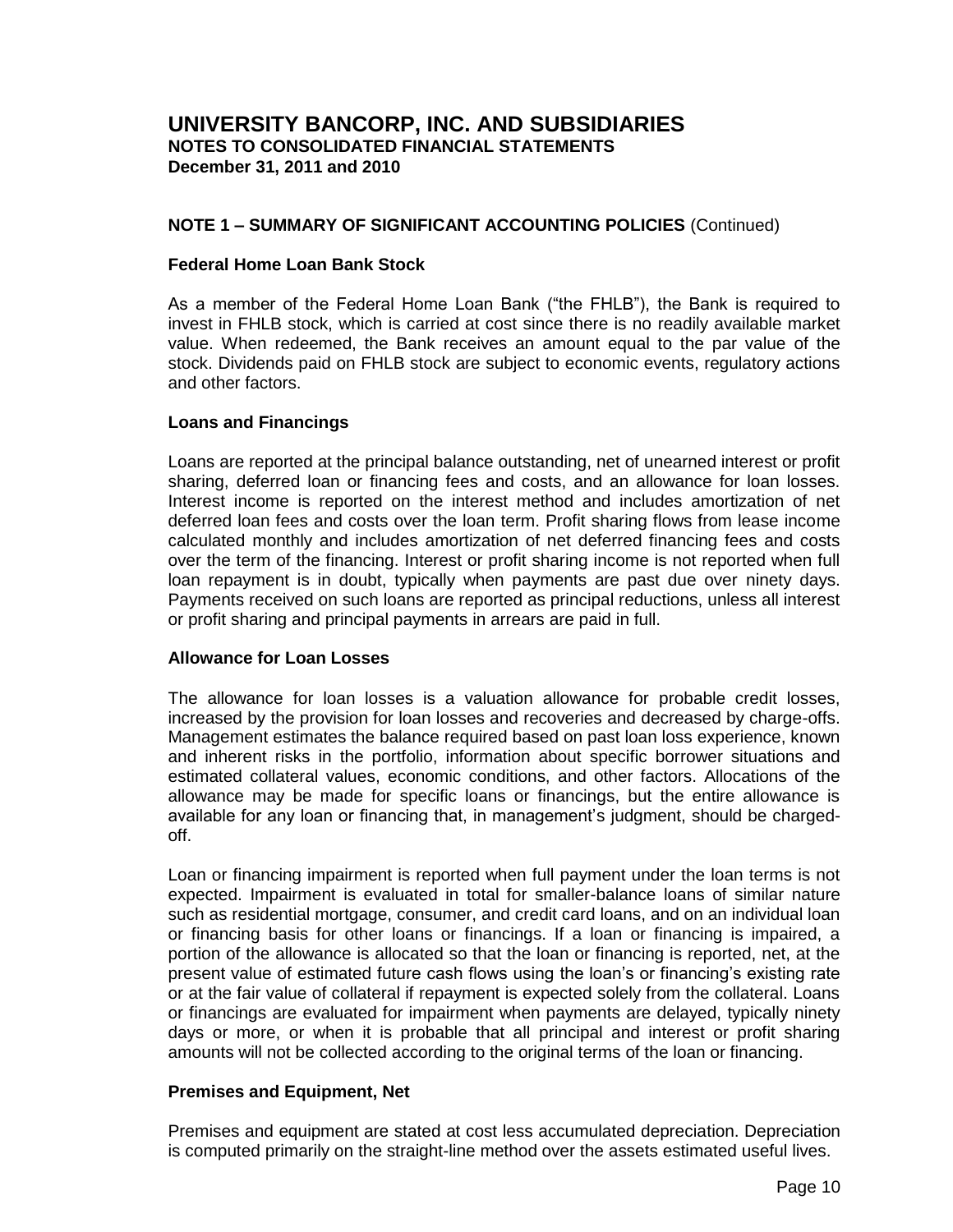### **NOTE 1 – SUMMARY OF SIGNIFICANT ACCOUNTING POLICIES** (Continued)

### **Premises and Equipment, Net** (Continued)

The Company used the following useful lives as of December 31, 2011 and 2010:

|                                    | Years         |
|------------------------------------|---------------|
| Building and building improvements | 5-39          |
| Leasehold improvements             | Term of lease |
|                                    | or 5-39 years |
| Equipment                          | $3 - 10$      |
| Furniture and fixtures             | $3 - 7$       |
| Software                           | $2 - 5$       |
|                                    |               |

### **Mortgage Servicing Rights**

Mortgage servicing rights ("MSRs") represent both purchased rights and the allocated value of servicing rights retained on loans or financings originated and sold.

The Company accounts for its MSRs in accordance with the applicable standards under the ASC which requires that mortgage servicing rights be initially recognized at their fair value and by providing the option to either: (1) carry mortgage servicing rights at fair value with changes in fair value recognized in earnings; or (2) continue recognizing periodic amortization expense and assess the mortgage servicing rights for impairment. This option may be applied by class of servicing assets or liabilities. The Company has identified MSRs relating to mortgage loans as a class of servicing rights and has elected to apply fair value accounting to these assets.

### **Other Real Estate Owned**

Real estate properties acquired in collection of a loan or financing are recorded at fair value upon foreclosure, establishing a new cost basis. Any reduction to fair value from the carrying value of the related loan or financing is accounted for as a loan loss. After foreclosure, management periodically performs valuations to ensure real estate is carried at the lower of cost or fair value, less estimated costs to sell. Expenses, gains and losses on disposition, and decreases in the fair value are reported in other expenses.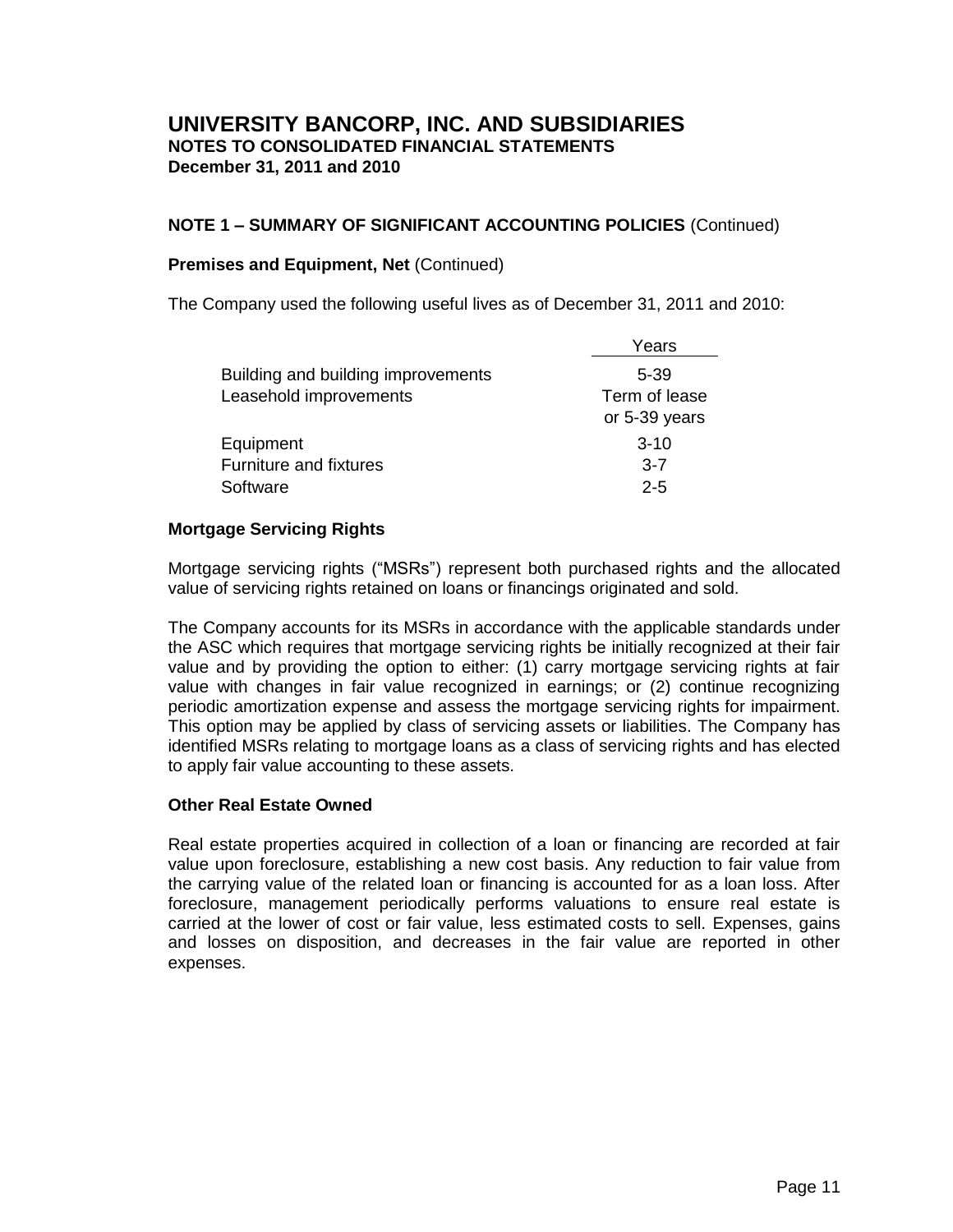### **NOTE 1 – SUMMARY OF SIGNIFICANT ACCOUNTING POLICIES** (Continued)

#### **Mortgage Banking Activities**

During 2011, the Company shifted its focus away from wholesale mortgage banking activities. The Company's mortgage banking activities now consist of retail and servicing operations. Mortgage loans held for sale are sold with selective loans having their servicing retained, and others on a servicing released basis. The Company elected to record ULG and UIFC mortgage loans held for sale at fair value as discussed in Note 19. All other loans held for sale are valued at the lower of cost or market as determined by bid prices for loans in the secondary market. Mortgage loans are sold without recourse, except in certain events as defined in the loan purchase documents.

An allowance was booked for potential recourse liabilities related to loans sold and loans held for sale in the amount of \$316,783 and \$298,586 as of December 31, 2011 and 2010, respectively. This allowance is included in "Other liabilities" on the face of the consolidated balance sheets.

Loan servicing and sub-servicing fees are contractually based and are recognized monthly as earned over the life of the loans.

### **Derivative Instruments**

The Company enters into interest rate lock commitments ("IRLCs") in connection with its mortgage banking activities to fund residential mortgage loans at specified times in the future. IRLCs that relate to the origination of mortgage loans that will be held for sale are considered derivative instruments under the ASC. As such, these IRLCs are recorded at fair value (see Note 19) with changes in fair value recorded in earnings.

Outstanding IRLCs expose the Company to the risk that the price of the loans underlying the commitments might decline from inception of the interest rate lock to the funding of the loan. To protect against this risk, the Company utilizes forward loan sales commitments to economically hedge the risk of potential changes in the value of the loans that would result from the commitments. These forward commitments are valued at fair value (see Note 19) with net changes in fair value recorded in earnings. The Company documents its risk management strategy and hedge effectiveness at the inception of and during the term of the IRLCs and forward sales commitments within the portfolio.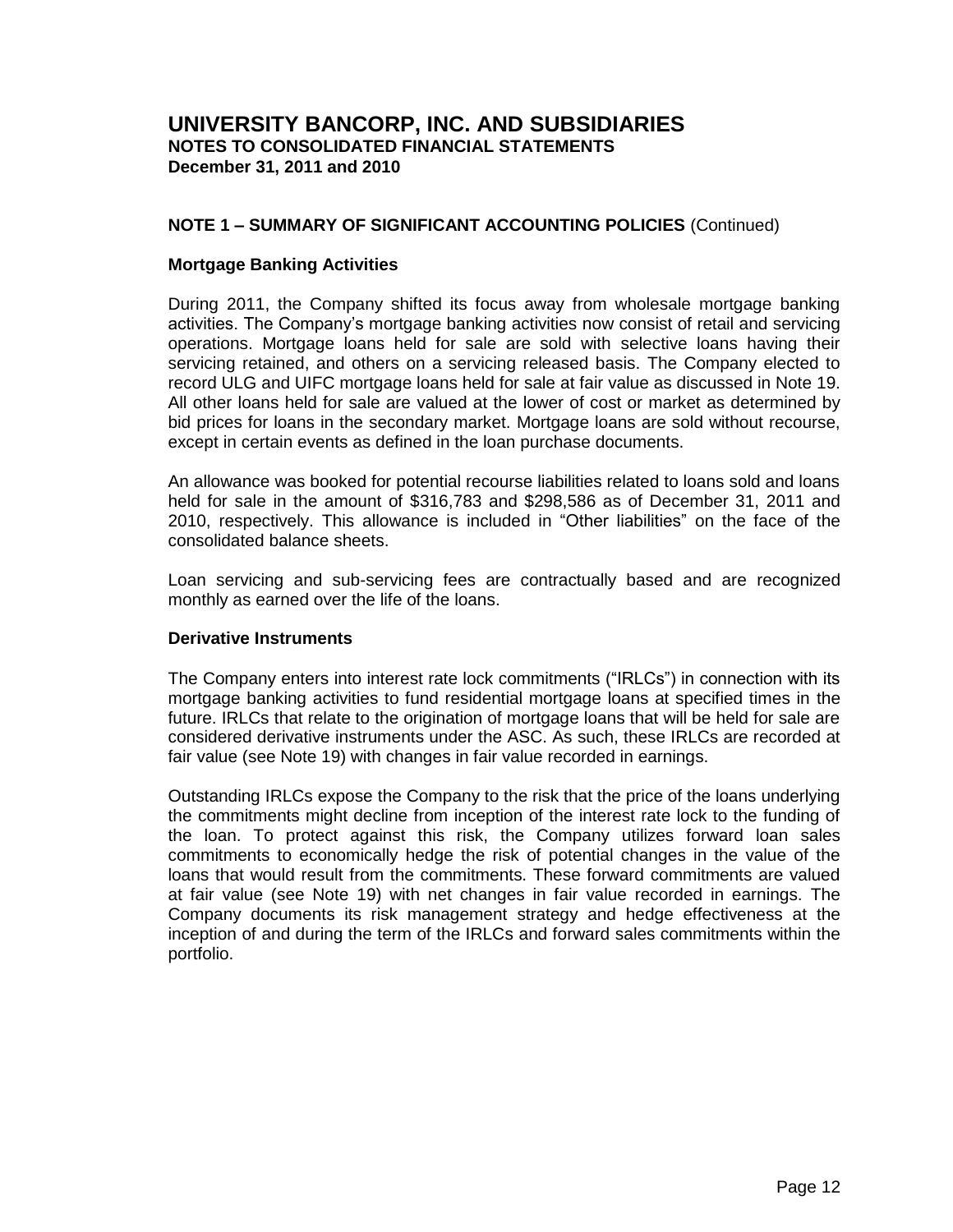### **NOTE 1 – SUMMARY OF SIGNIFICANT ACCOUNTING POLICIES** (Continued)

### **Goodwill**

The Company evaluates the carrying value of goodwill during each quarter of each year and between quarterly evaluations if events occur or circumstances change that would more likely than not reduce the fair value of the reporting unit below its carrying amount. When evaluating whether goodwill is impaired, the Company compares the fair value of the reporting unit to which the goodwill is assigned to the reporting unit's carrying amount, including goodwill. An impairment loss would be recognized when the carrying amount of goodwill exceeds its fair value. The Company's evaluations of goodwill completed during 2011 and 2010 resulted in no impairment losses.

#### **Income Taxes**

Deferred income tax assets and liabilities are recorded for estimated future tax consequences attributable to the differences between the financial carrying amounts of existing assets and liabilities and their respective tax bases. Deferred income taxes are to be computed on the liability method and deferred tax assets are recognized only when realization is certain. Deferred income tax assets and liabilities are measured using the tax rate in effect for the year in which those temporary differences are expected to turn around. If necessary, a valuation allowance is booked to reduce net deferred tax assets to a net amount that is more likely than not to be realized.

The ASC standards regarding accounting for uncertainty in income taxes clarifies the accounting for income taxes by prescribing the minimum recognition threshold an income tax position is required to meet before being recognized in the financial statements and applies to all income tax positions. Each income tax position is assessed using a two-step process. A determination is first made as to whether it is more likely than not that the income tax position will be sustained, based upon technical merits, upon examination by the taxing authorities. If the income tax position is expected to meet the more likely than not criteria, the benefit recorded in the financial statements equals the largest amount that is greater than 50% likely to be realized upon its ultimate settlement. At December 31, 2011 and 2010, there was no accrual for uncertain tax positions.

None of the Company's federal or state income tax returns are currently under examination by the Internal Revenue Service ("IRS") or state authorities. However, fiscal years 2008 and later remain subject to examination by the IRS and its respective states.

Michigan adopted a business tax which includes a tax on taxable income, a tax on adjusted gross receipts, and a franchise tax. Under the Michigan Business Tax law the Company is subject to the franchise tax. It is management's policy to include the franchise tax in other operating expenses.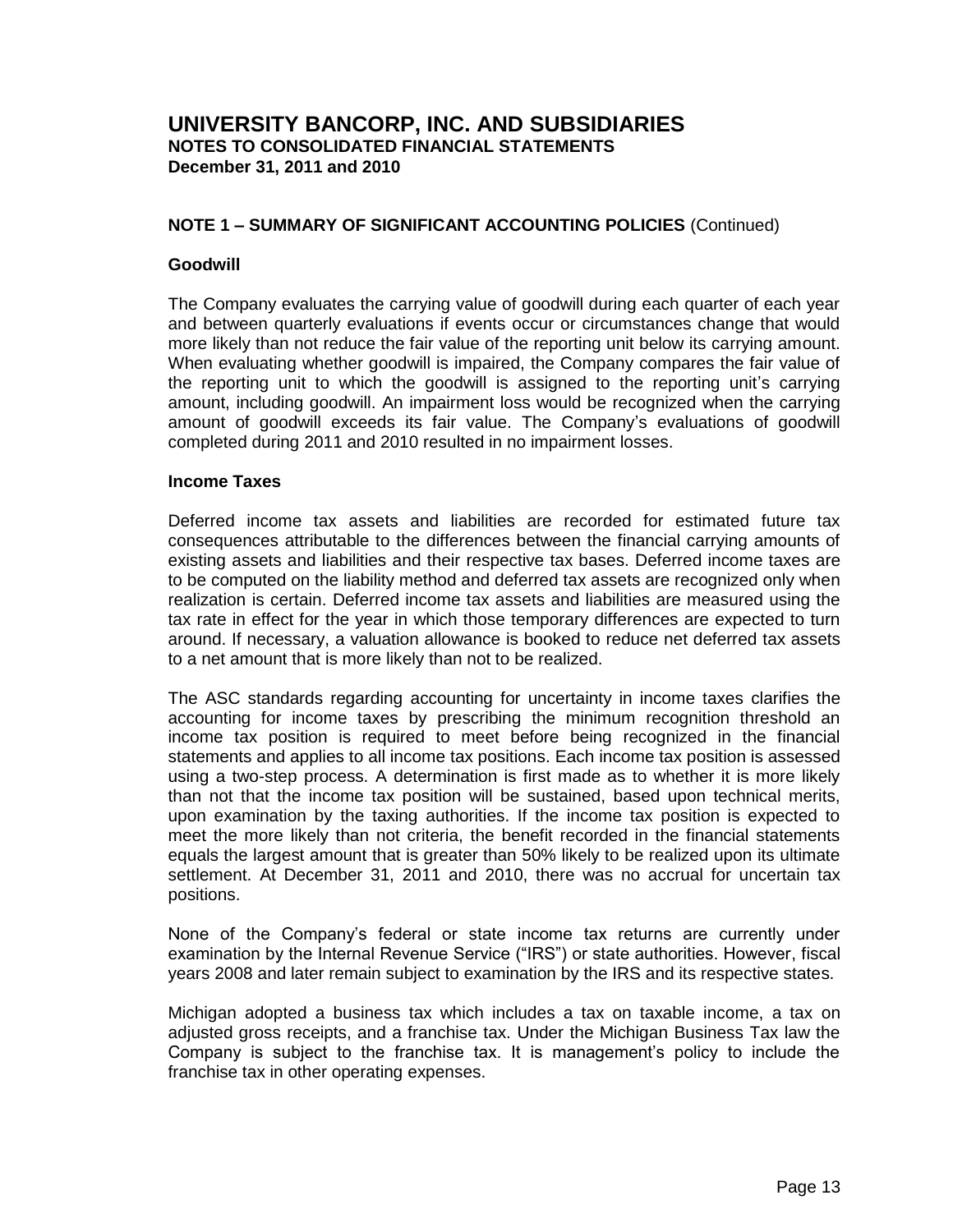### **NOTE 1 – SUMMARY OF SIGNIFICANT ACCOUNTING POLICIES** (Continued)

#### **Income Taxes** (Continued)

The Michigan statute created a "joint and severally liable" unitary tax on entities which are commonly controlled and have inter-company "flow of value" transactions. Hence, the Company pays this tax on a consolidated basis just as it pays its federal tax on a consolidated basis.

The Company has a tax sharing agreement with some of its subsidiaries in which the subsidiaries record their share of federal and state taxes in accordance with the tax sharing agreements.

#### **Retirement Plan**

The Bank has a 401(K) Plan that allows employees of the Bank and the Bank's subsidiaries to contribute up to 15% of salary pre-tax, to the allowable limit prescribed by the Internal Revenue Service. Management has discretion to make matching contributions to the Plan. The Bank made no matching contributions for each of the years ended December 31, 2011 and 2010.

### **Employee Stock Ownership Plan ("ESOP")**

The Company has a noncontributory ESOP covering all full-time employees who have met certain service requirements. The employees' share in the Company's contribution is based on their current compensation as a percentage of the total employee compensation. As shares are contributed to the plan they are allocated to employees and compensation expense is recorded at the shares' fair value. The Company made no contribution during either year ended December 31, 2011 or 2010.

#### **Stock Options**

In accordance with the ASC, the Company is required to recognize the compensation cost relating to share-based payment transactions in the consolidated financial statements. That cost is to be measured based on the fair value of the equity or liability instruments issued. For each of the years ended December 31, 2011 and 2010, the Company recorded no compensation expense related to stock options.

### **Comprehensive Income (Loss)**

Comprehensive income (loss) includes both net income (loss) and the change in unrealized gains and losses on securities available-for-sale.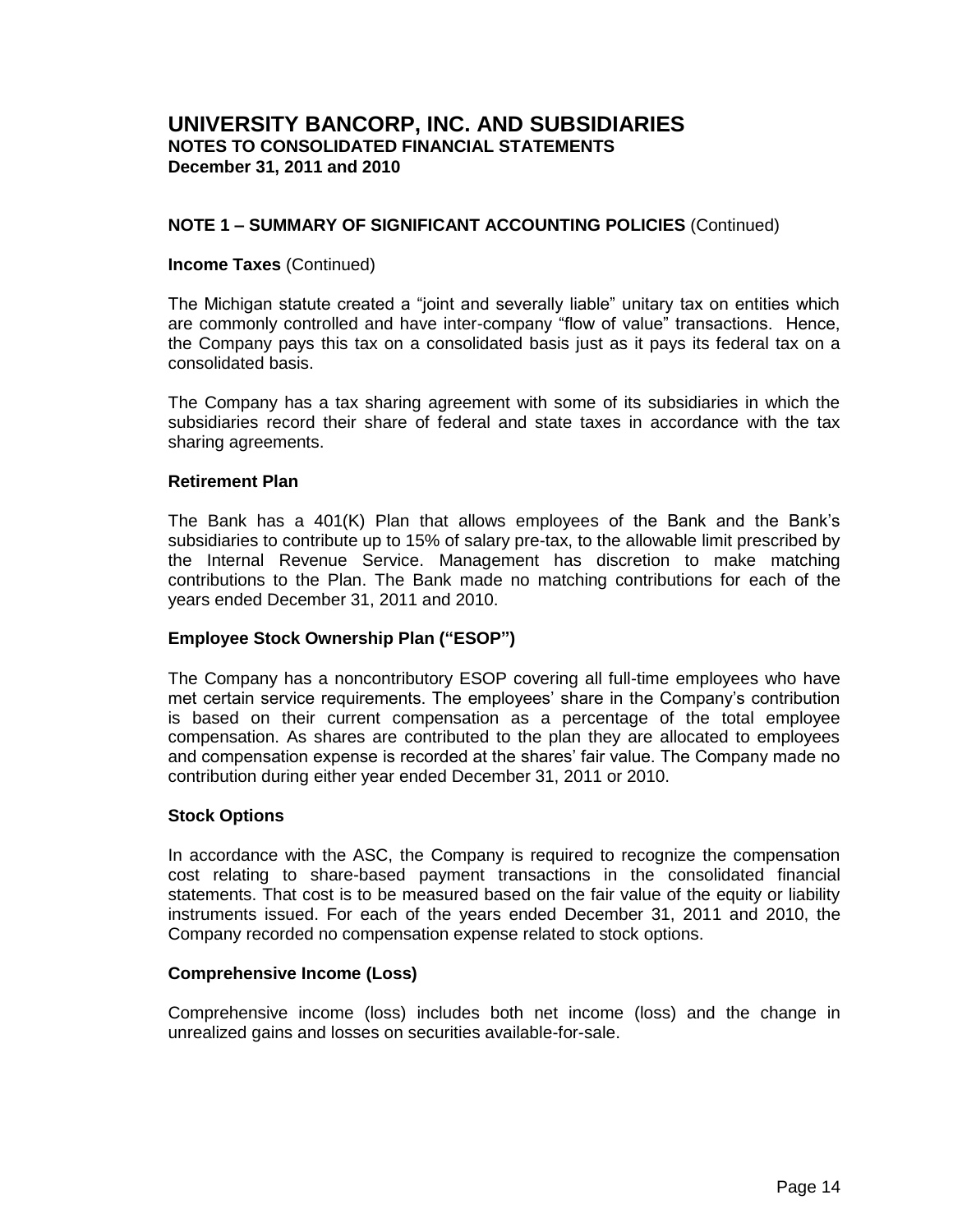### **NOTE 1 – SUMMARY OF SIGNIFICANT ACCOUNTING POLICIES** (Continued)

#### **Segment Reporting**

The Company's segments are determined by the products and services offered, primarily distinguished between banking and its two separate mortgage banking operations. Loans, investments, deposits, servicing fees, underwriting fees and loan sales provide the revenues in the banking operation. Servicing fees, underwriting fees and loan sales provide the revenues in each of the mortgage banking operations. All operations are domestic.

#### **Reclassifications**

Certain amounts in the 2010 consolidated financial statements have been reclassified to conform to presentation adopted in 2011.

#### **Subsequent Events**

The Company has performed a review of events subsequent to the balance sheet date through March 31, 2012, the date the consolidated financial statements were available to be issued.

### **NOTE 2 – RESTRICTIONS ON CASH AND AMOUNTS DUE FROM BANKS**

The Bank is required to maintain average balances on hand or with the Federal Reserve Bank. At December 31, 2011 and 2010, this reserve requirement amounted to \$1,962,000 and \$7,611,000, respectively.

### **NOTE 3 – INVESTMENT SECURITIES**

### **Trading Securities**

The Bank's trading securities portfolio had a net accumulated unrealized gain of \$33,333 and \$31,658 at December 31, 2011 and 2010, respectively.

Trading securities consist of the following:

|                             | December 31, |         |
|-----------------------------|--------------|---------|
|                             | 2011         | 2010    |
| U.S. agency mortgage-backed |              |         |
| securities                  | 785,211      | 964,893 |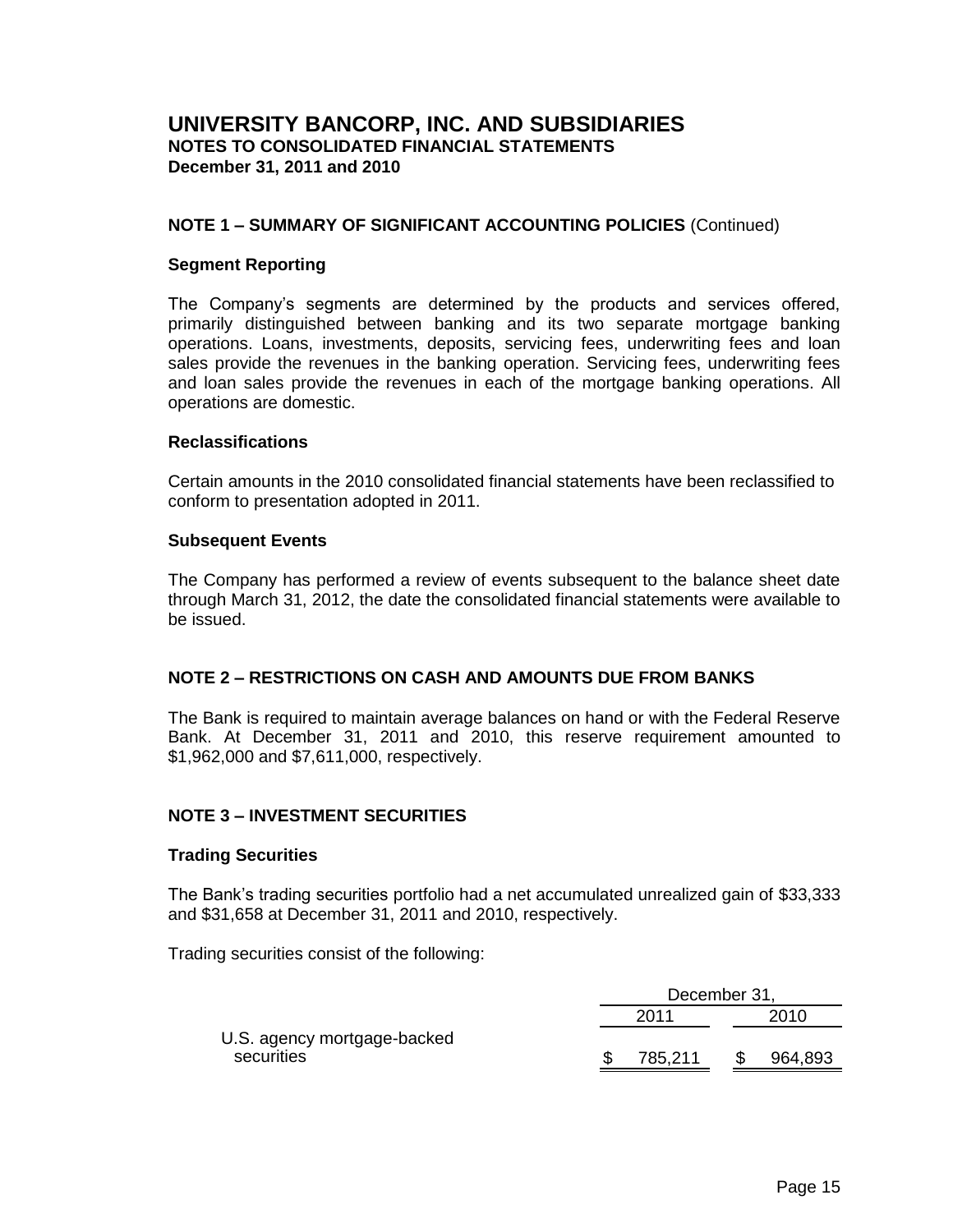### **NOTE 3 – INVESTMENT SECURITIES** (Continued)

#### **Available-for-Sale Securities**

The following is a summary of the amortized cost, gross unrealized gains, gross unrealized losses and fair value of securities available-for-sale.

Securities available-for-sale at December 31, 2011 consists of the following:

|                                            | Amortized | Unrealized | Fair      |
|--------------------------------------------|-----------|------------|-----------|
|                                            | Cost      | Gain       | Value     |
| U.S. agency mortgage-<br>backed securities | 2,493,234 | 88,027     | 2,581,261 |

Securities available-for-sale at December 31, 2010 consists of the following:

|                       | Amortized | Unrealized   | Fair      |
|-----------------------|-----------|--------------|-----------|
|                       | Cost      | Gain         | Value     |
| U.S. agency mortgage- |           |              |           |
| backed securities     | 2,866,610 | \$<br>67,759 | 2,934,369 |

At December 31, 2011 and 2010, the fair value of trading and available-for-sale securities pledged to secure certain borrowings were \$3,366,472 and \$3,899,262, respectively. The balance of these borrowings at both December 31, 2011 and 2010 was  $$-0-.$ 

Actual maturities may differ from contractual maturities because issuers and borrowers may have the right to call or prepay obligations with or without call or prepayment penalties. Proceeds from pay downs of mortgage-backed securities amounted to \$551,345 and \$570,932 for the years ended December 31, 2011 and 2010, respectively.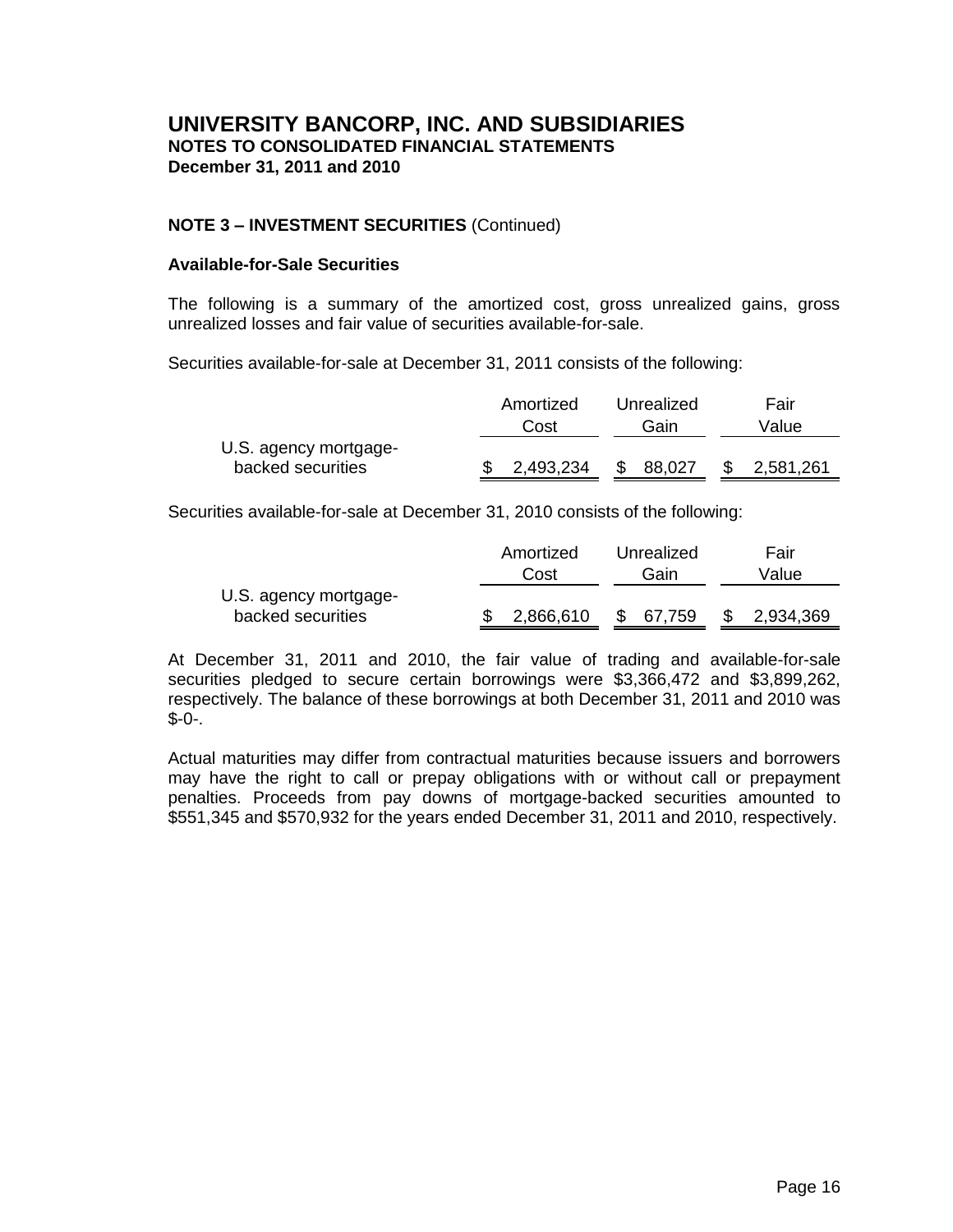### **NOTE 4 – LOANS AND FINANCINGS, NET**

Major classifications of loans are as follows:

|                                                                      | December 31,                                         |    |                                                |  |  |
|----------------------------------------------------------------------|------------------------------------------------------|----|------------------------------------------------|--|--|
|                                                                      | 2011                                                 |    | 2010                                           |  |  |
| Commercial<br>Residential real estate<br>Installment<br>Credit cards | \$<br>32,009,552<br>24,955,987<br>291,845<br>473,727 | \$ | 31,296,085<br>26,883,830<br>194,656<br>578,534 |  |  |
| Gross Ioans                                                          | 57,731,111                                           |    | 58,953,105                                     |  |  |
| Allowance for loan losses                                            | (1,072,317)                                          |    | (1,349,838)                                    |  |  |
| Net loans                                                            | 56,658,794                                           |    | 57,603,267                                     |  |  |

Changes in the allowance for loan losses were as follows:

|                                 | December 31, |            |   |             |  |  |
|---------------------------------|--------------|------------|---|-------------|--|--|
|                                 | 2011         |            |   | 2010        |  |  |
| Balance, beginning of year      | \$           | 1,349,838  | S | 909,356     |  |  |
| Provision charged to operations |              | 341,088    |   | 891,094     |  |  |
| Recoveries                      |              | 285,044    |   | 617,477     |  |  |
| Charge-offs                     |              | (903, 653) |   | (1,068,089) |  |  |
| Balance, end of year            |              | 1,072,317  |   | 1,349,838   |  |  |

Non-accrual loans are summarized as follows:

|                         |   | December 31 |     |           |  |  |
|-------------------------|---|-------------|-----|-----------|--|--|
|                         |   | 2011        |     | 2010      |  |  |
| Residential real estate | S | 788,195     | \$. | 943,347   |  |  |
| Commercial loans        |   | 717,418     |     | 827,718   |  |  |
| Total                   |   | 1,505,613   |     | 1,771,065 |  |  |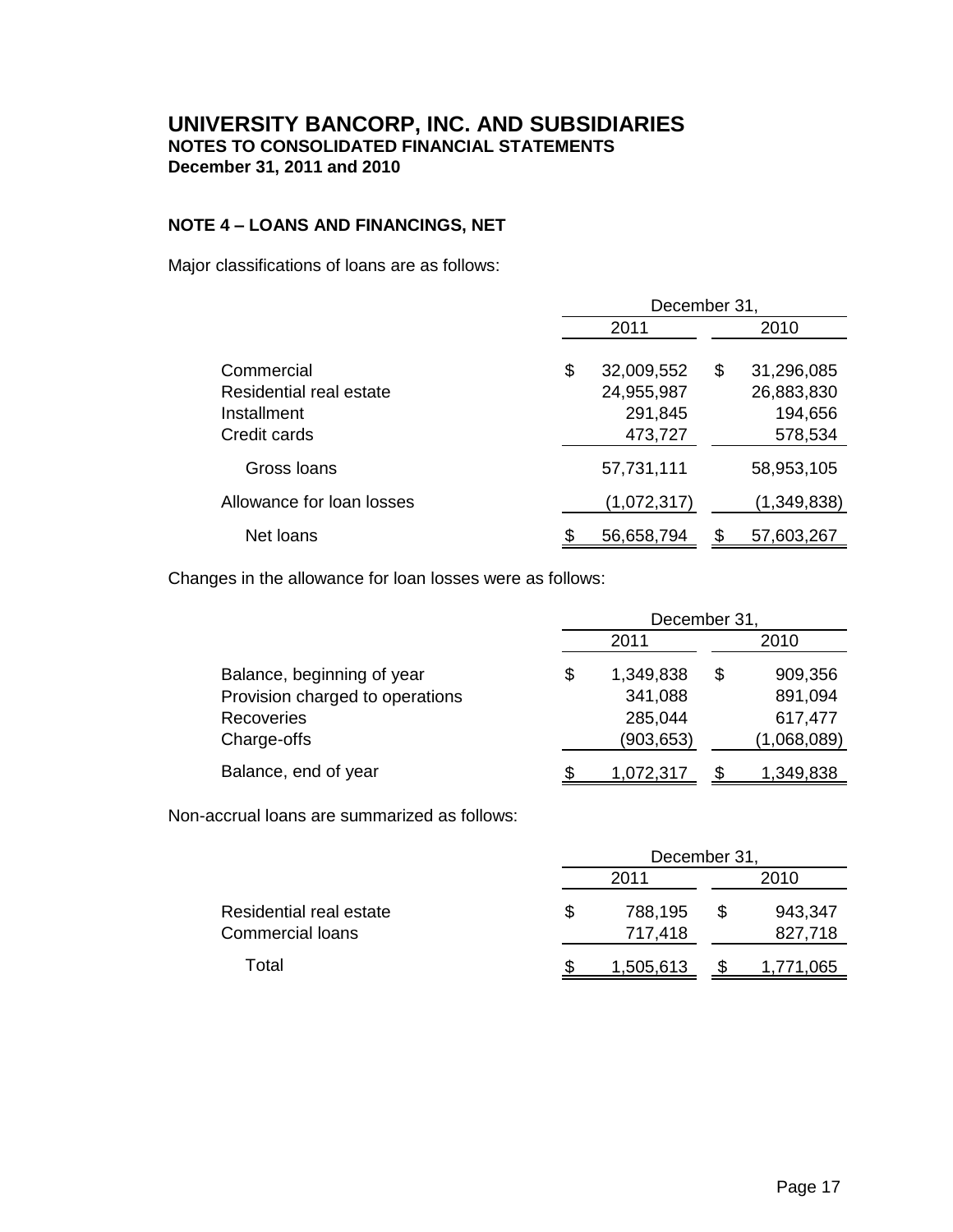### **NOTE 4 – LOANS AND FINANCINGS, NET** (Continued)

Information regarding impaired loans is as follows:

|                                                                                                       | December 31, |                      |          |                        |
|-------------------------------------------------------------------------------------------------------|--------------|----------------------|----------|------------------------|
|                                                                                                       | 2011         |                      |          | 2010                   |
| Impaired loans:<br>Loans with allowance allocated<br>Amount of allowance for loan losses<br>allocated | \$<br>\$     | 3,135,596<br>740,114 | \$<br>\$ | 4,148,545<br>1,008,585 |
|                                                                                                       |              |                      |          |                        |
| Impaired loans:                                                                                       |              |                      |          |                        |
| Average balance during the year                                                                       | \$           | 4,460,262            | \$       | 3,120,665              |
| Interest income recognized thereon                                                                    | \$           | 248,705              | \$       | 398,069                |
| Cash basis interest income recognized                                                                 | \$           | 230,806              | \$       | 372,607                |

### **NOTE 5 – MORTGAGE BANKING ACTIVITIES**

Midwest provides sub-servicing of real estate mortgage loans for several financial institutions. The unpaid principal balance of these loans was approximately \$10.2 billion and \$9.0 billion as of December 31, 2011 and 2010, respectively. The value of these mortgage servicing rights are not included in the accompanying consolidated financial statements.

University Bank, Midwest, UIFC and ULG sell residential mortgage loans to the secondary market with servicing rights retained for selective loans. These loans are owned by other institutions and are not included in the Company's consolidated balance sheets, but the mortgage servicing rights are included in the accompanying consolidated financial statements. Such mortgage loans have been sold predominately without recourse or with limited recourse. The unpaid principal balance of these loans was \$394.5 million and \$355.3 million at December 31, 2011 and 2010, respectively.

Custodial escrow balances maintained in connection with these loans were \$142.6 million and \$122.8 million, at December 31, 2011 and 2010, respectively, and were not included in the accompanying consolidated financial statements.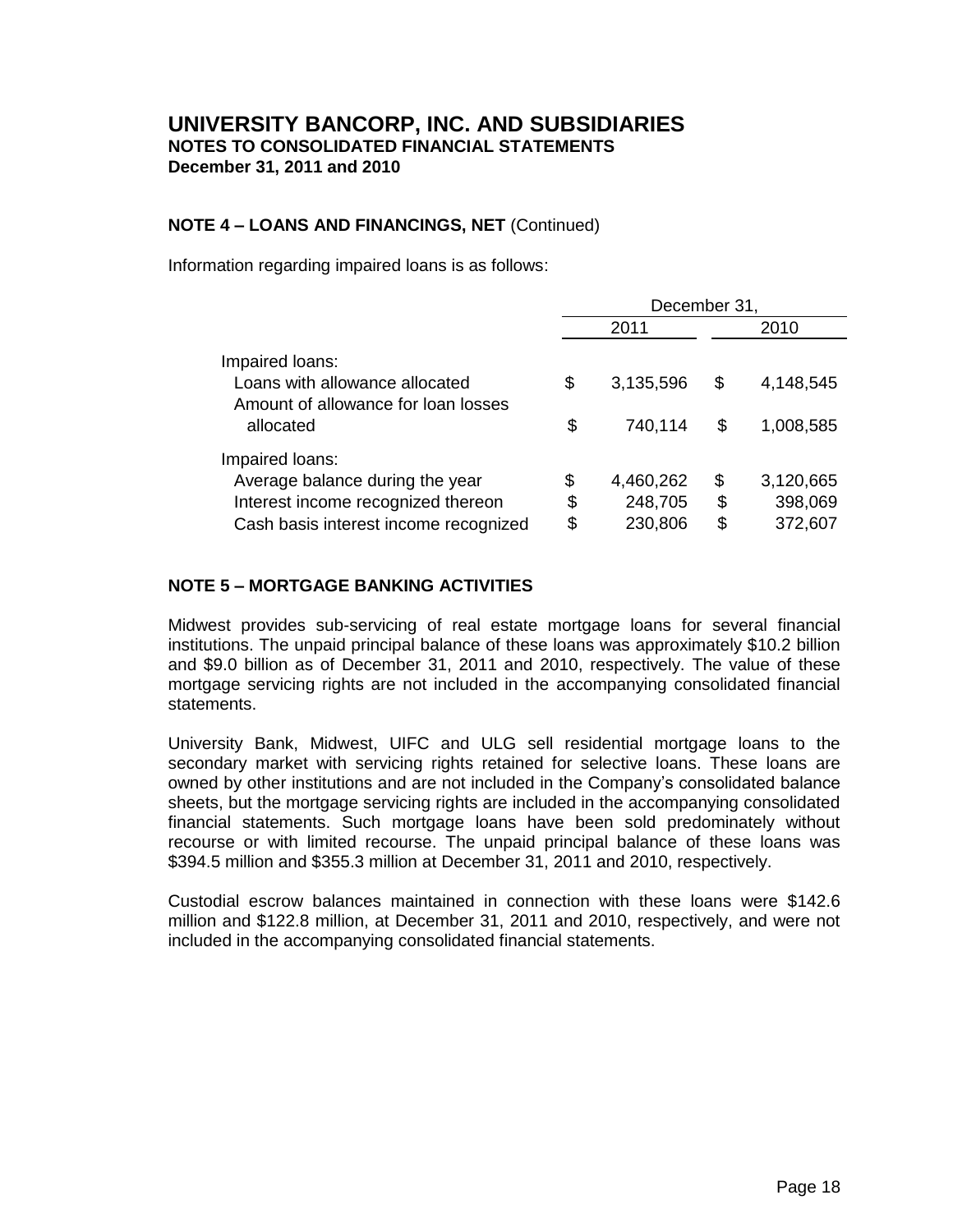### **NOTE 5 – MORTGAGE BANKING ACTIVITIES** (Continued)

The following summarizes the activity relating to mortgage servicing rights:

|                          | December 31, |             |  |            |  |
|--------------------------|--------------|-------------|--|------------|--|
|                          |              | 2011        |  | 2010       |  |
| Balance, January 1       | S            | 2,929,514   |  | 2,465,243  |  |
| Amount capitalized       |              | 904,450     |  | 734,892    |  |
| Sale of servicing rights |              |             |  | (125, 469) |  |
| Change in fair value     |              | (1,381,808) |  | (145, 152) |  |
| Balance, December 31     |              | 2,452,156   |  | 2,929,514  |  |

The Company enters into IRLCs in connection with its mortgage banking activities to fund residential mortgage loans at specified times in the future. As of December 31, 2011 and 2010, IRLCs amounted to \$32.7 million and \$21.4 million, respectively, of which management estimated \$24.3 million and \$15.1 million, respectively, to eventually close and be funded. These IRLCs were recorded in assets on the face of the consolidated balance sheet at a fair value of \$671,312 and \$105,342 as of December 31, 2011 and 2010, respectively.

The Company also utilizes forward loan sales commitments in order to economically hedge the risk of potential changes in the value of the loans that would result from the IRLCs. Forward sales commitments to fund loans at specified rates amounted to \$24.6 million and \$14.9 million as of December 31, 2011 and 2010, respectively, which were recorded in liabilities on the face of the consolidated balance sheet at a fair value of \$110,331 as of December 31, 2011, and in assets at a fair value of \$1,670 as of December 31, 2010.

The net change in fair value of the IRLCs and the related forward loan sales commitments held at December 31, 2011 and 2010 resulted in a gain of \$453,969 and \$6,474, respectively, which has been recognized in "Other income" in the consolidated statement of operations. These gains are due principally to the inclusion of day one gains associated with the adoption of fair value accounting as discussed in Note 19. Prior to companies being permitted to adopt fair value accounting, the recognition of such day one gains was prohibited and these gains were not recognized until realized through the sale of the related loans.

Market interest rate conditions can quickly affect the fair value of mortgage servicing rights, IRLCs, and forward loan sales commitments in a positive or negative fashion, as long-term interest rates rise and fall. See Note 19 for further discussion of management's assumptions used in determination of fair value of these assets and liabilities.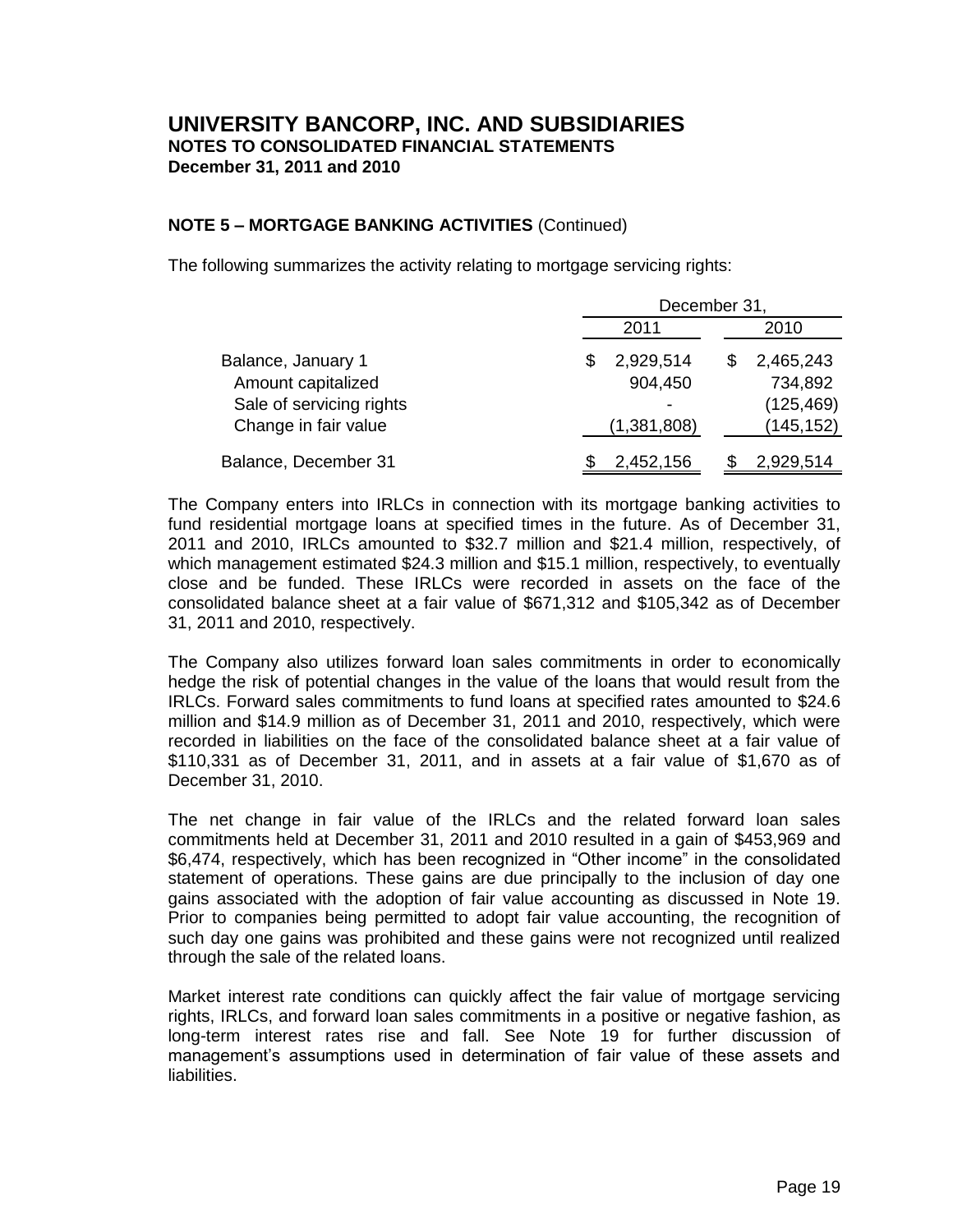### **NOTE 6 – PREMISES AND EQUIPMENT, NET**

Premises and equipment consist of the following:

|                                             | December 31. |             |     |             |  |
|---------------------------------------------|--------------|-------------|-----|-------------|--|
|                                             | 2011         |             |     | 2010        |  |
| Land                                        | \$           | 375,000     | \$. | 375,000     |  |
| Buildings and improvements                  |              | 2,165,251   |     | 2,039,322   |  |
| Furniture, fixtures, equipment and software |              | 5,635,594   |     | 4,503,298   |  |
| Less accumulated depreciation and           |              | 8,175,845   |     | 6,917,620   |  |
| amortization                                |              | (4,433,880) |     | (3,937,885) |  |
| Premises and equipment, net                 |              | 3,741,965   |     | 2,979,735   |  |

Depreciation and amortization expense related to premises and equipment amounted to \$495,995 and \$471,765 for the years ended December 31, 2011 and 2010, respectively.

Midwest, UIFC and ULG each lease office space for their respective operations. ULG and UIFC also lease office space for its retail branches. All of the retail branch lease agreements are short-term in nature, with some being month-to-month, and some allowing the Company to break the lease with a notice ranging from thirty to ninety days and a fee. The Company leases various other facilities at varying rates on a month-tomonth basis. Total rent expense for all operating leases was approximately \$436,000 and \$214,000 in 2011 and 2010, respectively. The following table summarizes the future minimum payments under the contractual obligations of the Company as of December 31, 2011:

| Year ended December 31, | Amount        |
|-------------------------|---------------|
| 2012                    | \$<br>394,185 |
| 2013                    | 173,519       |
| 2014                    | 178,595       |
| 2015                    | 182,605       |
| 2016 and thereafter     | 20,672        |
|                         |               |
|                         | 949,576       |

### **NOTE 7 – TIME DEPOSITS**

Time deposit liabilities issued in denominations of \$100,000 or more were \$8,743,584 and \$8,700,236 at December 31, 2011 and 2010, respectively.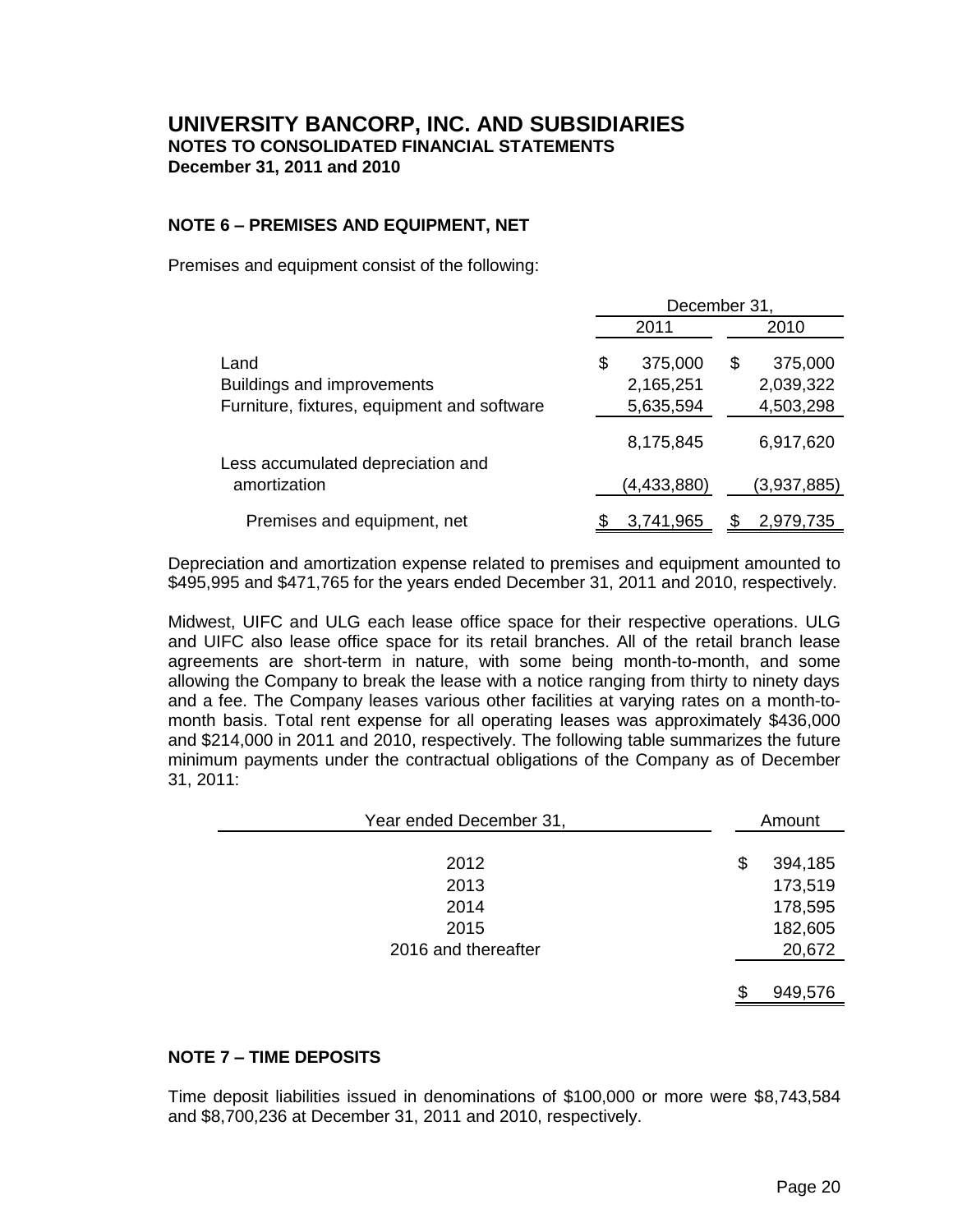### **NOTE 7 – TIME DEPOSITS** (Continued)

At December 31, 2011, stated maturities of time deposits were:

| Year ended December 31, |    | Amount     |  |  |
|-------------------------|----|------------|--|--|
| 2012                    | \$ | 7,326,288  |  |  |
| 2013                    |    | 2,125,067  |  |  |
| 2014                    |    | 1,370,664  |  |  |
| 2015                    |    | 1,067,800  |  |  |
| 2016 and thereafter     |    | 1,705,263  |  |  |
|                         |    | 13,595,082 |  |  |

### **NOTE 8 – OTHER LIABILITIES**

Other liabilities consist of the following:

|                                                | December 31 |           |  |           |  |
|------------------------------------------------|-------------|-----------|--|-----------|--|
|                                                |             | 2011      |  | 2010      |  |
| Liability to fund closed but undisbursed loans | \$          | 2,883,983 |  | 1,941,992 |  |
| Remittances                                    |             | 3,450,537 |  | 2,418,406 |  |
| Escrow and mortgage insurance liability        |             | 299,626   |  | 230,607   |  |
| Allowance for loan recourse                    |             | 316,783   |  | 298,586   |  |
| Other                                          |             | 795,277   |  | 1,096,509 |  |
|                                                |             | 7,746,206 |  | 5,986,100 |  |

### **NOTE 9 – INCOME TAXES**

Income tax expense (benefit) for the years ended December 31, 2011 and 2010 is summarized as follows:

|                                 | December 31, |           |  |         |
|---------------------------------|--------------|-----------|--|---------|
|                                 |              | 2011      |  | 2010    |
| Current                         | \$           |           |  |         |
| Deferred                        |              | (272,900) |  | 138,150 |
| Increase in valuation allowance |              | 91,000    |  |         |
| Income tax expense (benefit)    |              | (181,900) |  | 138,150 |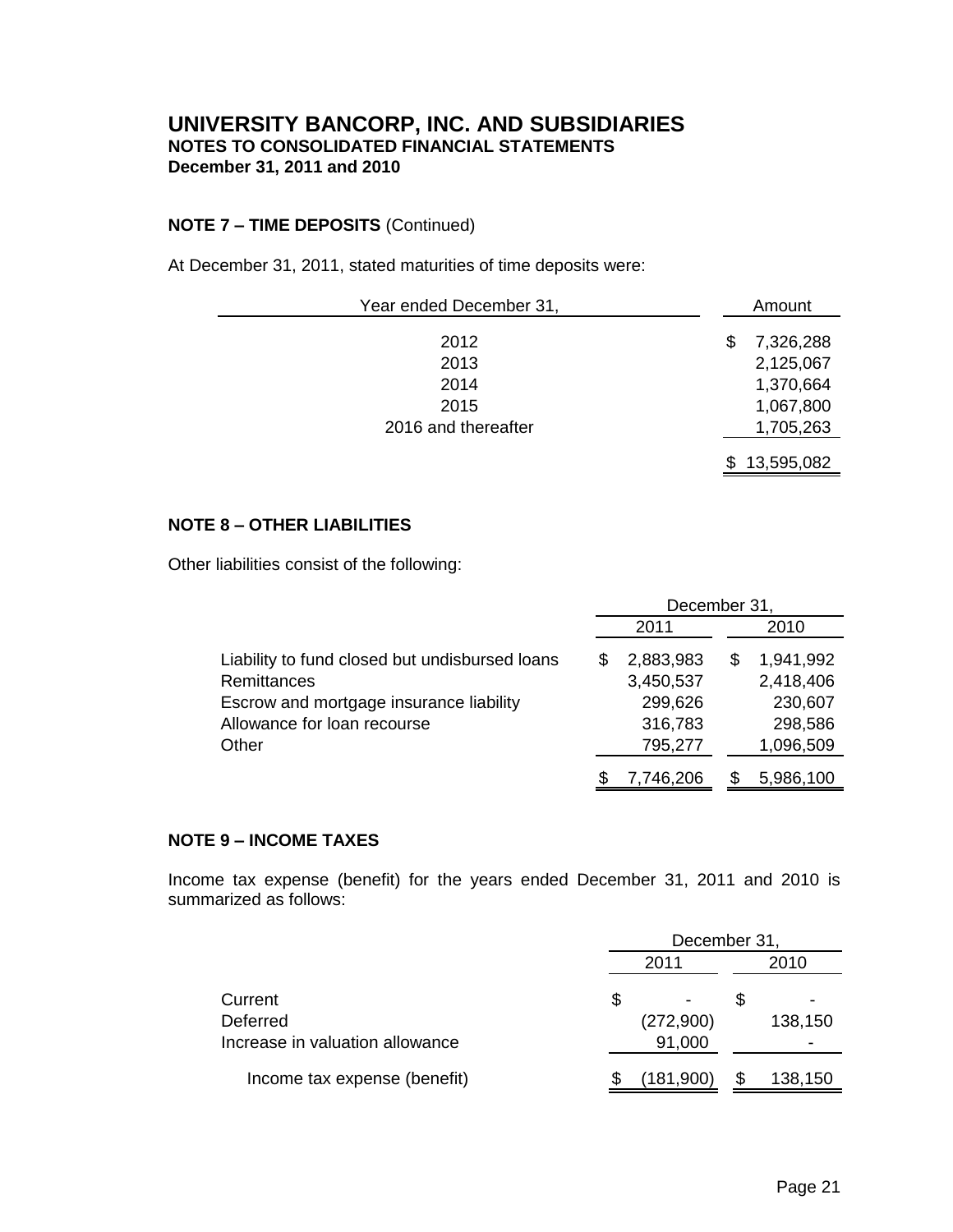### **NOTE 9 – INCOME TAXES** (Continued)

The effective tax rate differs from the statutory income tax rate as a result of permanent differences in accounting for certain income and expense items for financial and tax reporting purposes, primarily meals and entertainment expense, the effect of the acquisition of a portion of the noncontrolling interest of ULG which is a flow-through entity for tax purposes, and the change in the valuation allowance. Based on management's estimates of future income, during 2011, management increased the valuation allowance in order to decrease the net deferred tax asset to an amount that is more likely than not to be realized.

Significant components of the Company's deferred income tax assets and liabilities as of December 31, 2011 and 2010 are as follows:

|                                  | December 31,  |    |           |  |  |
|----------------------------------|---------------|----|-----------|--|--|
|                                  | 2011          |    | 2010      |  |  |
| Deferred income tax assets:      |               |    |           |  |  |
| Allowance for loan losses        | \$<br>236,477 | \$ | 376,688   |  |  |
| Net operating loss carry-forward | 907,652       |    | 206,668   |  |  |
| Tax credit carry-forward         | 1,241,866     |    | 1,241,866 |  |  |
| Donation carry-forward           | 7,705         |    |           |  |  |
| Depreciation                     | 33,425        |    | 31,921    |  |  |
| Other                            | 27,397        |    | 27,283    |  |  |
|                                  |               |    |           |  |  |
| Deferred tax asset               | 2,454,522     |    | 1,884,426 |  |  |
| Deferred income tax liabilities: |               |    |           |  |  |
| Mortgage servicing rights        | 754,440       |    | 872,221   |  |  |
| <b>Basis in ULG</b>              | 390,302       |    | 102,391   |  |  |
| Derivatives and LHFS             | 127,107       |    | 10,764    |  |  |
| Other                            | 10,723        |    |           |  |  |
| Deferred tax liability           | 1,282,572     |    | 985,376   |  |  |
| Net deferred tax asset           | 1,171,950     |    | 899,050   |  |  |
| <b>Valuation allowance</b>       | (91,000)      |    |           |  |  |
|                                  |               |    |           |  |  |
| Net deferred tax asset           | 1,080,950     | \$ | 899,050   |  |  |

The net deferred tax asset is included in "Other assets" on the consolidated balance sheets.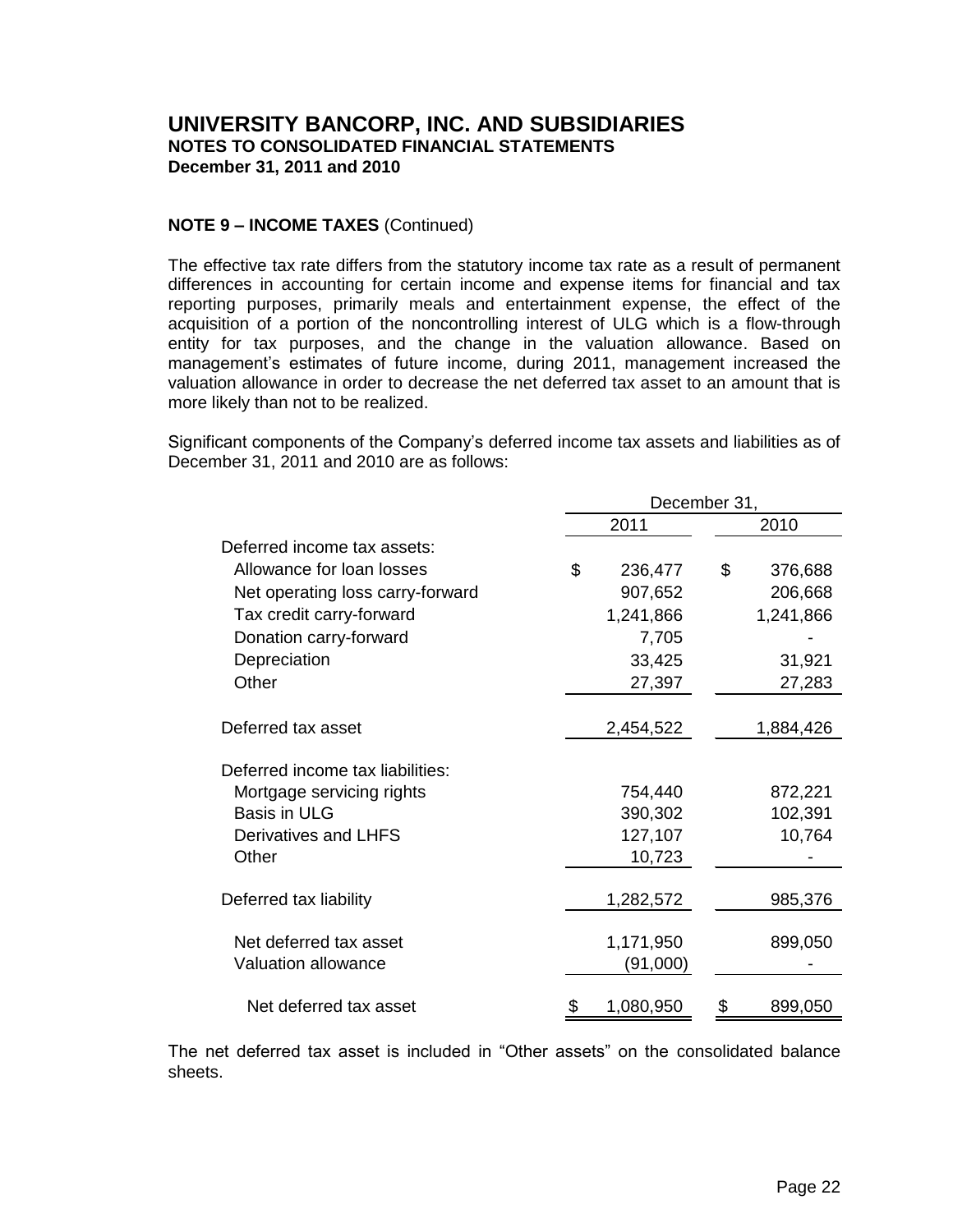### **NOTE 9 – INCOME TAXES** (Continued)

The Company has the following unused net operating loss carry forwards and available credits as of December 31, 2011:

|                            |           | Date of        |
|----------------------------|-----------|----------------|
|                            | Amount    | expiration     |
|                            |           |                |
| Federal net operating loss | 2,670,000 | Beginning 2028 |
| Low income housing credits | 1,140,284 | Beginning 2012 |
| Minimum tax credits        | 101,582   | N/A            |

### **NOTE 10 – MANDATORILY REDEEMABLE PREFERRED STOCK**

As of December 31, 2011 and 2010, the Company had 500,000 shares of preferred stock authorized with a \$.001 par value per share. There were 96,005 and 88,014 shares of this preferred stock issued and outstanding as of December 31, 2011 and 2010, respectively. The shares have a \$10 per share liquidation value and accrue dividends quarterly at an annual rate of 9%. Additional shares of preferred stock are issued semi-annually for unpaid accrued dividends. The preferred stock is mandatorily redeemable by the Company no later than April 30, 2012, at \$10 per share plus all accrued and unpaid dividends through the redemption date. As of December 31, 2011, none of the preferred stock had been redeemed.

During 2011 and 2010, the Company declared preferred dividends of \$82,590 and \$77,370, respectively. As of December 31, 2011 and 2010, the Company had unpaid preferred dividends of \$42,610 and \$39,930, respectively, which are included in "Other liabilities" on the consolidated balance sheets. The amount the Company would be required to pay to redeem the stock at December 31, 2011 is \$960,050 plus accrued dividends of \$42,610.

### **NOTE 11 – STOCK OPTIONS**

In 1995, the Company adopted a stock option and stock award plan ("the 1995 Stock Plan"), which provides for the grant of incentive stock options, as defined in Section 422(b) of the Internal Revenue Code of 1986, as amended, as well as the grant of nonqualified stock options and other stock awards. The plan provides for the grant to officers, directors and key employees of the Company, and independent contractors providing services to the Company, of options to purchase common stock and other awards of common stock.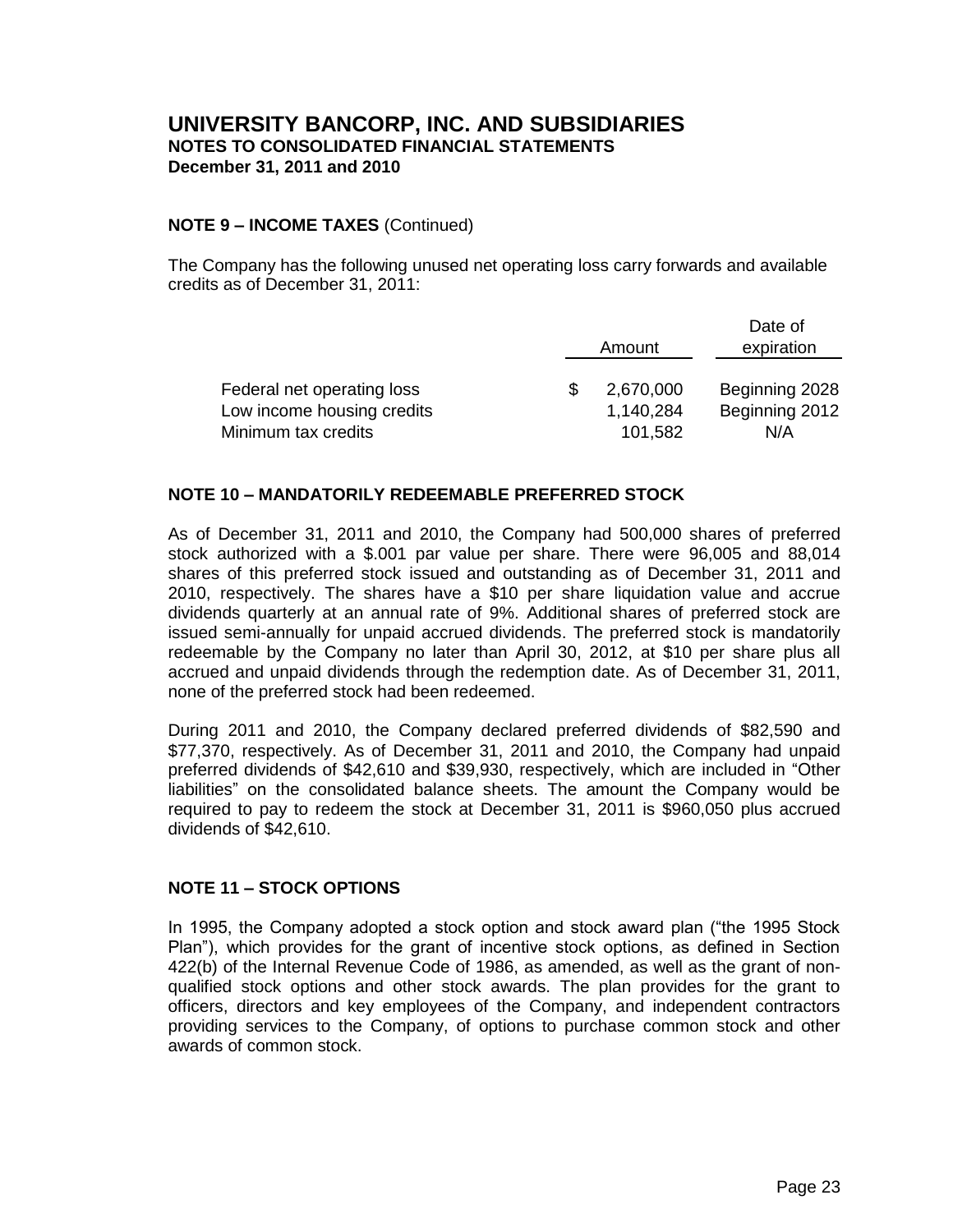### **NOTE 11 – STOCK OPTIONS** (Continued)

The exercise price of options granted under the plan shall be determined by the Board of Directors, or a compensation committee thereof. Options shall expire on the date specified by the Board of Directors or such committee, but not more than 10 years from the date of grant (or five years from the date of grant for incentive stock options if the grantee owned 10% of the Company's voting stock at the date of grant). The 1995 Stock Plan terminated on November 15, 2006; however, all outstanding options under the plan remain outstanding until expiration, exercise or forfeiture. Options continue to be granted outside of the 1995 Stock Plan.

The following tables summarize the activity relating to options to purchase the Company's common stock:

|                                                                                                                                                          | <b>Number</b><br>of<br>Options |            | Weighted<br>Average<br>Exercise<br>Price |  |  |  |
|----------------------------------------------------------------------------------------------------------------------------------------------------------|--------------------------------|------------|------------------------------------------|--|--|--|
| Outstanding at January 1, 2010<br>Granted<br>Exercised<br>Forfeited                                                                                      | 292,026<br>(118, 463)          | \$         | 1.83<br>2.00                             |  |  |  |
| Outstanding at December 31, 2010<br>Granted<br>Exercised<br>Forfeited                                                                                    | 173,563                        |            | 1.85                                     |  |  |  |
| Outstanding at December 31, 2011                                                                                                                         | 173,563                        |            | 1.85                                     |  |  |  |
| At December 31, 2011:<br>Number of options immediately exercisable<br>Weighted average exercise price of immediately                                     |                                |            | 173,563                                  |  |  |  |
| exercisable options<br>Range of exercise price of options outstanding<br>* Exercise price of 48,563 options will change<br>from \$3.00 to \$3.50 in 2012 |                                |            | \$1.85<br>$$1.00 - $3.00$                |  |  |  |
| Weighted average remaining life of options outstanding                                                                                                   |                                | 1.30 years |                                          |  |  |  |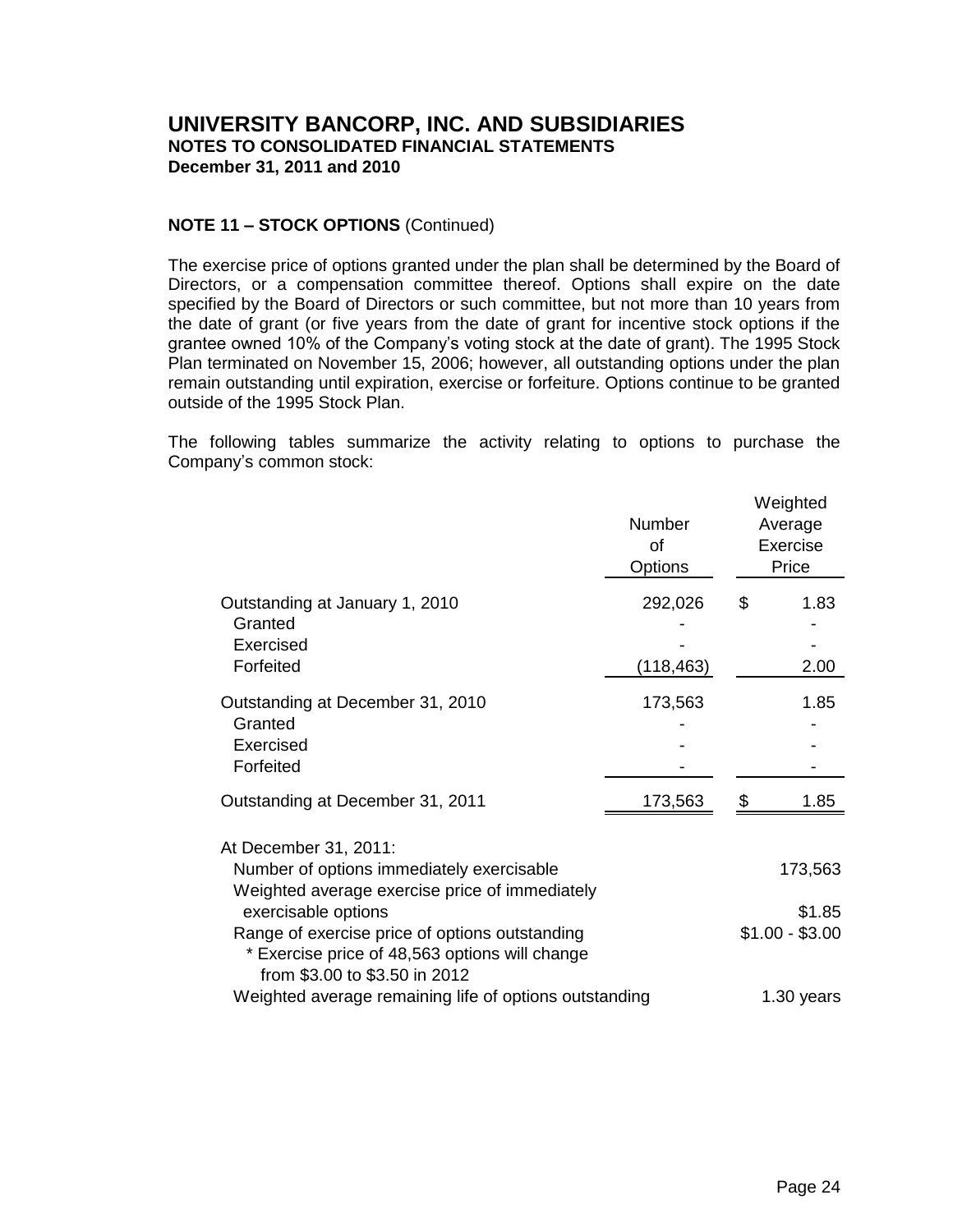### **NOTE 11 – STOCK OPTIONS** (Continued)

The value of the options was determined pursuant to the Black Scholes model at the date of issuance. As the options vested, the Company recognized compensation expense in earnings. As of December 31, 2011 and 2010, all outstanding options had vested. The Company recognized no stock compensation expense during the years ended December 31, 2011 and 2010.

Subsequent to year end, the Company granted a total of 150,000 options to the Company's directors. These options vested immediately, have an exercise price of \$1.80 per share, and have an expiration date of February 28, 2017.

### **NOTE 12 – EMPLOYEE STOCK OWNERSHIP PLAN ("ESOP")**

The employees' allocation of ESOP assets is based on their current compensation, after one year of service and upon reaching the age of twenty-one. The annual contribution to the ESOP is at the discretion of the Board of Directors. Assets of the plan are comprised entirely of 62,349 shares of the Company's stock at December 31, 2011 and 2010, all of which were fully allocated at December 31, 2011. Upon retirement from the plan, participants can receive distributions of their allocated shares of the Company's stock. The assets of the ESOP are held in trust and were valued at \$87,289, and \$99,758 at December 31, 2011 and 2010, respectively.

### **NOTE 13 – NONCONTROLLING INTEREST**

The Bank owns an 80% interest in the common stock of Midwest, with the remaining 20% owned by the President of Midwest. At December 31, 2011 and 2010, total equity of Midwest was \$7,847,816 and \$6,887,281, respectively, resulting in a \$1,569,563 and \$1,377,455 noncontrolling interest reflected on the Company's consolidated balance sheets, respectively.

Also, included in the consolidated financial statements are the results for UIFC. The Bank owns 80% of the common stock of UIFC. An outside investor owns the remaining 20%. At December 31, 2011 and 2010, total equity of UIFC was \$42,946,468 and \$42,649,207, respectively, which includes \$10,000,000 in common stock and \$33,315,000 of preferred stock as of both December 31, 2011 and 2010. The noncontrolling interest at December 31, 2011 and 2010 was \$1,926,553 and \$1,866,843, respectively.

Also, included in the consolidated financial statements are the results for ULG. As of December 31, 2010, the Bank owned 50.01% of ULG. During 2011, the Company acquired 37.5% of the noncontrolling interest in ULG in exchange for \$249,370 and 366,720 shares of University Bancorp, Inc. common stock. As a result, as of December 31, 2011 the Bank owned 87.5% of ULG, with the remaining amounts owned by an executive of ULG.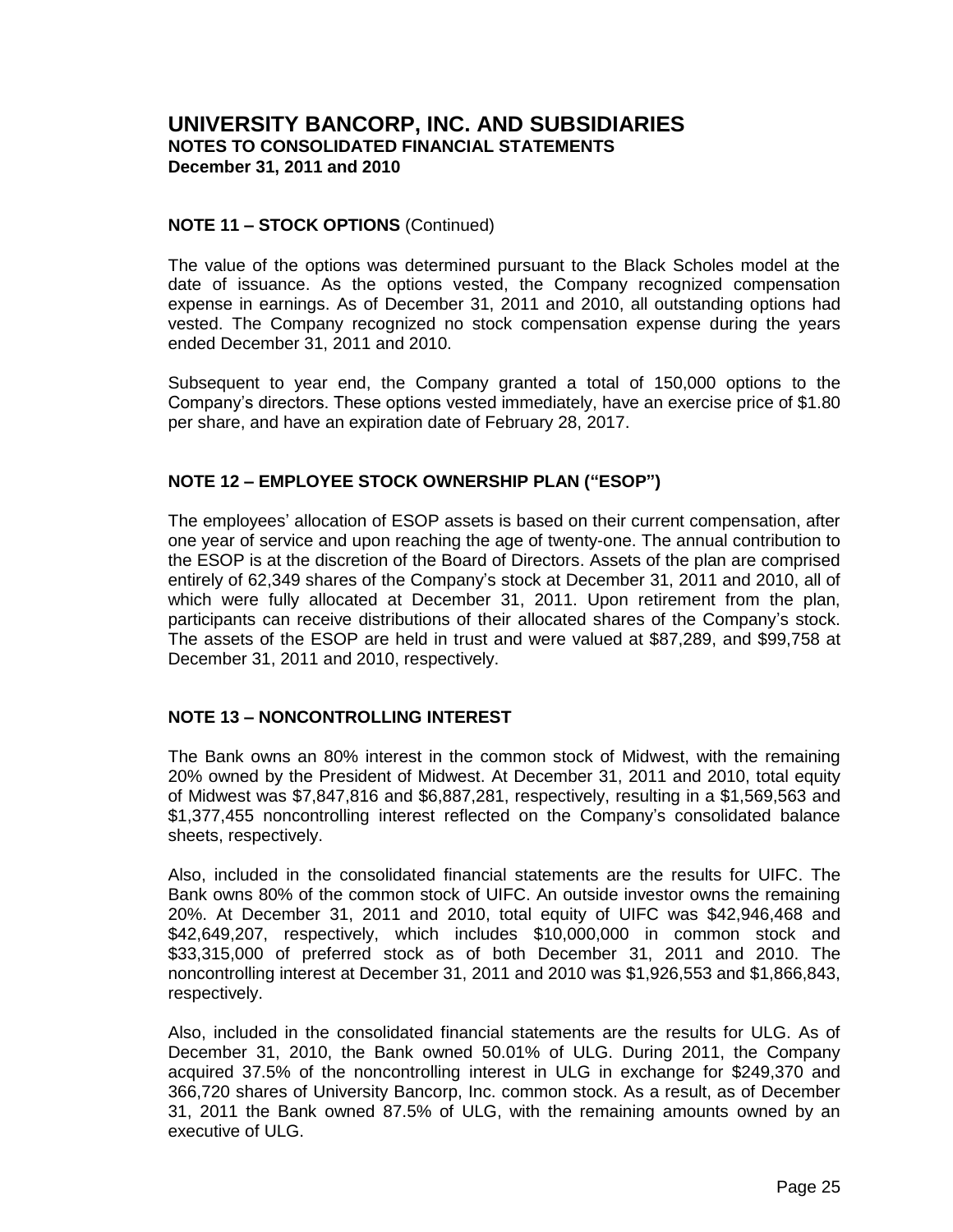### **NOTE 13 – NONCONTROLLING INTEREST** (Continued)

At December 31, 2011 and 2010, total members' equity of ULG was \$1,361,658 and \$2,320,909, respectively. At December 31, 2011 and 2010, the noncontrolling interest was \$-0- and \$1,160,633, respectively. The noncontrolling interest is \$-0- as of December 31, 2011 because under certain provisions, the ULG noncontrolling interest is to incur losses associated with the startup of the retail branches in 2011, but would be the first to recoup the losses once income is earned.

In accordance with ULG's operating agreement, ULG is to make annual distributions to its members to be used to pay the members' tax liability associated with the members' ownership in ULG. ULG made distributions to the noncontrolling interest of \$-0- and \$773,442 during the years ended December 31, 2011 and 2010, respectively.

The results of Midwest's, UIFC's, and ULG's operations for the years ended December 31, 2011 and 2010 are included in the Company's consolidated statements of operations.

### **NOTE 14 – COMMITMENTS AND CONTINGENCIES**

### **Commitments**

The Bank is party to financial instruments with off-balance sheet risk in the normal course of business to meet the financing needs of its customers. These financial instruments include commitments to fund lines of credit and credit card limits. The Bank's exposure to credit loss in the event of non-performance is equal to or less than the contractual amount of these instruments. The Bank follows the same credit policy to make such commitments as that followed by loans recorded in the consolidated financial statements.

The following is a summary of commitments:

|                                                     |   | December 31,         |              |                      |  |  |  |
|-----------------------------------------------------|---|----------------------|--------------|----------------------|--|--|--|
|                                                     |   | 2011                 |              | 2010                 |  |  |  |
| Unused lines of credit<br>Unused credit card limits | S | 1,609,744<br>569,683 | <sup>8</sup> | 1,264,442<br>827,124 |  |  |  |
|                                                     |   | 2,179,427            | <sup>8</sup> | 2,091,566            |  |  |  |

### **Legal Contingencies**

Various legal claims may arise from time to time in the normal course of business, which, in the opinion of management, will not have a material effect on the Company's financial statements.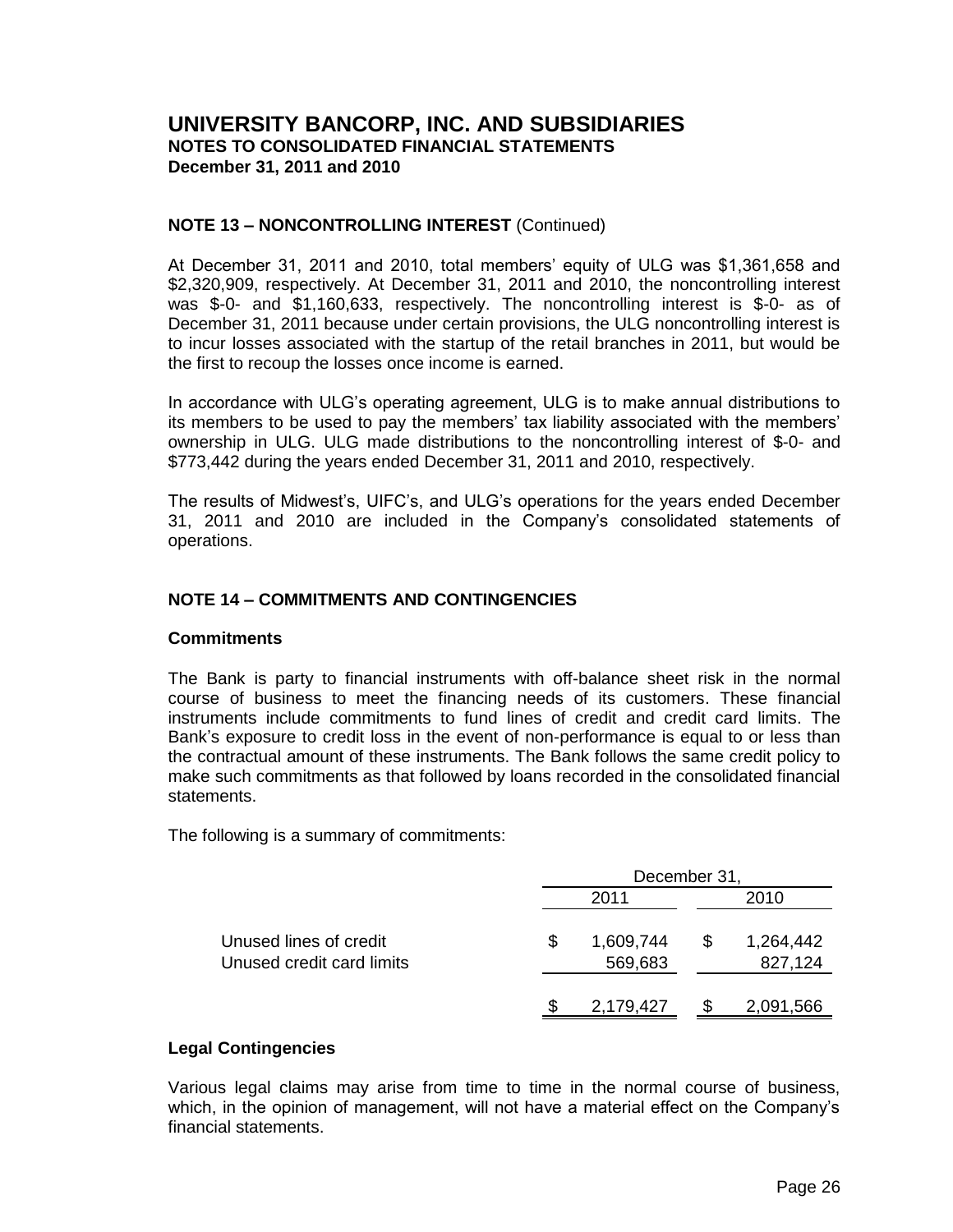### **NOTE 15 – RELATED PARTY TRANSACTIONS**

The Bank had loans outstanding of \$74,999 and \$-0- to officers and directors at December 31, 2011 and 2010, respectively. Available lines of credit to related parties at both December 31, 2011 and 2010, totaled \$161,000, of which \$94,806 and \$102,904 had been borrowed against, respectively. Related party loans were made in the normal course of business and were performing pursuant to terms at December 31, 2011 and 2010.

The Bank had demand deposits of \$295,722 and \$443,110 from directors, officers and their affiliates as of December 31, 2011 and 2010, respectively.

### **NOTE 16 – FEDERAL HOME LOAN BANK ADVANCES**

The Bank has a line of credit available from the FHLB in the amount of \$3,000,000 as of both December 31, 2011 and 2010. There were no advances on this line of credit as of December 31, 2011 and 2010. Borrowings are secured by the pledge of specific mortgage loans held for investment along with FHLB stock, trading securities, and available-for-sale securities. As of both December 31, 2011 and 2010, the Bank had \$3,000,000 of unutilized and available credit under the line of credit.

### **NOTE 17 – REGULATORY MATTERS**

### **Dividend Restriction**

Banking regulations require the maintenance of certain capital levels and limits the amount of dividends that may be paid by a bank to a holding company or by a holding company to shareholders. The Bank is currently required to get written consent prior to declaring or paying any dividend. The Bank paid \$-0- and \$50,000 dividends to the holding company, University Bancorp, Inc., during 2011 and 2010, respectively. University Bancorp, Inc. did not pay any dividends to common shareholders during 2011 or 2010.

### **Regulatory Capital Requirements**

The Bank is subject to various regulatory capital requirements administered by the federal banking agencies. Failure to meet minimum capital requirements can initiate certain mandatory and possibly additional, discretionary actions by regulators that, if undertaken, could have a direct material effect on the Company's consolidated financial statements. Under capital adequacy guidelines and the regulatory framework for prompt corrective action, the Bank must meet specific capital guidelines that involve quantitative measures of the Bank's assets, liabilities, and certain off-balance-sheet items as calculated under regulatory accounting practices. The Bank's capital amounts and classification are also subject to qualitative judgments by regulators about components, risk weightings, and other factors.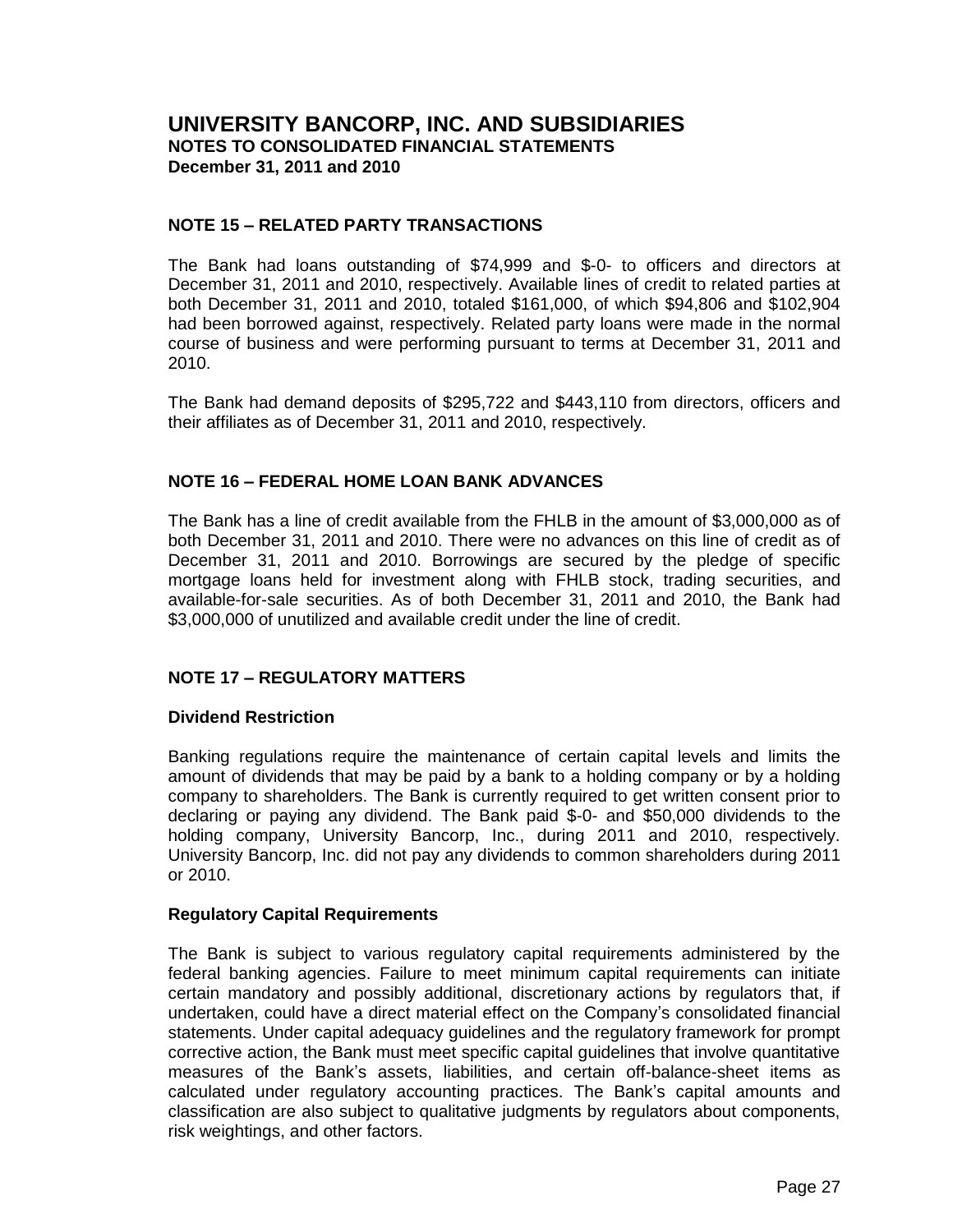### **NOTE 17 – REGULATORY MATTERS** (Continued)

### **Regulatory Capital Requirements** (Continued)

The Bank is also subject to prompt corrective action capital requirement regulations set forth by the FDIC. The FDIC requires the Bank to maintain a minimum of total capital and Tier 1 capital (as defined) to risk-weighted assets (as defined), and of Tier 1 capital (as defined) to average total assets (as defined). As of December 31, 2011 and 2010, respectively, the Bank met all capital adequacy requirements to which it is subject.

The Bank's required and actual ratios and amounts of Tier 1 leverage, Tier 1 riskweighted and total risk-weighted capital as of December 31 are as follows:

| To Be Well               |     |        | To Be Adequately         |              |            |    |                           |
|--------------------------|-----|--------|--------------------------|--------------|------------|----|---------------------------|
| <b>Capitalized Under</b> |     |        | Capitalized Under        |              |            |    |                           |
| <b>Prompt Corrective</b> |     |        | <b>Prompt Corrective</b> |              |            |    |                           |
| <b>Action Provisions</b> |     |        | <b>Action Provisions</b> |              | Actual     |    |                           |
| Ratios<br>Amount         |     | Ratios | Amount                   | Ratios       | Amount     |    |                           |
|                          |     |        |                          |              |            |    | As of December 31, 2011:  |
|                          |     |        |                          |              |            |    | Total capital             |
| 13.00%<br>8,457,000      | \$. | 13.00% | 8,457,000                | \$<br>16.51% | 10,741,000 | S. | (to risk-weighted assets) |
|                          |     |        |                          |              |            |    | Tier 1 capital            |
| 3,903,000<br>6.00%       |     | 4.00%  | 2,602,000                | 15.25%       | 9,922,000  |    | (to risk-weighted assets) |
|                          |     |        |                          |              |            |    | Tier 1 capital            |
| 8.25%<br>9,192,000       |     | 8.25%  | 9,192,000                | 8.90%        | 9,922,000  |    | (to average assets)       |
|                          |     |        |                          |              |            |    | As of December 31, 2010:  |
|                          |     |        |                          |              |            |    | Total capital             |
| 7,989,000<br>13.00%      | \$  | 13.00% | 7,989,000                | \$<br>18.74% | 11,519,000 | S. | (to risk-weighted assets) |
|                          |     |        |                          |              |            |    | Tier 1 capital            |
| 3,687,000<br>6.00%       |     | 4.00%  | 2,458,000                | 17.55%       | 10,785,000 |    | (to risk-weighted assets) |
|                          |     |        |                          |              |            |    | Tier 1 capital            |
| 9,594,000<br>8.25%       |     | 8.25%  | 9,594,000                | 9.27%        | 10,785,000 |    | (to average assets)       |
|                          |     |        |                          |              |            |    |                           |

### **NOTE 18 – OTHER CAPITAL REQUIREMENTS**

The Bank, Midwest and ULG are subject to certain capital requirements in connection with seller/servicer agreements that these entities have entered into with secondary market investors. Failure to maintain minimum capital requirements could result in these entities' inability to originate and service loans for the respective investor and, therefore, could have a direct material effect on the Company's consolidated financial statements.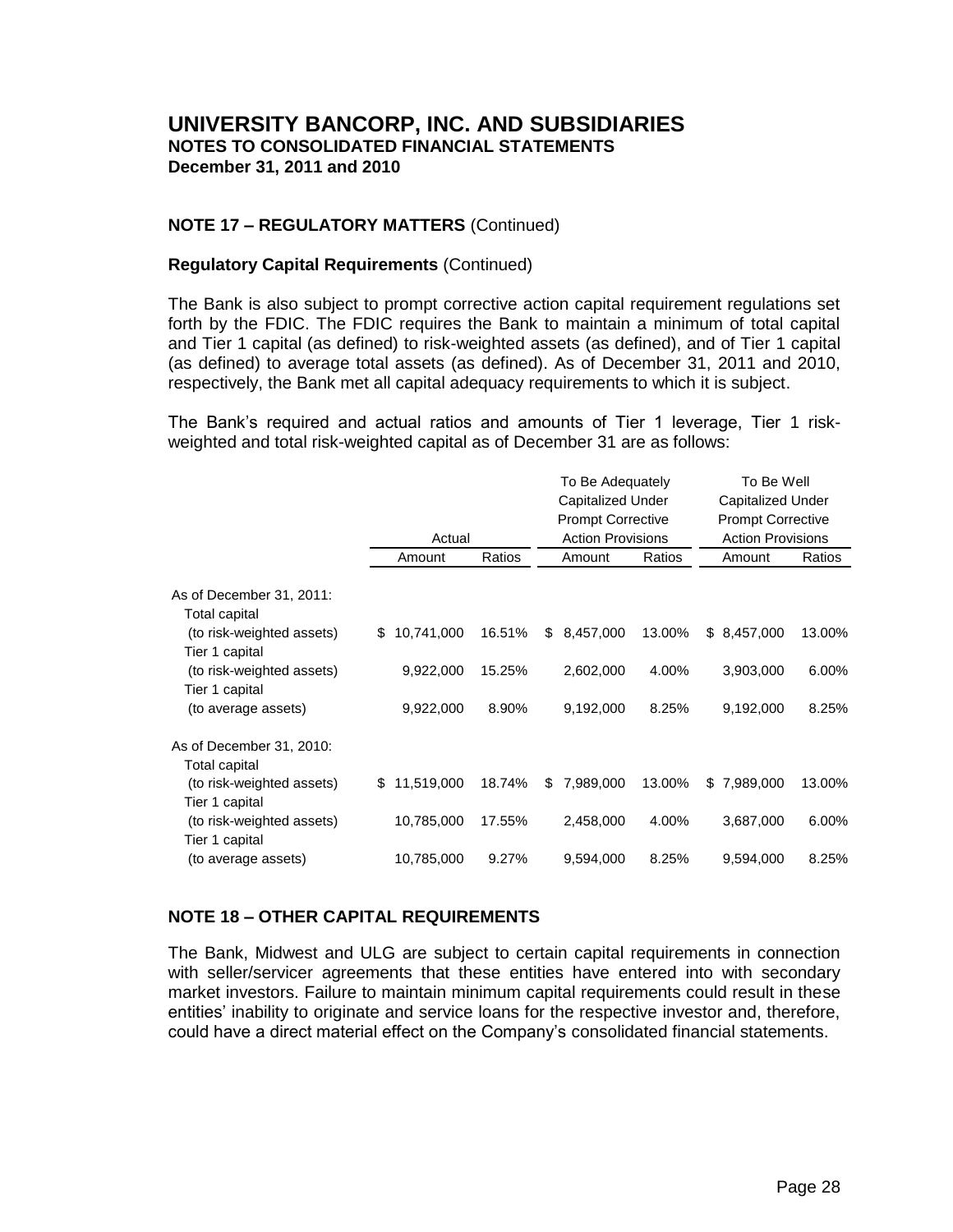### **NOTE 18 – OTHER CAPITAL REQUIREMENTS** (Continued)

The Bank's, Midwest's and ULG's actual capital amounts and the minimum amounts required for capital adequacy purposes, by investor, are as follows as of December 31, 2011:

|                                                          |    | Actual<br>Capital                      | Minimum<br>Capital                        |  |  |  |
|----------------------------------------------------------|----|----------------------------------------|-------------------------------------------|--|--|--|
| <b>Bank</b><br><b>HUD</b><br><b>FHLMC</b><br><b>FNMA</b> |    | 10,493,791<br>10,493,791<br>10,493,791 | \$<br>1,000,000<br>2,000,000<br>2,585,316 |  |  |  |
| Midwest<br><b>HUD</b><br><b>FHLMC</b><br><b>FNMA</b>     | \$ | 7,847,829<br>7,847,829<br>7,847,829    | \$<br>1,000,000<br>2,000,000<br>3,033,128 |  |  |  |
| <b>ULG</b><br><b>HUD</b>                                 | \$ | 1,361,658                              | \$<br>1,000,000                           |  |  |  |

As of December 31, 2011, Midwest and ULG were also each required to have a minimum of \$200,000 in liquid assets under HUD liquidity requirements. As of December 31, 2011, Midwest was in compliance with this requirement, but ULG was not. As a result, in accordance with HUD requirements, management has instituted a corrective action plan to become compliant.

### **NOTE 19 - FAIR VALUE MEASUREMENTS**

The ASC standards provide a single definition of fair value, together with a framework for measuring it, and require additional disclosure about the use of fair value to measure assets and liabilities. The standards also emphasize that fair value is a market-based measurement, not an entity-specific measurement, and sets out a fair value hierarchy with the highest priority being quoted prices in active markets. Under the standards, fair value measurements are disclosed by level within that hierarchy.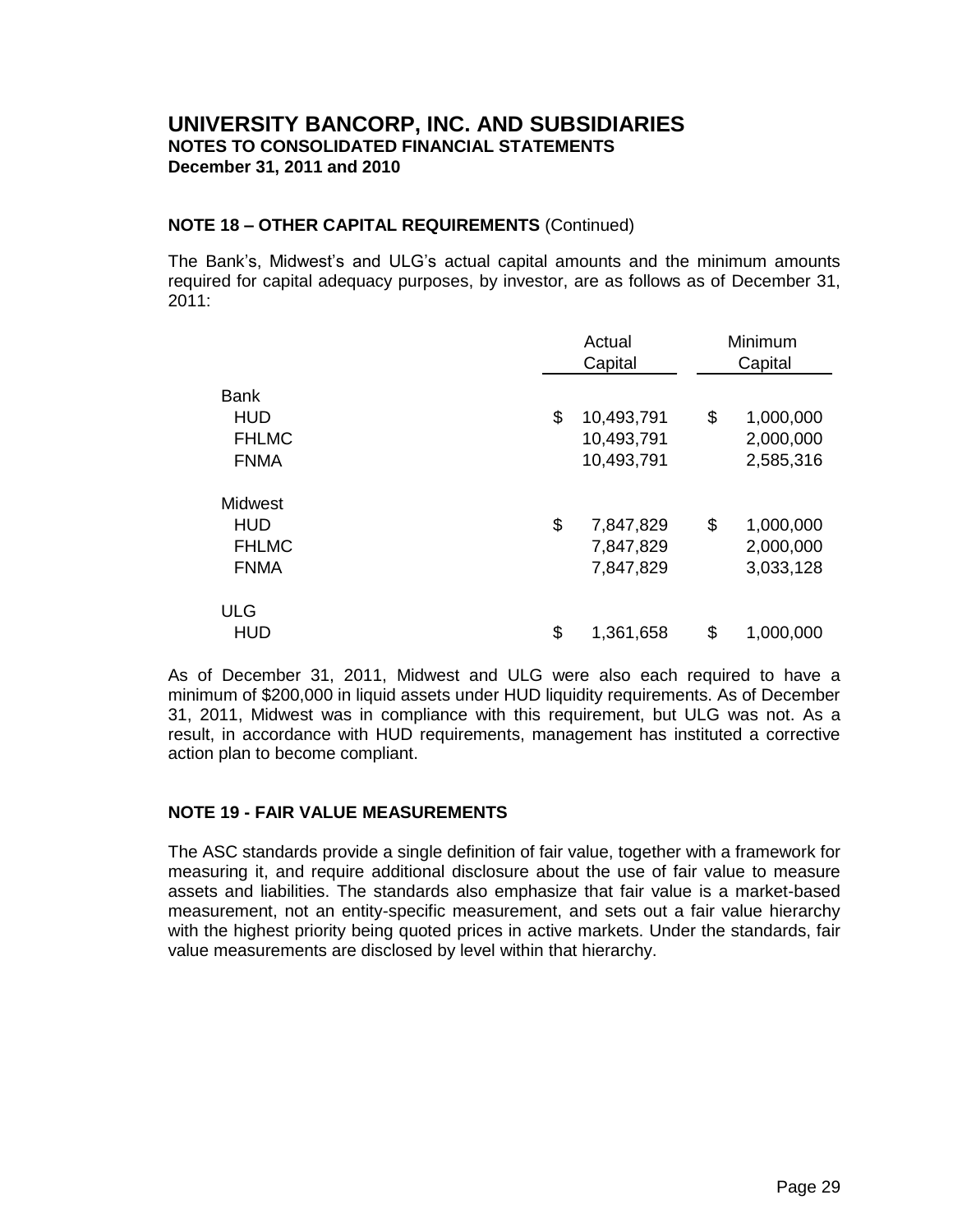### **NOTE 19 - FAIR VALUE MEASUREMENTS** (Continued)

The fair value standards define fair value as the price that would be received to sell an asset or paid to transfer a liability in an orderly transaction between market participants. A fair value measurement assumes that the transaction to sell the asset or transfer the liability occurs in the principal market for the asset or liability or, in the absence of a principal market, the most advantageous market for the asset or liability. The price in the principal (or most advantageous) market used to measure the fair value of the asset or liability shall not be adjusted for transaction costs. An orderly transaction is a transaction that assumes exposure to the market for a period prior to the measurement date to allow for marketing activities that are usual and customary for transactions involving such assets and liabilities; it is not a forced transaction. Market participants are buyers and sellers in the principal market that are (i) independent, (ii) knowledgeable, (iii) able to transact and (iv) willing to transact.

The fair value standards require the use of valuation techniques that are consistent with the market approach, the income approach and/or the cost approach. The market approach uses prices and other relevant information generated by market transactions involving identical or comparable assets and liabilities. The income approach uses valuation techniques to convert future amounts, such as cash flows or earnings, to a single present amount on a discounted basis. The cost approach is based on the amount that currently would be required to replace the service capacity of an asset (replacement cost). Valuation techniques should be consistently applied. Inputs to valuation techniques refer to the assumptions that market participants would use in pricing the asset or liability.

Inputs may be observable, meaning those that reflect the assumptions market participants would use in pricing the asset or liability developed based on market data obtained from independent sources, or unobservable, meaning those that reflect the reporting entity's own assumptions about the assumptions market participants would use in pricing the asset or liability developed based on the best information available in the circumstances.

In that regard, the standards establish a fair value hierarchy for valuation inputs that gives the highest priority to quoted prices in active markets for identical assets or liabilities and the lowest priority to unobservable inputs. Determining which hierarchical level an asset or liability falls within requires significant judgment. The Company's management evaluates its hierarchy disclosures. Hierarchical levels, as defined by the standards and directly related to the amount of subjectivity associated with the inputs to fair valuation of these assets and liabilities are as follows:

Level 1: Quoted prices in active markets for identical assets or liabilities.

Level 2: Observable inputs other than Level 1 prices such as quoted prices for similar assets or liabilities; quoted prices in markets that are not active; or other inputs that are observable or can be corroborated by observable market data for substantially the full term of the assets or liabilities.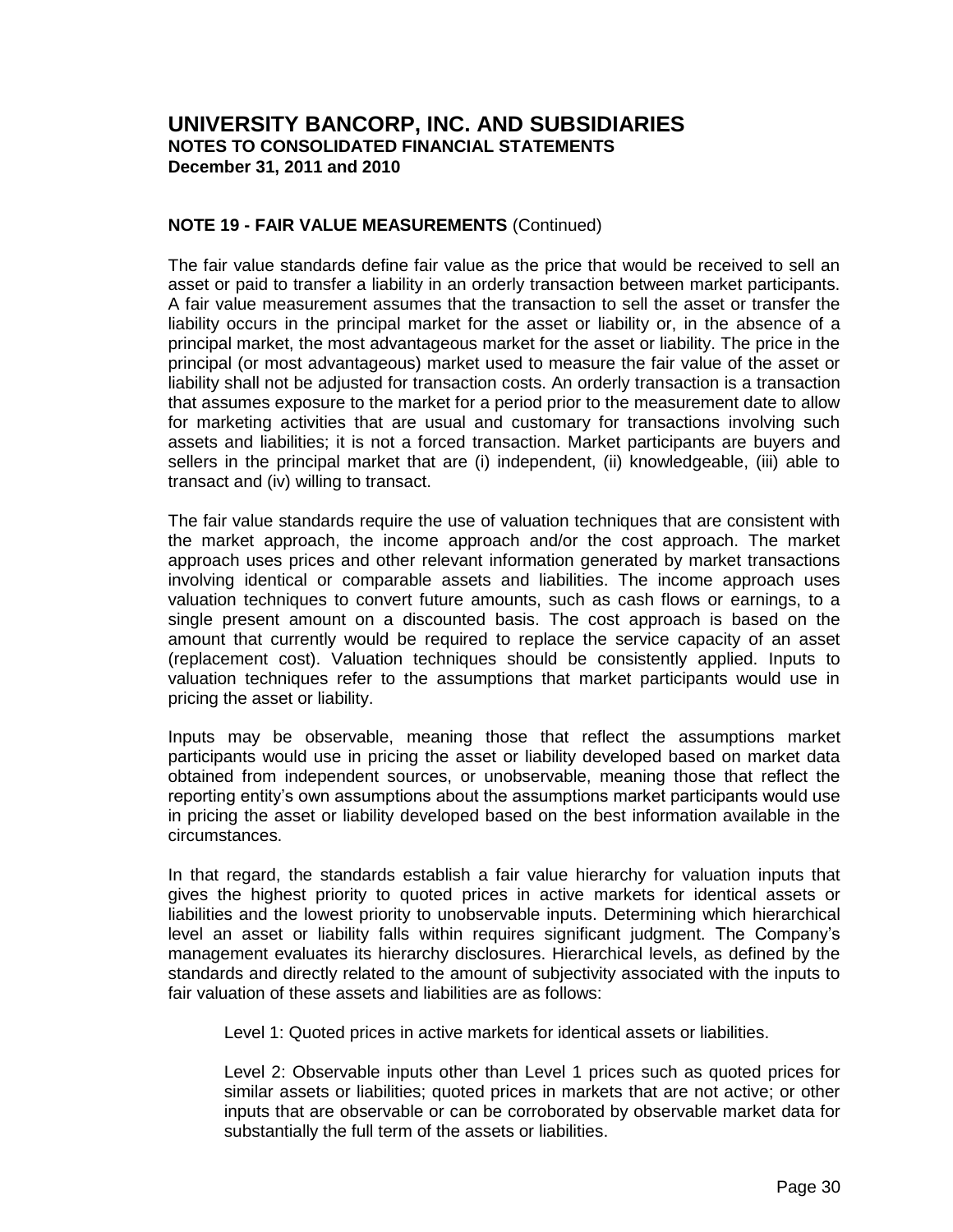### **NOTE 19 - FAIR VALUE MEASUREMENTS** (Continued)

Level 3: Unobservable inputs that are supported by little or no market activity and are significant to the fair value of the assets or liabilities.

Because valuation methodologies require the use of subjective assumptions, changes in these assumptions can materially affect fair value. Furthermore, the reported fair value amounts have not been comprehensively revalued since the presentation dates, and therefore, estimates of fair value after the balance sheet date may differ significantly from the amounts presented herein. A description of the valuation methodologies used by the Company for instruments measured at fair value, as well as the general classification of such instruments pursuant to the valuation hierarchy, is set forth below.

#### *Trading and Available-for-Sale Securities*

The fair value of the securities represents the amount the Company would realize upon sale of the mortgage backed securities currently in the portfolio. The Company receives current market values from The Federal Home Loan Bank on a monthly basis as part of its collateral positions. The securities are then marked to market every month based on these values. These securities are considered to be level 2 assets in the valuation hierarchy. Net unrealized gains and losses on available-for-sale securities are included in other comprehensive income. Net unrealized gains and losses on trading securities are included in earnings.

### *Loans Held for Sale – ULG and UIFC*

The Company elected to account for ULG's and UIFC's loans held for sale at fair value under the ASC standards that permit the Company to choose to measure eligible items at fair value at specified election dates. Unrealized gains and losses on items for which the fair value measurement option has been elected are reported in earnings at each subsequent reporting date. The fair value option (i) may be applied instrument by instrument, with certain exceptions, thus the Company may record identical financial assets and liabilities at fair value or by another measurement basis permitted under GAAP, (ii) is irrevocable (unless a new election date occurs) and (iii) is applied only to entire instruments and not to portions of instruments.

Loans held for sale are recorded at fair value based on quoted market prices, where available, or are determined by discounting cash flows using interest rates approximating the Company's current origination rates for similar loans and adjusted to reflect the inherent credit risk. In most situations, these loans are locked into buckets to be sold under forward loan sales commitments (as discussed below), in which case the fair value of these loans held for sale are approximated by the value to be received soon thereafter under the forward sales commitments. Loans held for sale are considered to be level 2 assets in the valuation hierarchy. Net changes in the fair value of the Company's loans held for sale are included in earnings. The net gain on change in fair value of loans held for sale at December 31, 2011 and 2010 was \$1,018,590 and \$119,989, respectively, which is included in "Other income" in the consolidated statements of operations.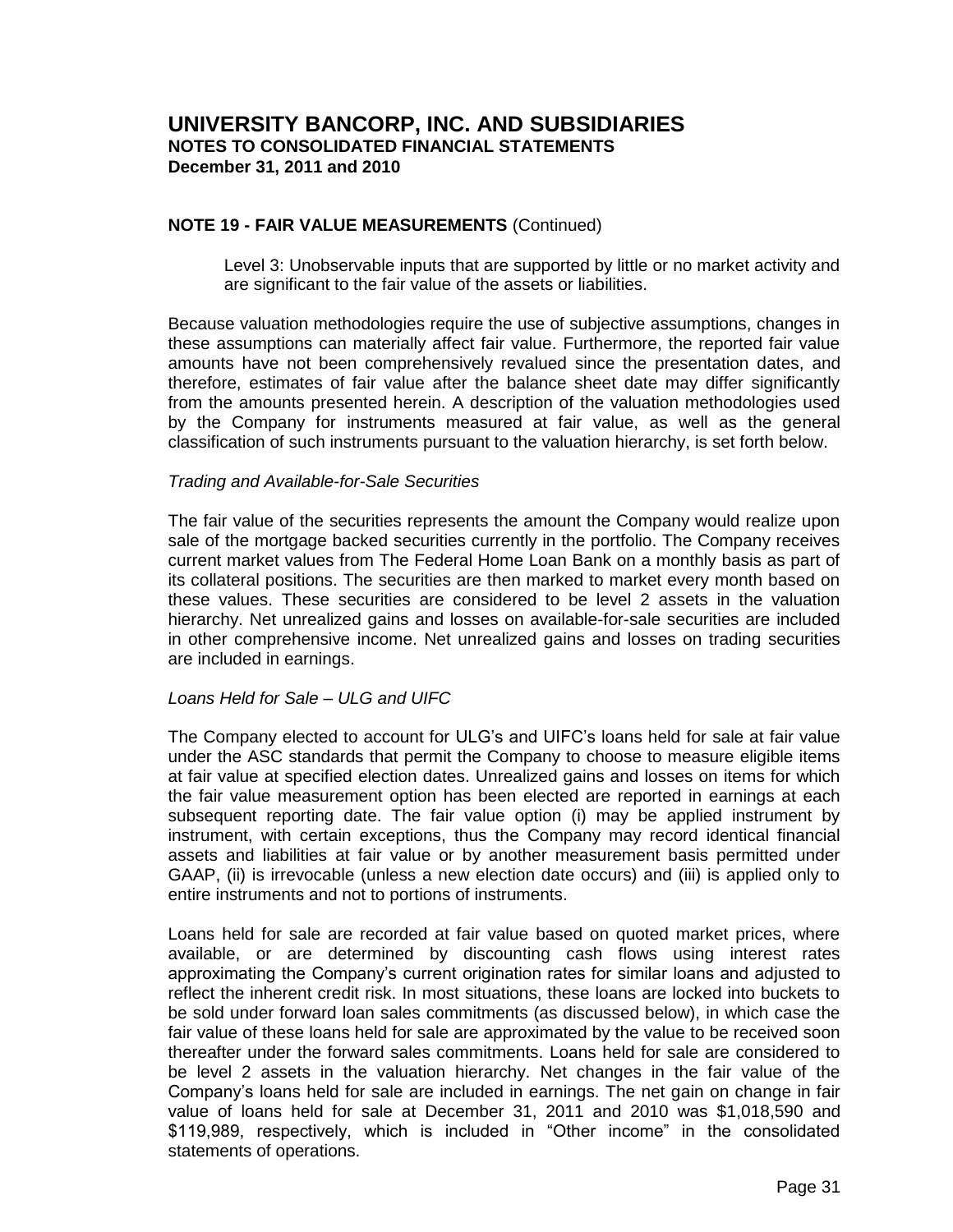### **NOTE 19 - FAIR VALUE MEASUREMENTS** (Continued)

#### *Derivatives – Interest Rate Lock Commitments and Forward Commitments*

The Company enters into IRLCs in connection with its mortgage banking activities to fund mortgage loans at specified times in the future. IRLCs that relate to the origination of mortgage loans that will be held for sale are considered derivative instruments as discussed in Note 1. As such, in accordance with ASC standards for derivative instruments, these IRLCs are recorded at fair value with changes in fair value recorded in earnings.

The Company estimates the fair value of an IRLC subsequent to inception of the commitment. In estimating the fair value of an IRLC, the Company assigns a probability to the loan commitment based on an expectation that it will be exercised and the loan will be funded. The fair value of IRLCs, while based on interest rates observable in the market, is highly dependent on the ultimate closing of the loans. These "pull-through" rates are based on ULG's historical data and reflect an estimate of the likelihood that a commitment will ultimately result in a closed loan.

Also, the fair value of these commitments is derived from the fair value of the related mortgage loans which is based on unobservable data. Because these inputs are not transparent in market trades, IRLCs are considered to be level 3 assets or liabilities in the valuation hierarchy. Changes in the fair value of the IRLCs are recognized based on interest rate changes, changes in the probability that the commitment will be exercised, and the passage of time. Changes from the expected future cash flows related to the customer relationship or loan servicing are excluded from the valuation of IRLCs.

Outstanding IRLCs expose the Company to the risk that the price of the loans underlying the commitments might decline from inception of the interest rate lock to the funding of the loan. To protect against this risk, the Company utilizes forward loan sales commitments to economically hedge the risk of potential changes in the value of the loans that would result from the commitments. These forward sales commitments are considered derivative instruments as discussed in Note 1, and hence are valued at fair value with changes in fair value recorded in earnings.

The fair value of forward sales commitments is based primarily on the fluctuation of interest rates between the date on which the particular forward sales commitment was entered into and year end. Forward commitments are considered to be level 3 assets or liabilities in the valuation hierarchy.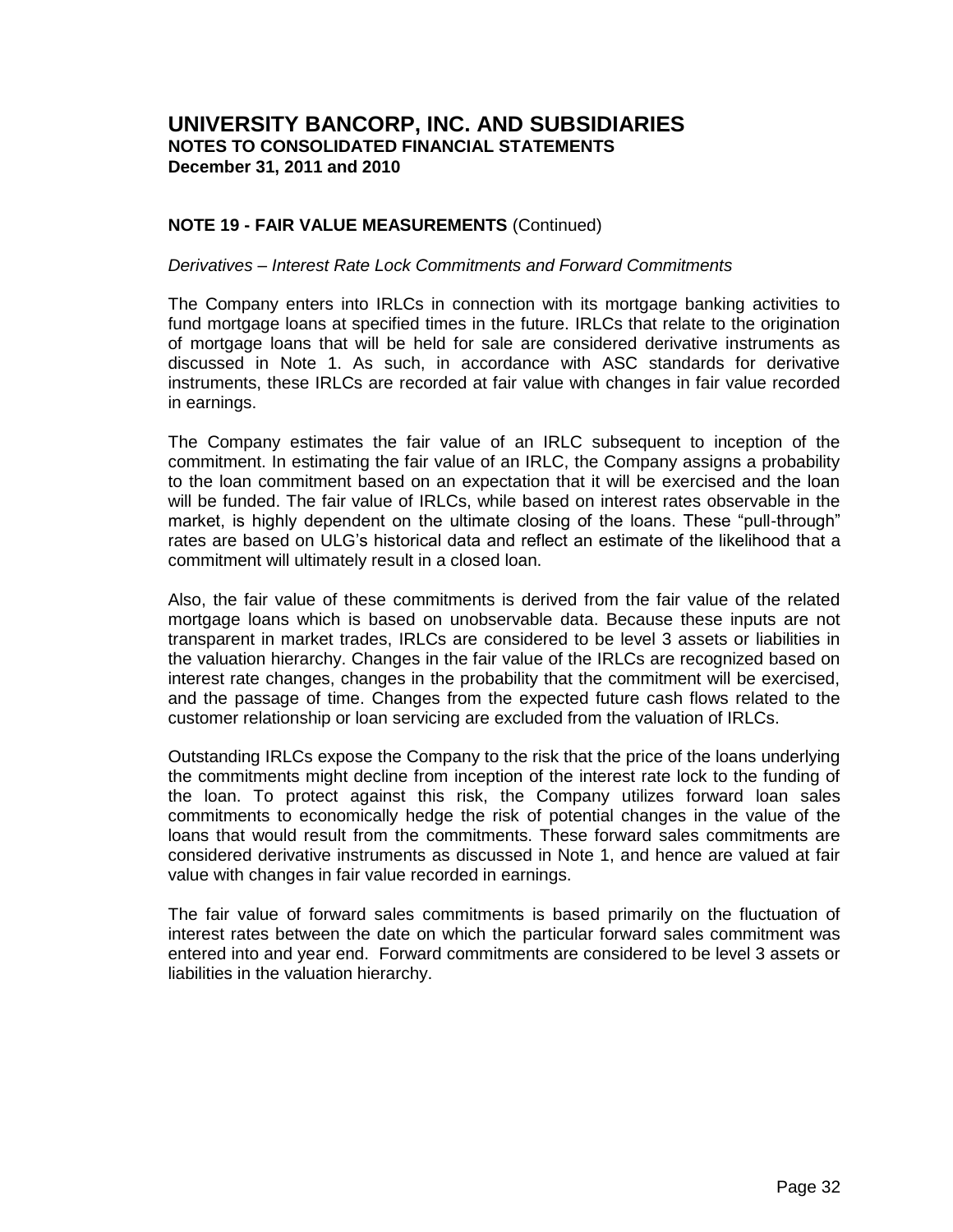### **NOTE 19 - FAIR VALUE MEASUREMENTS** (Continued)

#### *Mortgage Servicing Rights*

The Company accounts for MSRs at fair value in accordance with the ASC standards for servicing rights as discussed in Note 1. The fair value of MSRs represents the amount that the Company would receive upon the sale of the MSRs. The Company receives an independent valuation of its MSRs on a quarterly basis. The fair value of MSRs is determined by projecting cash flows which are then discounted to estimate an expected fair value. The fair value of MSRs is impacted by a variety of factors, including prepayment assumptions, discount rates, delinquency rates, contractual specified servicing fees and underlying portfolio characteristics. Because these inputs are not transparent in market trades, MSRs are considered to be level 3 assets in the valuation hierarchy. Net changes in fair value of MSRs are included in earnings.

#### *Other Real Estate Owned*

Real estate properties acquired in collection of a loan are recorded at fair value upon foreclosure, establishing a new cost basis. After foreclosure, management periodically performs valuations to ensure real estate is carried at lower of cost or fair value, less estimated costs to sell. Fair value of the collateral is estimated by considering appraisals, which are updated on a periodic basis to reflect current housing market conditions.

The following tables summarize financial assets and liabilities measured at fair value on a recurring basis as of December 31, 2011 and 2010, segregated by the level of the valuation inputs within the fair value hierarchy utilized to measure fair value:

|                                              | Quoted Prices In<br><b>Active Markets for</b><br><b>Identical Assets</b><br>(Level 1) |  |    | <b>Significant Other</b><br>Observable<br>Inputs<br>(Level 2) | Significant<br>Unobservable<br>Inputs<br>(Level 3) |           |  |  |
|----------------------------------------------|---------------------------------------------------------------------------------------|--|----|---------------------------------------------------------------|----------------------------------------------------|-----------|--|--|
| December 31, 2011                            |                                                                                       |  |    |                                                               |                                                    |           |  |  |
| Assets:                                      |                                                                                       |  |    |                                                               |                                                    |           |  |  |
| Trading and available-for-sale<br>securities | S                                                                                     |  | \$ | 3,366,472 \$                                                  |                                                    |           |  |  |
| Loans held for sale - ULG, UIFC              |                                                                                       |  |    | 29,858,888                                                    |                                                    |           |  |  |
| Mortgage servicing rights                    |                                                                                       |  |    |                                                               |                                                    | 2,452,156 |  |  |
| Interest rate lock commitments               |                                                                                       |  |    |                                                               |                                                    | 671,312   |  |  |
| Total assets at fair value                   |                                                                                       |  | \$ | 33,225,360 \$ 3,123,468                                       |                                                    |           |  |  |
| Liabilities:                                 |                                                                                       |  |    |                                                               |                                                    |           |  |  |
| Forward sales commitments                    |                                                                                       |  |    |                                                               | \$                                                 | 110,331   |  |  |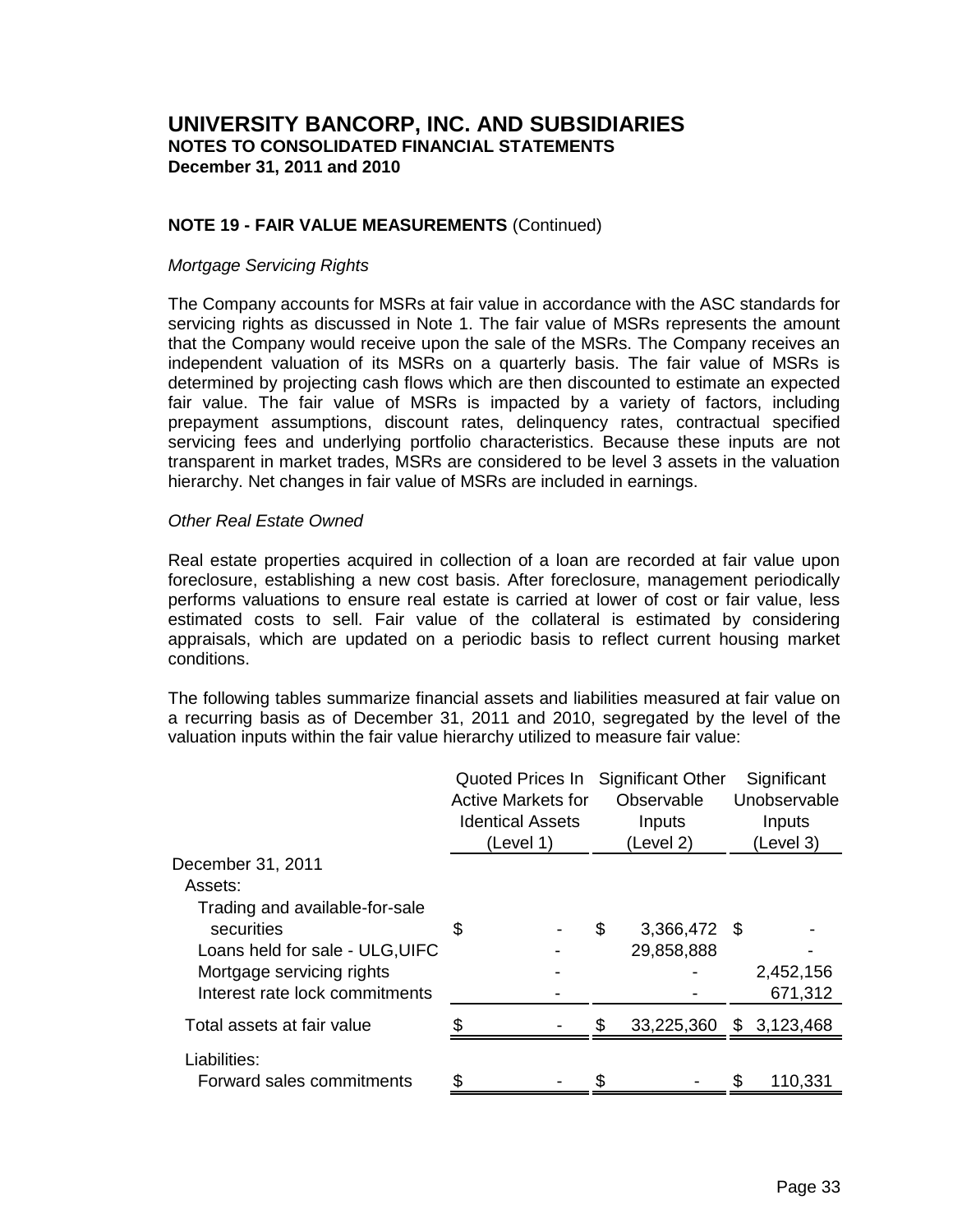### **NOTE 19 - FAIR VALUE MEASUREMENTS** (Continued)

|                                 | <b>Active Markets for</b><br><b>Identical Assets</b><br>(Level 1) |    | Quoted Prices In Significant Other<br>Observable<br>Inputs<br>(Level 2) |    | Significant<br>Unobservable<br>Inputs<br>(Level 3) |
|---------------------------------|-------------------------------------------------------------------|----|-------------------------------------------------------------------------|----|----------------------------------------------------|
| December 31, 2010               |                                                                   |    |                                                                         |    |                                                    |
| Assets:                         |                                                                   |    |                                                                         |    |                                                    |
| Trading and available-for-sale  |                                                                   |    |                                                                         |    |                                                    |
| securities                      | \$                                                                | \$ | 3,899,262 \$                                                            |    |                                                    |
| Loans held for sale - ULG, UIFC |                                                                   |    | 18,811,794                                                              |    |                                                    |
| Mortgage servicing rights       |                                                                   |    |                                                                         |    | 2,929,514                                          |
| Interest rate lock commitments  |                                                                   |    |                                                                         |    | 105,342                                            |
| Forward sales commitments       |                                                                   |    |                                                                         |    | 1,670                                              |
| Total assets at fair value      |                                                                   |    | 22,711,056                                                              | SБ | 3,036,526                                          |

The table below includes a roll forward of the fair value of financial instruments that are classified by the Company within level 3 of the valuation hierarchy:

|                                                                        | Mortgage<br>Servicing<br><b>Rights</b> | <b>Interest Rate</b><br>Lock<br>Commitments | Forward<br>Sales<br>Commitments |
|------------------------------------------------------------------------|----------------------------------------|---------------------------------------------|---------------------------------|
| Fair value at January 1, 2010<br>Purchases, sales, issuances,          | \$2,465,243                            | (14, 905)<br>\$                             | 115,442<br>-\$                  |
| settlements, net                                                       | 609,423                                | 14,905                                      | (115, 442)                      |
| Net gains (losses)                                                     | (145,152)                              | 105,342                                     | 1,670                           |
| Fair value December 31, 2010                                           | 2,929,514                              | 105,342                                     | 1,670                           |
| Purchases, sales, issuances,<br>settlements, net<br>Net gains (losses) | 904,450<br>(1,381,808)                 | (105, 342)<br>671,312                       | (1,670)<br>(110, 331)           |
| Fair value December 31, 2011                                           | \$2,452,156                            | 671,312<br>\$                               | (110,331)<br>\$                 |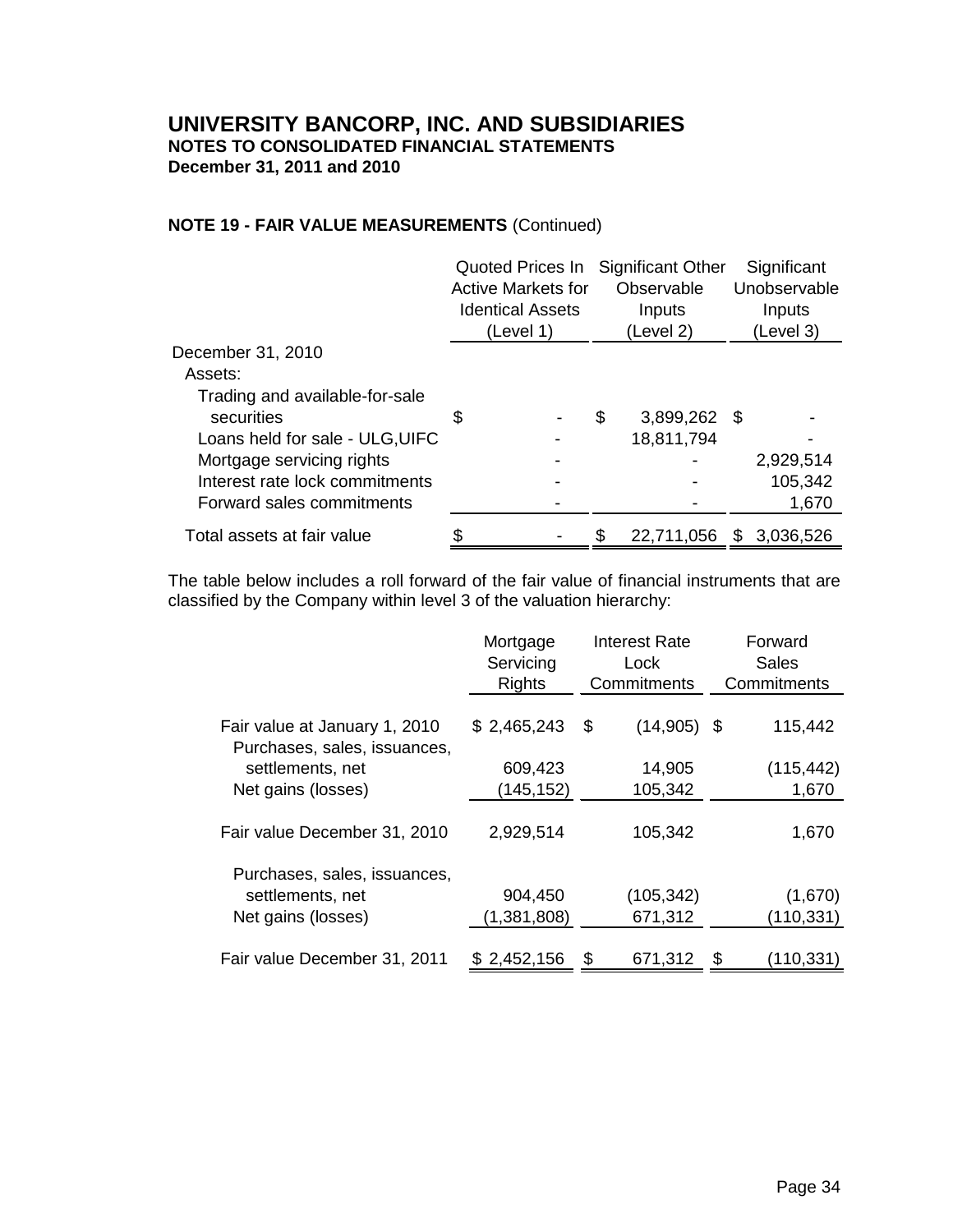### **NOTE 19 - FAIR VALUE MEASUREMENTS** (Continued)

The following table summarizes financial assets and liabilities measured at fair value on a nonrecurring basis:

|                                                         | Quoted Prices In Significant Other |  |  |            |           | Significant  |  |
|---------------------------------------------------------|------------------------------------|--|--|------------|-----------|--------------|--|
|                                                         | <b>Active Markets for</b>          |  |  | Observable |           | Unobservable |  |
|                                                         | <b>Identical Assets</b>            |  |  | Inputs     | Inputs    |              |  |
|                                                         | (Level 1)                          |  |  | (Level 2)  | (Level 3) |              |  |
| Year ended December 31, 2011<br>Other real estate owned |                                    |  |  | 185,595 \$ |           |              |  |
|                                                         |                                    |  |  |            |           |              |  |
| Year ended December 31, 2010                            |                                    |  |  |            |           |              |  |
| Other real estate owned                                 |                                    |  |  | 1,205,280  |           |              |  |

Other ASC standards require disclosure of the fair value of financial assets and financial liabilities, including those financial assets and financial liabilities that are not measured and reported at fair value on a recurring basis or non-recurring basis. The methodologies for estimating the fair value of financial assets and financial liabilities that are measured at fair value on a recurring or non-recurring basis are discussed above. The estimated fair value approximates carrying value for cash and cash equivalents, certificates of deposit, and Federal Home Loan Bank stock. The methodologies for other financial assets and financial liabilities are discussed below.

### *Loans and Financings Held for Sale, At Lower of Cost or Market and Loans and Financings, Net*

The fair value of fixed-rate loans is estimated by discounting the future cash flows for each loan category using the current rates at which similar loans would be made to borrowers with similar credit ratings and for the same remaining maturities. The fair value of adjustable-rate loans are assumed to approximate their carrying amount.

### *Deposits*

The fair value of demand deposits and savings accounts is the amount payable on demand at the reporting date. The fair value of time deposits is estimated by discounting the future cash flows using the market rates offered for similar deposits with the same remaining maturities.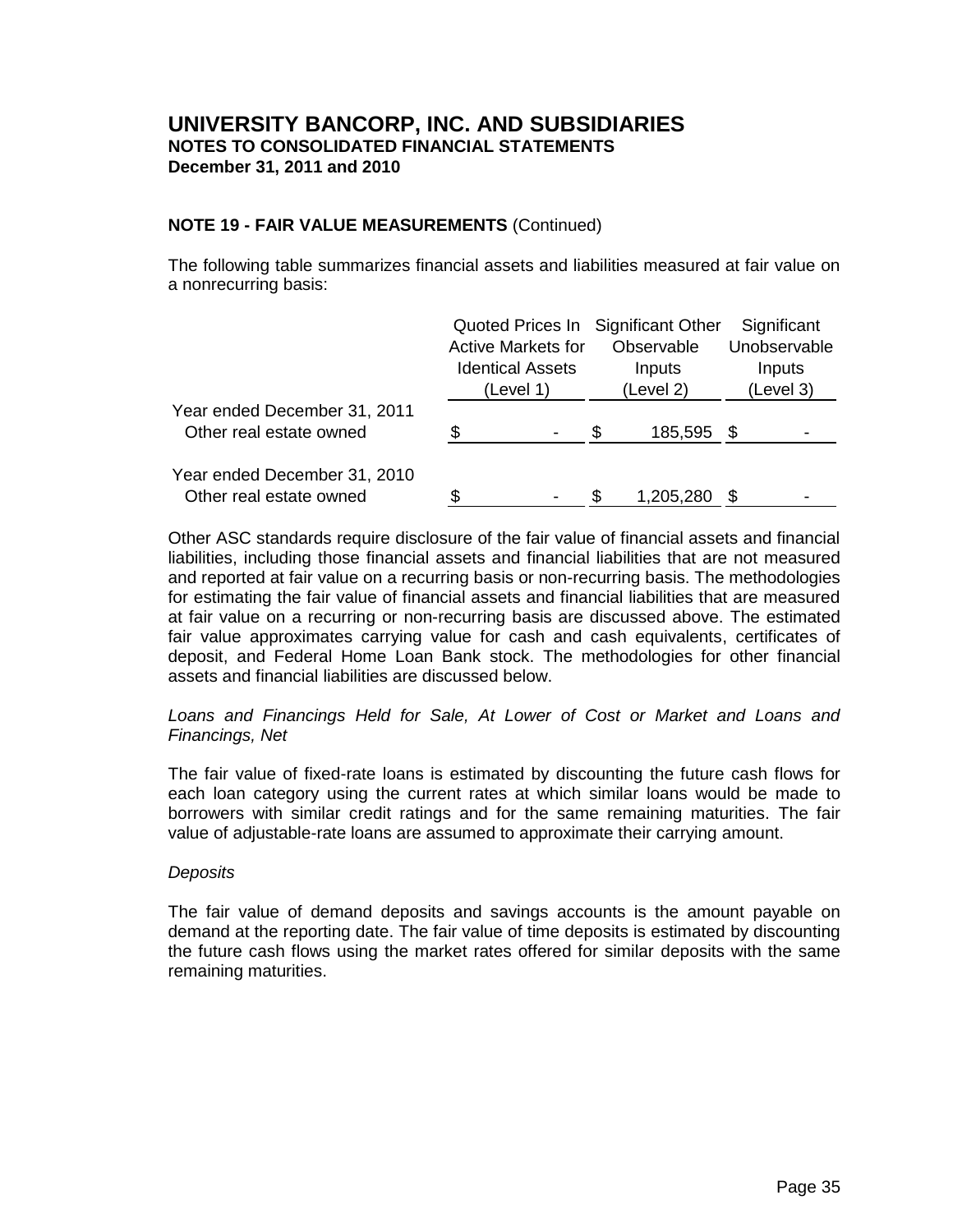### **NOTE 19 - FAIR VALUE MEASUREMENTS** (Continued)

The estimated fair values of financial instruments as of December 31, 2011 and 2010 are as follows (in thousands):

|                                    | December 31, |          |      |            |      |          |    |            |  |  |  |  |
|------------------------------------|--------------|----------|------|------------|------|----------|----|------------|--|--|--|--|
|                                    |              |          | 2011 |            | 2010 |          |    |            |  |  |  |  |
|                                    |              | Carrying |      | Estimated  |      | Carrying |    | Estimated  |  |  |  |  |
|                                    |              | Amount   |      | Fair Value |      | Amount   |    | Fair Value |  |  |  |  |
| Significant financial assets:      |              |          |      |            |      |          |    |            |  |  |  |  |
| Cash and due from banks            | \$           | 9,053    | \$   | 9,053      | \$   | 13,595   | \$ | 13,595     |  |  |  |  |
| Certificates of deposit            |              | 6,250    |      | 6,250      |      | 6,250    |    | 6,250      |  |  |  |  |
| <b>Trading securities</b>          |              | 785      |      | 785        |      | 965      |    | 965        |  |  |  |  |
| Securities available-for-sale      |              | 2,581    |      | 2,581      |      | 2,934    |    | 2,934      |  |  |  |  |
| Federal Home Loan Bank stock       |              | 1,072    |      | 1,072      |      | 1,197    |    | 1,197      |  |  |  |  |
| Loans and financings, held for     |              |          |      |            |      |          |    |            |  |  |  |  |
| sale, at lower of cost or market   |              | 2,617    |      | 2,666      |      | 3,646    |    | 3,696      |  |  |  |  |
| Loans and financings, held for     |              |          |      |            |      |          |    |            |  |  |  |  |
| sale, at fair value                |              | 29,859   |      | 29,859     |      | 18,812   |    | 18,812     |  |  |  |  |
| Loans and financings, net          |              | 56,659   |      | 56,657     |      | 57,603   |    | 58,025     |  |  |  |  |
| Mortgage servicing rights          |              | 2,452    |      | 2,452      |      | 2,930    |    | 2,930      |  |  |  |  |
| Derivatives                        |              | 671      |      | 671        |      | 107      |    | 107        |  |  |  |  |
| Significant financial liabilities: |              |          |      |            |      |          |    |            |  |  |  |  |
| Deposits:                          |              |          |      |            |      |          |    |            |  |  |  |  |
| Demand - non-interest bearing      | \$           | 56,210   | \$   | 56,210     | \$   | 59,311   | \$ | 59,311     |  |  |  |  |
| Demand - interest bearing          |              |          |      |            |      |          |    |            |  |  |  |  |
| and profit sharing                 |              | 31,406   |      | 31,406     |      | 26,692   |    | 26,692     |  |  |  |  |
| Savings                            |              | 314      |      | 314        |      | 275      |    | 275        |  |  |  |  |
| Time                               |              | 13,595   |      | 13,832     |      | 13,336   |    | 13,508     |  |  |  |  |
| Derivatives                        |              | 110      |      | 110        |      |          |    |            |  |  |  |  |

### **NOTE 20 – BUSINESS COMBINATION**

On March 9, 2011, ULG purchased 100% of the assets of Community Central Mortgage Company, LLC (the "Seller") for total cash consideration of \$150,000. This acquisition brought the Company four additional loan processing branches. As part of the Asset Purchase Agreement, the Company assumed all assets, all contracts, and real estate leases for three Indiana locations and one Michigan location. The identifiable assets acquired and liabilities assumed were recorded at fair value as of the acquisition date. The identifiable net assets acquired include office furniture and equipment with a fair value of \$150,000. There were no liabilities assumed.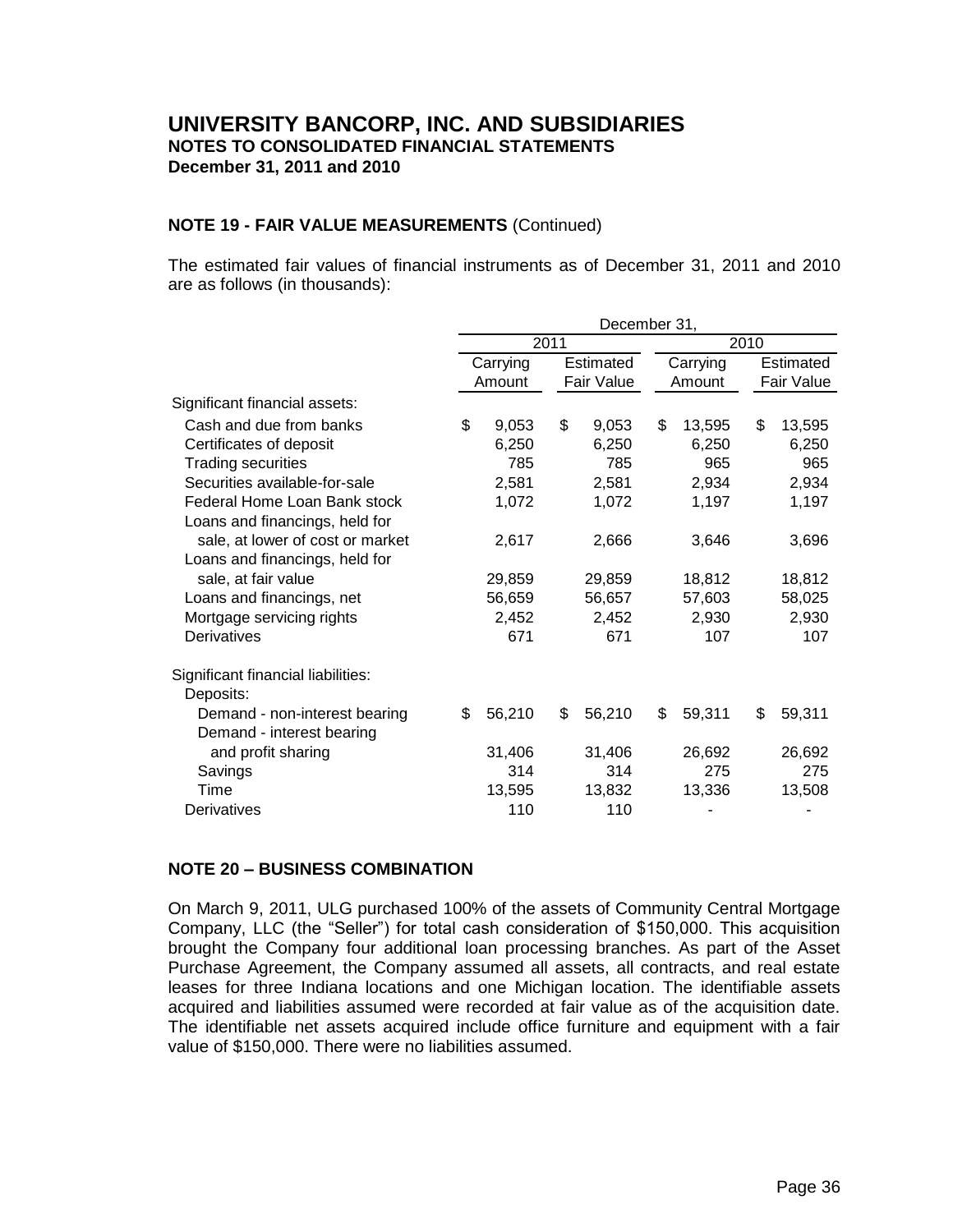### **NOTE 21 – SEGMENT REPORTING**

The Company's operations include four primary segments: retail banking (the Bank), retail mortgage banking (Midwest), retail mortgage banking (ULG), and the holding company, as discussed in Note 1. The Company's four reportable segments are strategic business units that are separately managed as they offer different products and services and have different marketing strategies. In addition, the Bank, Midwest and ULG each service a different customer base.

The segment financial information provided below has been derived from the internal profitability reporting system used by management to monitor and manage the financial performance of the Company. The accounting policies of the segments are the same as those described in the summary of significant accounting policies. The Company evaluates segment performance based on profit or loss before income taxes, not including nonrecurring gains and losses. Certain indirect expenses have been allocated based on actual volume measurements and other criteria, as appropriate. The Company accounts for transactions between segments at current market prices. Information about reportable segments as of and for the years ended December 31, 2011 and 2010 is as follows (in thousands):

|                                     | Bank          | <b>ULG</b><br>Midwest |          | Holding<br>Company |    | Consolidating<br>Entries |    | Total    |    |          |
|-------------------------------------|---------------|-----------------------|----------|--------------------|----|--------------------------|----|----------|----|----------|
| Interest and financing income       | \$<br>4,225   | \$                    | 82       | \$<br>519          | \$ |                          | \$ | (368)    | \$ | 4,458    |
| Net gain on sale of mortgage loans  | 1,661         |                       | 698      | 4,391              |    |                          |    |          |    | 6,750    |
| Other non-interest income           | (149)         |                       | 7,532    | 1,960              |    |                          |    | 730      |    | 10,073   |
| Interest and profit sharing expense | 498           |                       | 30       | 374                |    |                          |    | (384)    |    | 518      |
| Provision for loan losses           | 288           |                       |          | 53                 |    |                          |    |          |    | 341      |
| Salaries and benefits               | 4,382         |                       | 3,920    | 5,654              |    |                          |    |          |    | 13,956   |
| Occupancy                           | 371           |                       | 216      | 391                |    |                          |    |          |    | 978      |
| Other operating expenses            | 2,498         |                       | 2,662    | 1,956              |    | 14                       |    | (528)    |    | 6,602    |
| Income (loss) before tax expense    | (2,300)       |                       | 1,484    | (1,558)            |    | (14)                     |    | 1,274    |    | (1, 114) |
| Income tax expense (benefit)        | (182)         |                       | 522      |                    |    |                          |    | (522)    |    | (182)    |
| Net income (loss)                   | (2, 118)      |                       | 962      | (1,558)            |    | (14)                     |    | 1,796    |    | (932)    |
| Net income (loss) attributable to   |               |                       |          |                    |    |                          |    |          |    |          |
| noncontrolling interests            |               |                       |          |                    |    |                          |    | (634)    |    | (634)    |
| Segment profit (loss)               | (2, 118)      | \$                    | 962      | \$<br>(1,558)      | \$ | (14)                     | \$ | 2,430    | \$ | (298)    |
| Segment assets                      | \$<br>121,045 |                       | \$11,099 | \$<br>25,918       | \$ | 6,947                    | \$ | (44,590) | \$ | 120,419  |
| Capital expenditures                | 236           |                       | 376      | 496                |    |                          |    |          |    | 1,108    |
| Depreciation and amortization       | 216           |                       | 165      | 115                |    |                          |    |          |    | 496      |

**2011**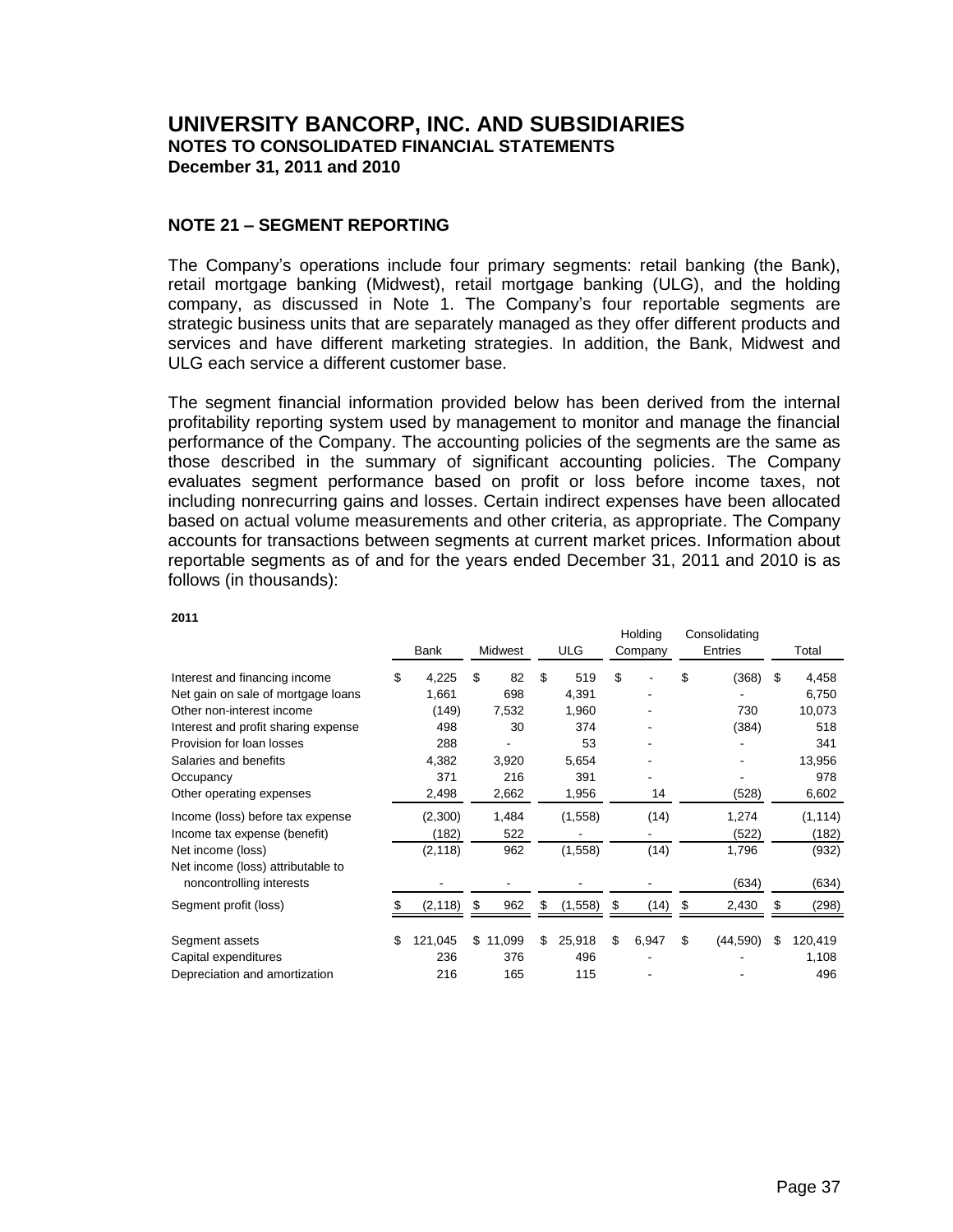# **NOTE 21 – SEGMENT REPORTING** (Continued)

| 2010                                                                    |                             |                            |    |                    | Holding     | Consolidating   |    |         |
|-------------------------------------------------------------------------|-----------------------------|----------------------------|----|--------------------|-------------|-----------------|----|---------|
|                                                                         | Bank                        | Midwest                    |    | <b>ULG</b>         | Company     | Entries         |    | Total   |
| Interest and financing income                                           | \$<br>4,325                 | \$<br>120                  | \$ | 665                | \$          | \$<br>(438)     | \$ | 4,672   |
| Net gain on sale of mortgage loans                                      | 883                         | 1,045                      |    | 3,643              | -           |                 |    | 5,571   |
| Other non-interest income                                               | 2,879                       | 7,919                      |    | 1,645              |             | (2, 249)        |    | 10,194  |
| Interest and profit sharing expense                                     | 739                         | 23                         |    | 423                |             | (438)           |    | 747     |
| Provision for loan losses                                               | 877                         |                            |    | 14                 |             |                 |    | 891     |
| Salaries and benefits                                                   | 3,356                       | 3,902                      |    | 3,546              |             |                 |    | 10,804  |
| Occupancy                                                               | 366                         | 204                        |    | 192                |             |                 |    | 762     |
| Other operating expenses                                                | 2,803                       | 3,068                      |    | 1,530              | 9           | (484)           |    | 6,926   |
| Income (loss) before tax expense                                        | (54)                        | 1,887                      |    | 248                | (9)         | (1,765)         |    | 307     |
| Income tax expense (benefit)                                            | 138                         | 656                        |    |                    |             | (656)           |    | 138     |
| Net income (loss)                                                       | (192)                       | 1,231                      |    | 248                | (9)         | (1, 109)        |    | 169     |
| Net income (loss) attributable to                                       |                             |                            |    |                    |             |                 |    |         |
| noncontrolling interests                                                |                             |                            |    |                    |             | 410             |    | 410     |
| Segment profit (loss)                                                   | (192)                       | \$<br>1,231                | S  | 248                | \$<br>(9)   | \$<br>(1, 519)  | S  | (241)   |
|                                                                         |                             |                            |    |                    |             |                 |    |         |
|                                                                         |                             |                            |    |                    |             |                 |    | 640     |
|                                                                         |                             |                            |    |                    |             |                 |    | 472     |
| Segment assets<br>Capital expenditures<br>Depreciation and amortization | \$<br>121,942<br>382<br>277 | \$<br>13,334<br>186<br>141 | \$ | 19,595<br>72<br>54 | \$<br>7,077 | \$<br>(44, 682) | \$ | 117,266 |

# **NOTE 22 – PARENT COMPANY ONLY CONDENSED FINANCIAL INFORMATION**

### **CONDENSED BALANCE SHEETS**

|                                                                                   | December 31, |                              |    |                            |
|-----------------------------------------------------------------------------------|--------------|------------------------------|----|----------------------------|
|                                                                                   |              | 2011                         |    | 2010                       |
| <b>ASSETS</b>                                                                     |              |                              |    |                            |
| Cash and cash equivalents<br><b>Investment in University Bank</b><br>Other assets | \$           | 19,692<br>6,881,112<br>5,000 | \$ | 37,482<br>6,821,598<br>699 |
| <b>Total assets</b>                                                               | \$           | 6,905,804                    | S  | 6,859,779                  |
| <b>LIABILITIES AND EQUITY</b>                                                     |              |                              |    |                            |
| Accounts payable and other liabilities<br>Preferred stock subject to mandatory    | \$           | 58,596                       | \$ | 55,930                     |
| redemption                                                                        |              | 960,050                      |    | 880,140                    |
| <b>Total liabilities</b>                                                          |              | 1,018,646                    |    | 936,070                    |
| <b>Total equity</b>                                                               |              | 5,887,158                    |    | 5,923,709                  |
| Total liabilities and equity                                                      | \$           | 6,905,804                    | S  | 6,859,779                  |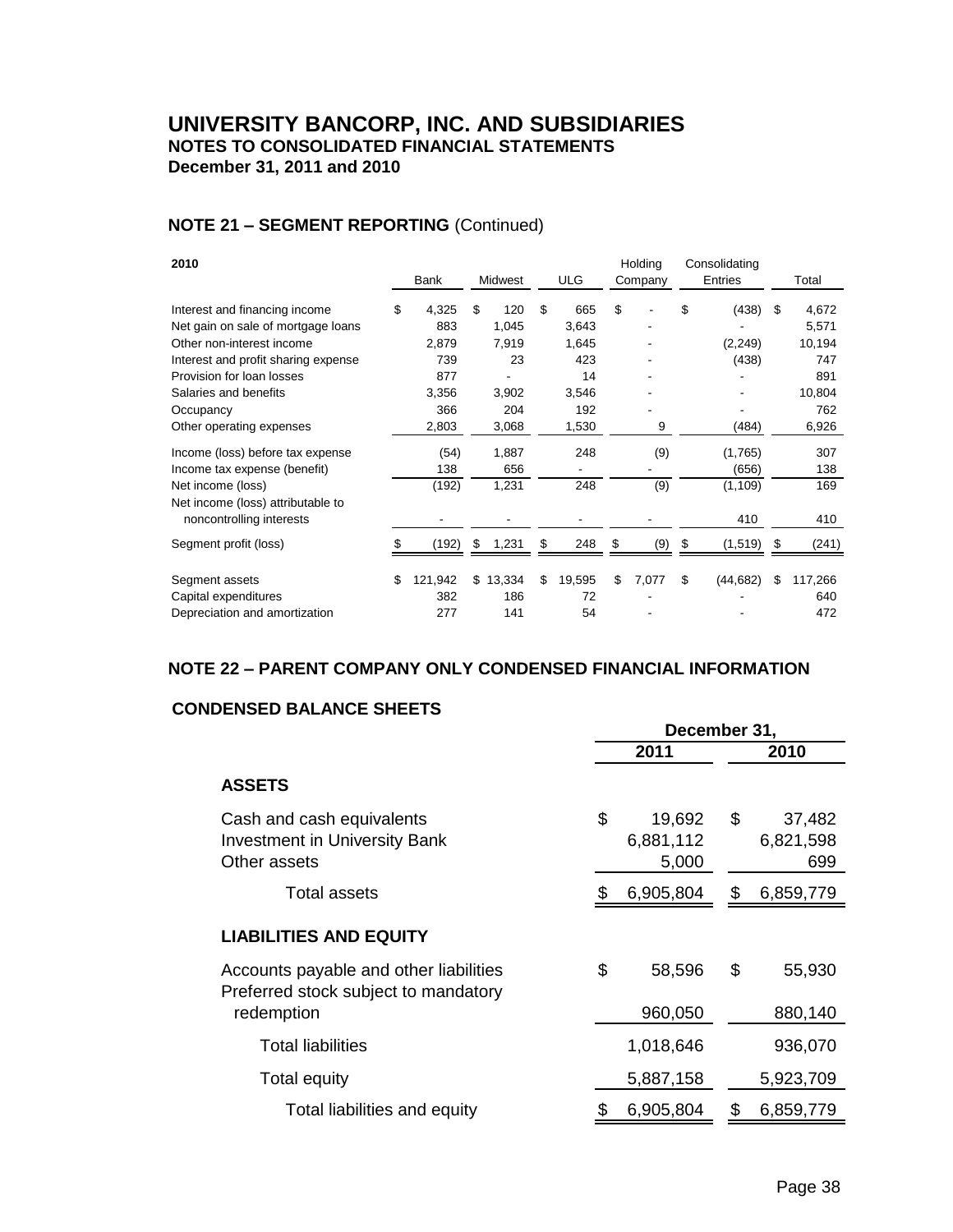**NOTE 22 – PARENT COMPANY ONLY CONDENSED FINANCIAL INFORMATION**  (Continued)

### **CONDENSED STATEMENTS OF OPERATIONS**

|                                                                                    |    | December 31,            |      |                       |  |
|------------------------------------------------------------------------------------|----|-------------------------|------|-----------------------|--|
|                                                                                    |    | 2011                    | 2010 |                       |  |
| <b>OTHER INCOME</b>                                                                |    |                         |      |                       |  |
| Interest and dividend income                                                       | \$ | 11                      | \$   | 9                     |  |
| <b>EXPENSES</b>                                                                    |    |                         |      |                       |  |
| <b>Public listing</b><br><b>Professional fees</b><br>Other miscellaneous           |    | 7,289<br>4,834<br>1,798 |      | 899<br>4,176<br>3,521 |  |
| Total expenses                                                                     |    | 13,921                  |      | 8,596                 |  |
| Net loss before income taxes and<br>net income of subsidiary<br>Income tax expense |    | (13,910)                |      | (8,587)               |  |
| Net loss before net income<br>of subsidiary<br>Net loss of subsidiary              |    | (13,910)<br>(283,884)   |      | (8,587)<br>(232,618)  |  |
| Net loss                                                                           |    | (297,794)               |      | (241,205)             |  |